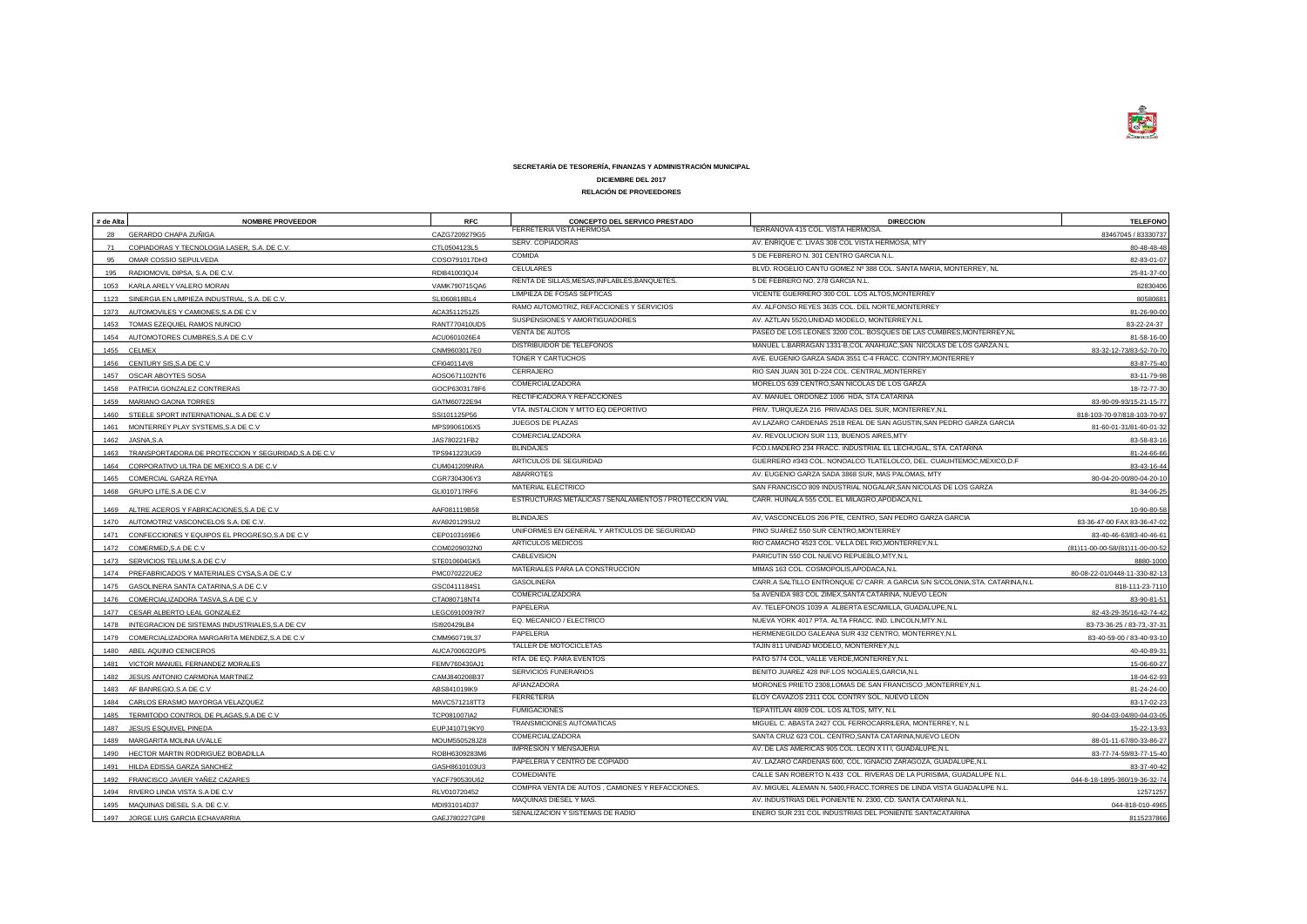| # de Alta | <b>NOMBRE PROVEEDOR</b>                                 | <b>RFC</b>           | CONCEPTO DEL SERVICO PRESTADO                                                                                                                                | <b>DIRECCION</b>                                                                | <b>TELEFONO</b>                 |
|-----------|---------------------------------------------------------|----------------------|--------------------------------------------------------------------------------------------------------------------------------------------------------------|---------------------------------------------------------------------------------|---------------------------------|
|           | 1498 CONTACTE MX S.A. DE C.V.                           | CMX120904K61         | TEGNOLOGIAS DE INFORMACION (jdelacruz@contacte.mx)                                                                                                           | VALLE DEL SILENCIO #1717 REAL DEL VALLE C.P.66350 SANTA CATARINA MTY, N.L.      | 19497374, CELL811583600         |
| 1499      | JAVIER ALEJANDRO DE LA CRUZ TORRES                      | CUTJ760713D16        | MONTAJE DE ESTRUCTURAS, SOLDADURA EN GRAL.FLETES,<br>EQUIPOS TACTICOS, SEGURIDAD PROTECCION/EQ. INTELIGENCIA/ MIGUEL NIETO #660 SUR CENTRO C.P.64000 MTY, NL | CERRADA DEL PALMAR SUR #110 MISION SANTA CATARINA C.P.66360 MTY, N.L.           | 17-721087,818-256-27-8          |
| 1500      | TOOLS & SERVICES DE MEXICO SA DE CV                     | T&S000219JE7         | <b>UNIFORMES</b>                                                                                                                                             |                                                                                 | 83-40-41-02                     |
|           | 1501 MULTISERVICIOS INDUSTRIALES MONTERREY WME SA DE CV | MIM110113IP0         | PRODUCTOS DE LIMPIEZA , VENTA , FABRICACION, PAILERIA, METAL BEGONIA #765 VICTORIA C.P. 64520 MTY NL<br><b>MECANICA</b>                                      |                                                                                 | 81-81-61-83-4                   |
|           |                                                         |                      | SERVICIOS ELECTRICOS, MECANICOS Y OBRA CIVIL, icg@telmexmail.com JOSE CAMILO CELA #116 RINCON DEL CONTRY GUADALUPE N.L.                                      |                                                                                 |                                 |
|           | 1502 INFRAESTRUCTURA Y CONSTRUCCIONES GARCIA SA DE CV   | ICG0309092F5         | COMERCIALIZACION Y DESARROLLO DE PROGRAMAS INFORMATIVOS NOGALES #110 SANTA ENGRACIA SAN PEDRO GARZA GARCIA N.L.                                              |                                                                                 | 18-73-45-4                      |
|           | 1503 NEITEK SOLUTIONS SA DE CV                          | NSO010621JY7         | RENTA DE OFICINAS MOVILES, MAQUINARIA Y SERV. DE CONSTRUCC. Y M.M. DEL LLANO #294 CENTRO MTY. N.L.                                                           |                                                                                 | 13-65-02-4                      |
|           | 1504 MOGAC SA DE CV                                     | MOG110622K76         | <b>REFORESTACION</b><br><b>BLINDAJE DE AUTOS</b>                                                                                                             | SINALOA N. 710 COL. NUEVO REPUEBLO MONTERREY N.L.                               | 818-997-99-2                    |
|           | ALEJANDRO BERLANGA ZAMBRANO                             | BEZA720724TS9        |                                                                                                                                                              | CARR. MTY LAREDO KM. 36.5 S/N CIENEGA DE FLORES N.L                             | 819090                          |
| 1507      | AGUA PURIFICADA LA PEÑITA S.A. DE C.V                   | APP930427421         | VENTA DE AGUA PURIFICADA<br>AGENCIA DE AUTOS                                                                                                                 | PASEO DE LOS TRINFADORES N. 3231 CUMBRES 8VO SECTOR MONTERREY N.L.              | 018352380614 Y 01818647090      |
| 1508      | AUTOPOLIS CUMBRES S.A. DE C.V.                          | ACU940708PB1         | REPRESENTANTE ARTISTICO (RENTA DE SONIDO PARA EVENTOS).                                                                                                      | AV. PRESIDENTE BENITO JUAREZ N. 339 PTE COL. INDUSTRIAL ITURBIDE SAN NICOLAS DE | 1158200                         |
| 1510      | ELIAS OLIVO ARROYO                                      | OIAE560223Q53        |                                                                                                                                                              | LOS GZA N.I                                                                     | 86755970-83520404-811185024     |
|           | EVEHLIN NAYELI SILVA ALCANTAIRA.                        | SIAE810310E61        | VENTA DE ROPA DEPORTIVA                                                                                                                                      | REFORMA 200 PTE ESQ. COLEGIO CIVIL MONTERREY N.L                                | 13521222                        |
| 1512      | ELECTRONICA RODESA S.A. DE C.V.                         | ERO891002JQ8         | SERVICIO ELECTRICO.                                                                                                                                          | GALAPAGOS 229-A COL. VISTA HERMOSA MONTERREY N.L                                | 8333441                         |
| 1513      | ENRIQUE A. ORTEGA ROJAS                                 | OERE7212186C4        | VENTA DE AGUA PURIFICADA.                                                                                                                                    | 25 DE MAYO 4702 COL. SAN MARTIN MONTERREY N.L.                                  | 1380013                         |
|           | 1514 GRUPO ROSH S.A. DE C.V.                            | GRO090723GS1         | VENTA DE SILLAS, MESAS, SONIDO E ILUMINACION.                                                                                                                | CLAVEL 5118 FRACC. AZTLAN MONTERREY N.L.                                        | 83552452                        |
|           | 1515 HIRAM DAVID MARTINEZ ROMERO                        | MARH700707BQ7        | FERRETERA Y PERFILES                                                                                                                                         | SOR JUANA INES DE LA CRUZ N. 522 Y 524 COL. PASEO NOGALAR, GARCIA N.L.          | 82833312 Y 1422088              |
| 1518      | JOSE LUIS ESTRADA PEREZ                                 | EAPL560919PU7        | FLORERIA.                                                                                                                                                    | GONZALITOS N. 2500 NTE LOC. 21 COL. MITRAS NORTE                                | 83111800                        |
| 1519      | JOSE PASCUAL HERRERA VILLALOBOS                         | <b>HEVP790820PK8</b> | TALLER AUTOMOTRIZ                                                                                                                                            | OLIVOS N. 101 B COL. LAS ARBOLEDAS, GARCIA N.L.                                 | 811276741                       |
| 1520      | LUIS LEONARDO BLANCO GUTIERREZ                          | BAGL700603F68        | SERVICIO DE BANQUETES.                                                                                                                                       | VALLE VERDE N. 711 COL. MITRAS PTE. SEC. ENSENADA GARCIA N.L.                   | 818083540                       |
| 1521      | MG PARTS S.A. DE C.V                                    | MPA040507U22         | REFACCIONARIA.                                                                                                                                               | ISAAC GARZA N. 2219 OTE, COL. OBRERA MONTERREY N.L.                             | 1352550                         |
| 1522      | MARIA CANDELARIA HERNANDEZ BARRERA                      | <b>HEBC481115EH</b>  | <b>IIBRERÍA</b>                                                                                                                                              | COLON N. 1026 FRACC. LOS SAUCES GUADALUPE N.L                                   | 83544457                        |
| 1523      | MARIA MAGDALENA CORTEZ GUERRERO                         | COGM5201191F8        | COMERCIALIZADORA Y REVELADO                                                                                                                                  | OCEANO ANTARTICO N. 8676 COL. VILLA ALEGRE MONTERREY N.L.                       | 81061401                        |
| 1526      | NANCY GUADALUPE MARMOLEJO TREVIÑO                       | MATN820513F33        | ACUMULADORES.                                                                                                                                                | ALCATRAZ N. 612 COL. PASEO DEL NOGAL GARCIA N.L.                                | 8283029                         |
| 1527      | PRODUCTOS RIVIAL S.A. DE C.V.                           | PRI801112S59         | <b>PINTURAS</b>                                                                                                                                              | AMERICA DEL NORTE N. 206 FRACC. INDUSTRIAL DE LAS AMERICAS GUADALUPE N.L.       | 83942159                        |
| 1528      | PROVEEDORA DE TECNOLOGIA ESPECIALIZADA S.A DE C.V.      | PTE0406112T2         | SERVICIO DE DISEÑO                                                                                                                                           | CALZADA DEL VALLE N. 255 COL. DEL VALLE SAN PEDRO GARZA GARCIA. N.L.            | 8262805                         |
| 1529      | RENOVADORA MEXICANA DE LLANTAS S.A                      | RML661001JA4         | RENOVADORA DE LLANTAS                                                                                                                                        | RUIZ CORTINEZ N. 2090 PTE X CON EDISON. COL. PEDRO LOZANO, MTY N.L.             | 81149292 Y 8115929              |
| 1530      | RAUL LEAL GONZALEZ                                      | LEGR7011031K6        | COMERCIALIZADORA DE ROPA                                                                                                                                     | 16 DE SEPTIEMBRE N. 120. COL. INDEPENDENCIA MTY N.L.                            | 81904004 Y 81146553, 5          |
| 1531      | REGIA SOLUCION S.A DE C.V.                              | RSO040812480         | VENTA DE CHAMARRAS                                                                                                                                           | SIMON BOLIVAR 1208 COL. MITRAS CENTRO MTY N.L.                                  | 8625450                         |
| 1532      | TELECOMUNICACIONES Y SERVICIOS DEL NORTE                | TSN940714MC5         | VENTA, REPARACION, UNIFICACION DE VEHICULOS POLICIALES.                                                                                                      | LEON GUZMAN N. 1209 COL. NUEVO REPUEBLO MTY N.L.                                | 84004949                        |
| 1533      | STEPHANY GUADALUPE BARRON JIMENEZ                       | BAJS880709PF5        | <b>VENTA DE TOLDOS</b>                                                                                                                                       | ZAFIRO N. 143 COL. CUAUTEMOC. SAN NICOLAS DE LOS GZA N.L.                       | 83528045 Y 18102753             |
| 1534      | SONIA ABIGAIL ABOYTES CARDONA                           | AOCS9103029N5        | SERVICIO DE VIDEO                                                                                                                                            | BOSQUES DE LAS LOMAS #304 COL, LAS LOMAS SECTOR BOSQUES GARCIA N.L.             | 10384214-1985280                |
| 1535      | TINTA Y LETRA REGIOMONTANA S.A DE C.V.                  | TLR9003303P2         | <b>IMPRENTA</b>                                                                                                                                              | AV. INDUSTRIA N. 923, COL. BELLA VISTA MTY N.L                                  | 83315779 Y 8                    |
| 1536      | TIENDA DE ROPA LA ARGENTINA DE MONTERREY S.A            | TRA740305ER5         | TIENDA DE ROPA.                                                                                                                                              | AV. MADERO N. 330 PTE, CENTRO, MTY N.L.                                         | 89896609 Y 8372181              |
|           | 1537 VICTOR MANUEL GUZMAN TREVIÑO                       | GUTV630216BC2        | ACCESORIOS PARA CAMIONES A DIESEL.                                                                                                                           | NIZA N. 1506 COL. HACIENDA DEL ROBLE SAN NICOLAS DE LOS GARZA N.L.              | 15215766 ID: 62*140879*         |
| 1538      | RODOLFO VILLARREAL VARGAS                               | VIVR470430BZ7        | CONSTRUCCION DE OBRAS EN GENERAL.                                                                                                                            | HIDALGO 821-B COL. LA FAMA STA CATARINA N.L.                                    | 811214035                       |
| 1539      | JOSE LUIS MOLINA PACHUCA                                | MOPL720319GLA        | RENTA DE TRANSPORTES                                                                                                                                         | GALEANA N. 1120 OTE. CENTRO, SAN PEDRO GARZA GARCIA N.L.                        | 714515, 14647429 ID: 52*14*9493 |
| 1540      | RADIO COMUNICACIONES Y SERVICIOS S.A. DE C.V.           | RSE801009529         | VENTA Y RENTA DE EQUIPO DE SONIDO.                                                                                                                           | GONZALITOS N.2707 Y 2709 COL. MITRAS NTE, MTY N.L.                              | 8311338                         |
| 1541      | FLORISBINDA DE LEON LUNA                                | LELF600127JZ7        | <b>RESTAURANTE</b>                                                                                                                                           | LERDO DE TEJADA N. 200, COL. CENTRO GARCIA N.L.                                 | 1492968                         |
| 1542      | EXTREME ARCHERY S.A DE C.V.                             | EAR050429SZ1         | VENTA DE FLECHAS Y ARCOS DE TIRO.                                                                                                                            | SAGITARIO N. 134 COL. CONTRY MTY N.L                                            | 8365251                         |
| 1543      | DISTRIBUIDORA INTERNACIONAL MARMOLOCA S DE RL DE CV     | DIM111101RD0         | <b>FERRETERIA</b>                                                                                                                                            | ISAAC GARZA N. 1755 INT. D8. CENTRO MTY N.L.                                    | 8365251                         |
|           | 1544 CREACIONES NEIM, S S.A DE C.V.                     | CNS010406725         | <b>FABRICA DE ROPA</b>                                                                                                                                       | MONTES APENINOS N. 200 COL. INFONAVIT MONTERREAL, ESCOBEDO N.L.                 | 83977374 Y 83841170             |
|           | 1545 LUIS FERNANDO LOPEZ CABALLERO                      | LOCL500927NU5        | SERVICIOS DE LIMPIEZA PARA OFICINAS ( PULIDO DE PISOS )                                                                                                      | ARTEAGA N. 1535 OTE CENTRO DE MTY N.L.                                          | 83720243                        |
| 1546      | GRUPO EL PATRIOTA S.A DE C.V.                           | GPA081028DQ0         | VENTA DE ACCESORIOS PARA USO EXCLUSIVO DEL EJERCITO                                                                                                          | GERANIO N. 175 INT. 14 COL. ATLAMPA DELEGACION CUAHUTHEMOC, MEXICO D.F.         | 15550826274                     |
| 1547      | VERONICA TREVIÑO HERNANDEZ                              | TEHV7402188WA        | <b>VENTA DE EMPALMES</b>                                                                                                                                     | GUADALUPE VICTORIA N. 405 CENTRO SALINAS VICTORIA N.L.                          | 82370065 Y 8237006              |
| 1548      | FRANCISCA DAVILA SALAZAR                                | DASF641020AM0        | <b>REFACCIONARIA</b>                                                                                                                                         | SOR JUANA INES DE LA CRUZ N. 301 COL. J. A. SOBREVILLA, GARCIA N.L.             | 8283466                         |
| 1549      | GERARDO JAVIER TREVIÑO PEREZ                            | TEPG471118FF0        | REPRESENTANTE ARTISTICO.                                                                                                                                     | PASEO DE LOS LEONES N. 169, COL. CUMBRES ELITE MTY N.L                          | 8383100                         |
|           | 1550 MONICA MARIA DUEÑEZ RODRIGUEZ                      | DURM700209H1A        | VENTA DE ACCESORIOS DE SEÑALAMIENTOS                                                                                                                         | ABRAHAM LINCOLN N. 691, COL. CONTRY LA SILLA1ER SECTOR MONTERREY N.L.           | 8119226                         |
|           | 1552 VERSALIUS S.A DE C.V.                              | VES0202062S5         | LIBRERÍA                                                                                                                                                     | SIMON. BOLIVAR N. 1924 COL. MITRAS CENTRO MTY N.L.                              | 83333035 y 8110255382           |
|           | 1554 ELIDA MARIBEL RAMIREZ MALDONADO                    | RAME720306MV5        | VENTA DE RINES Y LLANTAS DEPORTIVAS.                                                                                                                         | AV. LUIS DONALDO COLOSIO N. 231 COL. RESIDENCIAL CUAUHTEMOC SANTA CATARINA N.L. | 17390496                        |
| 1555      | MARIA DEL CARMEN TREVIÑO RANGEL                         | TERC510108H72        | MATERIALES PARA LA CONSTRUCCION                                                                                                                              | 5 DE FEBRERO N. 202 CENTRO GARCIA N.L.                                          | 82830072                        |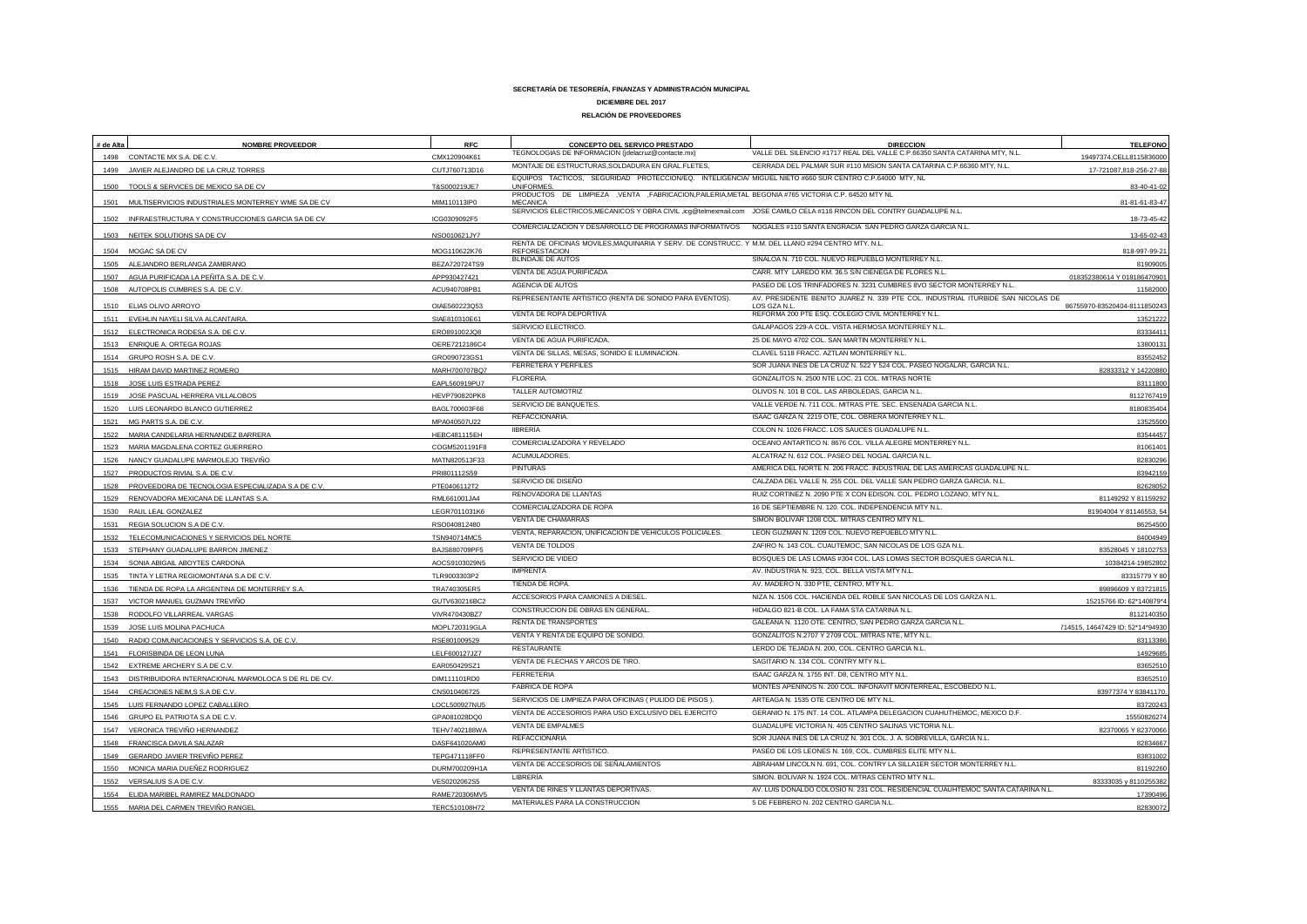| # de Alta | <b>NOMBRE PROVEEDOR</b>                                                     | <b>RFC</b>    | CONCEPTO DEL SERVICO PRESTADO                                                                                                   | <b>DIRECCION</b>                                                                                                       | <b>TELEFONO</b>       |
|-----------|-----------------------------------------------------------------------------|---------------|---------------------------------------------------------------------------------------------------------------------------------|------------------------------------------------------------------------------------------------------------------------|-----------------------|
| 1556      | COMPU FORMAS S.A. DE C.V.                                                   | CFO1010219Z8  | IMPRESIÓN EB FORMA PLANA Y CONTINUA, TRABAJOS VARIOS DE LIBRAMIENTO RUBEN GARCIA 280 COL. RINCONADA COLONIAL<br><b>IMPRENTA</b> |                                                                                                                        | 83404477-83404577     |
| 1557      | MASTER ACCIONES MONTERREY S. DE R.L. DE C.V.                                | MAM120229HF4  | ENDEREZADO Y PINTURA Y MECANICA AUTOMOTRIZ                                                                                      | MODESTO ARREOLA 1502 PTE MONTERREY N.L.                                                                                | 83437569              |
| 1558      | COMERCIALIZADORA PEPSICO MEXICO S DE RL                                     | CPM110719SG3  | <b>ALIMENTOS</b>                                                                                                                | CALZADA VALLEJO 734 COLTONGO DF                                                                                        | 83331077              |
|           | 1559 JUAN CARLOS ALANIS GONZALES                                            | AAGJ640427B65 | MATERIAL ELCTRCO                                                                                                                | IGNACION VALLARTA 711 CENTRO DE MONTERREY                                                                              | 15125159              |
| 1560      | SANMEX DEL NORTE SA DE CV                                                   | SMN9312093H3  | SANITARIOS MOVILES                                                                                                              | AVENIDA JM 204 PARQUE INDUSTRIAL JM                                                                                    | 82123888              |
| 1561      | REYMUNDO CORDERO PADILLA                                                    | COPR550123HSA | MATERIAL ELECTRICO                                                                                                              | EL LINDERO#202, FRAC. LA NUEVA HACIENDA. ESCOBEDO N.L. CP.66050                                                        | 8115395018            |
| 1562      | CARLOS GARCIA AGUILLON                                                      | GAAC760603l18 | DISEÑO GRAFICO E IMPRESIÓN.                                                                                                     | IGNACIO ALDAMA #407, COL. MODERNO APODACA. APODACA                                                                     | 83863796              |
|           | SEÑALES PROYECTOS Y MAS, SA DE CV                                           | SPM060217AM5  | SEÑALES DE TRANSITO Y MAS, BOLLAS, ETC.                                                                                         | COL. INDUSTRIAL EN MONTERREY, NL. 2DA AV. PRIVADA 811                                                                  | 83749388              |
| 1564      | CONCIERGE AND MANINTENANCE SERVICES                                         | CMS100218EG9  | SERVICIO DE LIMPIEZA DE INMUEBLES                                                                                               | JG LEAL #415, COL. CENTRO EN MONTERREY NL.                                                                             | 46465964              |
| 1565      | SERVICIOS INTEGRADOS ANDER'S, SA DE CV                                      | SIA931124JK7  | SERV. DE SEGURIDAD, FABRICACION Y COMERCIALIZACION DE SANTIAGO TAPIA #328 PTE. COL. CENTRO<br><b>EQUIPOS DE SEGURIDAD</b>       |                                                                                                                        | 82282918              |
|           |                                                                             |               | IMPRESIONES DE TODO TIPO DE PAPEL Y TODO LO RELACIONAO CON ESPINOZA#829 OTE. COL. CENTRO MONTERREY NL                           |                                                                                                                        |                       |
|           | LINO GERARDO TREVIÑO SILLER                                                 | TESL7603102U9 | FI RAMC<br>VENTA DE EQUIPO DE EQUIPO DE COMPUTO Y TECNOLOGIA                                                                    | TEPATITLAN 202, MITRAS SUR. MONTERREY NUEVO LEON.                                                                      | 83404477 83404577     |
|           | 1567 MARGAT SISTEMAS, SA DE CV                                              | MSI120123435  | MTTO Y LAVADOP DE UNIDADES, PERS. FISICA C/ACTIVIDAD JADE #386, SAN ANDRES CIUDAD APODACA, APODACA NL                           |                                                                                                                        | 83111531-83116547     |
|           | 1568 OSCAR GONZALEZ GALINDO                                                 | GOGO820922TR: | EMPRESARIAL                                                                                                                     |                                                                                                                        | 8115167261            |
| 1569      | PEDRO LORENZO OCHOA DE LA CRUZ                                              | OOCP721022DM6 | EQUIPO DE TELECOMUNICACIONES, INFORMATICA Y SEGURIDAD TEPEYAC #1304 ANCIRA. MTY NUEVO LEON<br>ELECTRONICA                       |                                                                                                                        | 8186474211            |
| 1570      | DULCE MARIA SEGOVIA RANGEL                                                  | SERD800708P38 | COMPRA VENTA DE ARTICULOS                                                                                                       | BOSQUE DE ABETOS 622, BOSQUES DE SANTA CATARINA                                                                        | 13380267              |
| 1571      | JORGE ALEJANDRO AYALA PROA                                                  | AAPJ771116QM0 | VENTA DE ARTICULOS PARA LIMPIEZA                                                                                                | PIRUL #841 HACIENDA LOS MORALES                                                                                        | 83348981              |
|           |                                                                             |               | UNIFORMES P/PERSONAL DE SEGURIDAD, FORNITURAS, CHALECOS                                                                         | AV. EUGENIO GARZA SADA 4580, COL. LAS BRISAS                                                                           |                       |
| 1572      | JUAN JACINTO RAMIREZ LIMAS                                                  | RALJ72062318  | CABLEADO Y EQUIPO P/ SISTEMAS CCTV, INST. DE TUBERIA P/SIST DE AV. EUGENIO GARZA SADA 4580, COL. LAS BRISAS                     |                                                                                                                        | 83578715              |
| 1573      | ROMMI SERVICIOS INTEGRALES, SA DE CV.                                       | RSI1001129Q5  | SEGURIDAD.<br>FABRICACION DE ALAMBRE Y PRODUCTOS DE ALAMBRE                                                                     | OLIVO 6367, VALLE DEL TOPO CHICO                                                                                       | 83587242              |
| 1574      | GRUPO INDUSTRIAL TAURO, SA DE CV                                            | GIT7906059I5  | CONST. DE CARRETERAS, AUTOPISTAS, PUENTES, PASOS A DESNIVEL TLATILCO 210, VALLES HUINALA 5S NUEVO LEON 66634                    |                                                                                                                        | 82626200              |
| 1575      | MARCOS ANTONIO ROBLEDO CHAVARRIA                                            | ROCM750424DG3 | Y AEROPISTAS                                                                                                                    |                                                                                                                        | 82141248              |
| 1576      | PRODUCTOS VIALES, S.A. DE C.V                                               | PVI020919IG7  | FABRICACION Y SUMINISTRO DE SEÑALAMIENTO VIAL                                                                                   | INDEPENDENCIA 705 PTE CENTRO                                                                                           | 83555505              |
| 1577      | SEÑALES Y PROYECTOS ,SA                                                     | SPR801001DD8  | <b>SEÑALIZACIONES</b>                                                                                                           | PROL. RUIZ CORTINEZ N°4444 COL POLICIA AUXILIAR                                                                        | 83644743              |
| 1578      | COMUNICACIÓN VIAL, S,A DE C.V                                               | CVI970519C90  | SEÑALES DE TRANSITO, SEMAFOROS Y LO RELAZIONADO AL RAMO                                                                         | SALAVERRY 268-1 COL SAN PEDRO ZACATENCO                                                                                | 52025600              |
| 1579      | COMERCIALIZADORA RICCIONE, SA DE CV                                         | CRI100429RB0  | INDUSTRIA MANUFACTURERA                                                                                                         | COMERCIO AL POR MAYOR DE MAQUINARIA Y EQUIPO PARA LA CALLE RIO LA SILLA 2605 BERNARDO REYES MONTERREY NUEVO LEON 64280 | 62*886542*2           |
| 1580      | SEMEX S.A. DE C.V                                                           | SEM680801193  | DISEÑO Fbricacion RENTA INSTALACION MANTENIMIENTO ETC SEÑALES AUTOPISTA AEROPUERTO VALLE SOLEADO N°600<br>Y SEMAFOROS           |                                                                                                                        | 81284000              |
|           | 1581 APECOM, SA DE CV.                                                      | APE070515SI4  | SERVICIOS DE PUBLICIDAD                                                                                                         | AVENIDA VASCONCELOS 150 LOCAL 10 DEL VALLE NUEVO LEON.                                                                 | 82628038              |
|           |                                                                             |               | SERVICOS PROFECIONALES EN CPNSULTORIA DE TRANSITO, LA TRINIDAD #141 FRACC VILLAS DE METEPEC ESTADO DE MEXICO                    |                                                                                                                        |                       |
| 1583      | SOLUCIONES INTEGRALES DE TRANSITO Y TRANSPORTE S.A. DE C.V                  | SIT0601263E0  | TRANSPORTE Y CONSTRUCION<br>DISEÑO Y ELABORACION DE TODA CLASE DE PUBLICIDAD                                                    | AV. VASCONCELOS 150 LOCAL 10 DEL VALLE SANPEDRO                                                                        | 01(722)2127228        |
| 1584      | LIVE MEDIOS DE PUBLICIDAD DEL NORTE S.A. DE C.V                             | LMP1008209F5  | COMERCIO AL PORMAYOR                                                                                                            | BATALLON DE SAN PATRICIO 109 VALLE ORIENTE. SAN PEDRO 66269                                                            | 82628054              |
| 1585      | COMERCIALIZADORA PARAS. SA DE CV                                            | CPA950313HV5  | COMERCIO AL PORMAOR DE EQUIPO Y MATERIAL ELECTRICO                                                                              | PROFESOR ANTONIO COELLO 1359-A TERMINAL, MONTERREY 64580                                                               | 18770390              |
| 1586      | JUAN FELIPE RAMIREZ NAVA                                                    | RANJ610614PZ3 | CONSTRUCCION , EDIFICACION, PAVIMENTACION,                                                                                      | DRENAJES AGUASCALIENTES #219 COL. ROSALINDA. GUADALUPE. N.L.                                                           | 83543336              |
| 1587      | FLONDAR CONSTRUCCIONES S.A. DE C.V.                                         | FCO040712MC1  | PLUVIALES                                                                                                                       |                                                                                                                        | 83930245              |
| 1588      | URBANIZACIONES AGV, S.A. DE C.V                                             | UAG010828F33  | CONSTRUCCION Y EDIFICACION                                                                                                      | ACAPULCO #229 COL. LA PASTORA, GUADALUPE, N.L.                                                                         | 83540025              |
| 1589      | SERVICIOS POLISEMICOS, S.A. DE C.V.                                         | SPO011044F27  | CONSTRUCCION EN GENERAL                                                                                                         | CALLE: SAN SEBASTIAN #202 COL. LOS LERMAS, GUADALUPE, N.L.                                                             | 83607992              |
| 1590      | PAVIMENTOS Y CONSTRUCCIONES GARCAN S.A. DE C.V.                             | PCG980216LW8  | CONSTRUCCION                                                                                                                    | AV. PASEO DE LAS AMERICAS #2417 COL. CONTRY LA SILLA GUADALUPE, N.L.                                                   | 83498130              |
| 1591      | CONSTRUCCIONES Y ESTRUCTURALES CAMACHO S.A. DE C.V.                         | CEC9708067K8  | CONSTRUCCION EN GENERAL Y URBANIZACIONES                                                                                        | CALLE: PRIVADA GALEANA #209 COL. FRACCIONAMIENTO SAN FRANCISCO APODACA N.L.                                            | 83861975              |
| 1592      | DESARROLLOS LOCSA, S.A. DE C.V                                              | DLO000207F23  | CONSTRUCCION DE OBRA CIVIL. INSTALACIONES Y URBANIZACION                                                                        | CALLE: IRAPUATO #110 COL. MITRAS CENTRO MONTERREY N.L                                                                  | 83494181              |
| 1593      | CONSTRUCTURA JOMABE, S.A. DE C.V                                            | CJO931215QA8  | <b>CONSTRUCCION EN GENERAL</b>                                                                                                  | AVE. NOGALAR #136 COL. NOGALAR SAN NICOLAS DE LOS GARZA N.L.                                                           | 83504719              |
| 1594      | MA&RO DESARROLLOS S.A. DE C.V                                               | MDE1302152X5  | OBRA CIVIL Y ACABADOS EN GENERAL                                                                                                | CALLE: TOSACANA #125 COL. RESIDENCIAL PUERTA DEL SOL GRAL. ESCOBEDO N.L.                                               | 8117908904            |
| 1595      | SARA ROBLEDO HERNANDEZ                                                      | ROHS731009KM0 | ILUMINACION Y DECORACION DE EVENTOS                                                                                             | DE LA ESCULTURA #1119 COL. PRIVADAS DE SANTA CATARINA, SANTACATARINA N.L.                                              | 80325411              |
|           | 1596 ERASMO VILLAREAL HERRERA                                               | VIHE620207KA6 | CONSTRUCCION EN GENERAL                                                                                                         | LAREDO #308 RES. PUERTA NTE MCALEN Y CARRETERA LAREDO GENERAL ESCOBEDO N.L.                                            | 80581078              |
|           |                                                                             |               | CONSTRUCCIONES, MANTENIMIENTO,COMPRA Y VENTA DE MATERIAL ASTEROIDE #4301 COL 2 DE MAYO GUDALUPE N.L.,                           |                                                                                                                        |                       |
| 1597      | KAPUT OBRAS Y SERVICIOS S.A. DE C.V                                         | KOS0902133C/  | ELECTRICO Y DE CONSTRUCCION<br>RENTA DE AUTOS Y TRANSPORTACION DE PERSONAL EN GENERAL                                           | REPUBLICA DE CHILE #102 COL. VISTA HERMOSA MONTERREY NL.                                                               | 8118142936-8118142917 |
| 1598      | WHITE TRANSPORTATIONS EJECUTIVE S.A. DE C.V                                 | WTE060519NB7  | CONSTRUCCION EN GENERAL                                                                                                         | CALLE: PRIVADA VERDUSCO #520 COL. PLAZAS GUDALUPE, GUADALUPE N.L.                                                      | 18055027              |
| 1599      | CONSTRUCCIONES Y URBANIZACIONES ALVIZURI                                    | CUA0309221J7  |                                                                                                                                 | COMPRA, VENTA, DESARROLLO, URBANIZACION, DISTRIBUCION, CALLE VICENTE FERRATA PTE 2180 COL. CHEPEVERA, MONTERREY N.L.   | 8111010064            |
| 1600      | COMPAÑÍA URBANIZADORA TOP S.A. DE C.V                                       | UTO061212B13  | DISEÑO, CONSTRUCCION ETC                                                                                                        |                                                                                                                        | 18716514              |
| 1601      | RPC PROYECTOS CONSTRUCTIVOS S.A. DE C.V.                                    | RPC0811286E9  | CONSTRUCCION DE INMUEBLES COMERCIALES, INSTITUCIONALES Y DE CAMINO DEL BOSQUE #551 BOSQUES DEL PONIENTE SECTOR 3<br>SERVICIO    |                                                                                                                        | 18055027              |
|           | 1602 LUIS NELSON DORIAN GUTIERREZ                                           | DOGL670310FW1 | URBANIZACION, EDIFICACION, REMODELACION, DECORACION                                                                             | FERNANDO VII #106 COL. LOS REALES SAN NICOLAS DE LOS GARZA N.L.                                                        | 8115262608            |
| 1603      | COMPAÑÍA CONSTRUCTORA Y MANTENIMIENTO INDUSTRIAL GOLFO NORESTE S.A. DE C.V. | CMI07022724A  | PROYECTOS, DISEÑOS, PRESUPUESTOS, PLANOS, EDIFICACION,                                                                          | CALLE PLOMO #311 PASEO DE LAS MINAS GARCIAN.L                                                                          | 82373273              |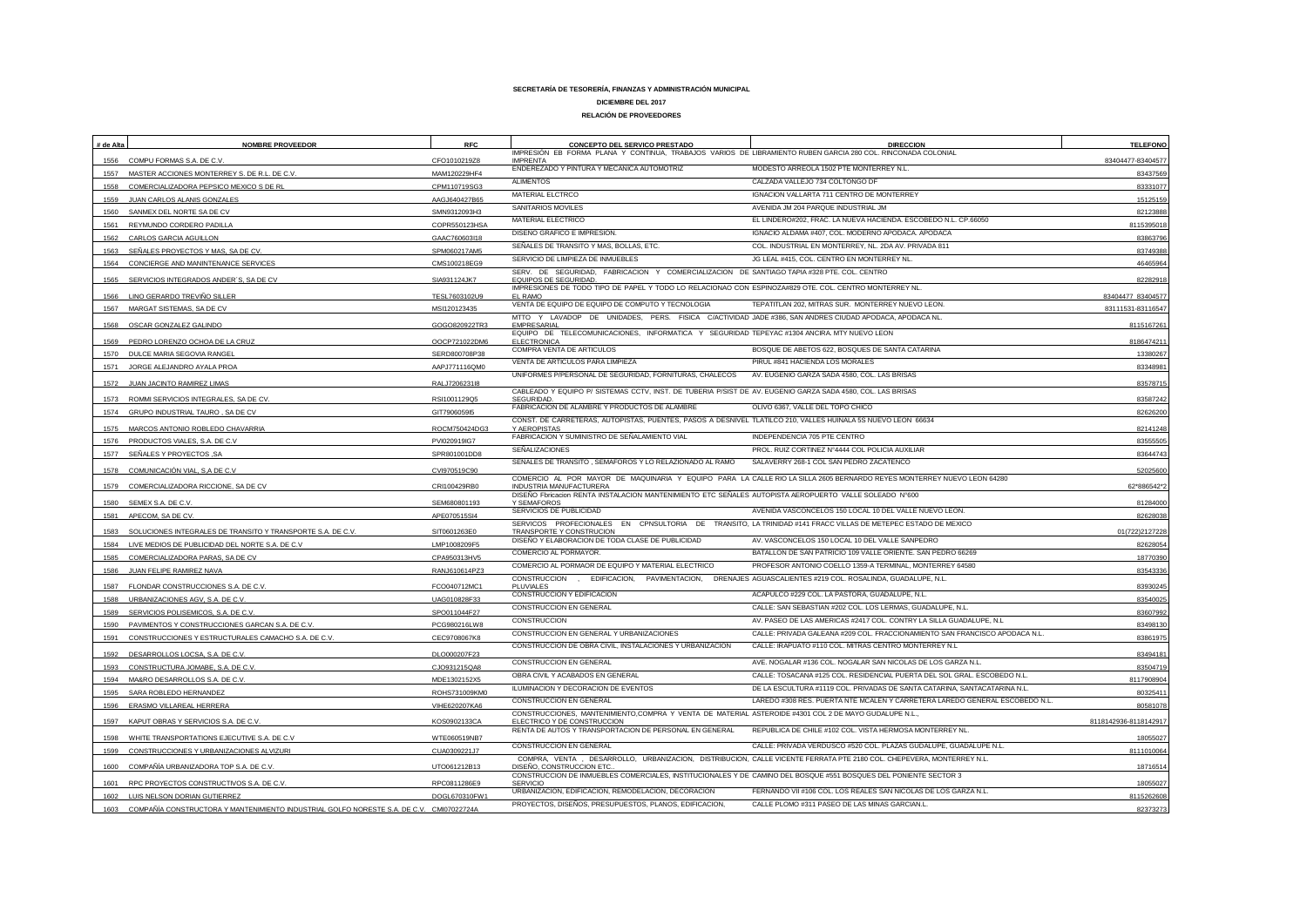| # de Alta | <b>NOMBRE PROVEEDOR</b>                                      | <b>RFC</b>    | CONCEPTO DEL SERVICO PRESTADO                                                                                                                       | <b>DIRECCION</b>                                                                                                      | <b>TELEFONO</b>      |
|-----------|--------------------------------------------------------------|---------------|-----------------------------------------------------------------------------------------------------------------------------------------------------|-----------------------------------------------------------------------------------------------------------------------|----------------------|
|           | 1604 COMPAÑÍA CONSTRUCTORA SACADEAGUA, S.A. DE C.V.          | CSA980119ABA  | PROYECTOS, DISEÑOS, PRESUPUESTOS, PLANOS, EDIFICACION,                                                                                              | RIO DANUBIO2111 BERNANRDO REYES MONTERRENL                                                                            | 81109597             |
|           | AVANCE PROYECTOS DE CONSTRUCCION Y OBRAS S.A. DE C.V.        | APC061016CM6  | LA COMPRA, VENTA, DESARROLLO, URBANIZACION, DISTRIBUCION, MIGUEL DOMINGUEZ#107 COLONIA TALLERES MONTERREY N.L.<br>DISEÑO, CONSTRUCCION ETC          |                                                                                                                       | 8348785              |
| 1606      | PROYECTOS DE INGENIERIA Y OBRAS CIVILES S.A. DE C.V          | PIY0610317U9  | CONSTRUCCION DE VIVIENDA MULTIFAMILIAR                                                                                                              | FELIX U GOMEZ #119 OBRERA MONTERREY N.L.                                                                              | 8342731              |
| 1607      | CONDUCION DE LIQUIDOS Y CONSTRUCIONES S.A. DE C.V            | CLC040108N31  | LA COMPRA, VENTA, DESARROLLO, URBANIZACION, DISTRIBUCION, RAMON CORRAL #1303 HIDALGO MONTERREY<br>DISEÑO, CONSTRUCCION ETC                          |                                                                                                                       | 8331468              |
| 1608      | GILBERTO GONZALEZ PEQUEÑO                                    | GOPG5802123W3 | CONSTRUCCION EN GENERAL                                                                                                                             | HACIENDA EL TRONCAL HACIENDA EL LLANO GENERAL TERAN                                                                   | 826261573            |
| 1609      | ORGANIZACIÓN Y SERVICIOS PARA LA CONSTRUCION SA CV           | OSC961010T95  | LA COMPRA, VENTA, DESARROLLO, URBANIZACION, DISTRIBUCION, PANAMA 125-B VISTA HERMOZA MONTERREY N.L<br>DISEÑO, CONSTRUCCION ETC                      |                                                                                                                       | 83482808             |
|           | 1610 CONSTRUCCIONES Y URBANIZACIONES FYJCSA SA DE CV         | CUF0909216P5  | CONSTRUCCION EN GENERAL                                                                                                                             | PRIV SAUDITA 144 LOMAS DEL PEDREGAL APODACA                                                                           | 81799900             |
|           | 1611 FELIPE DE JESUS VELAZCO CORONADO                        | VCF871008SH1  | CONSTRUCCION EN GENERAL                                                                                                                             | VICENTE LOMBARDO 411 ENRIQUE RANGEL SANTA CATARINA                                                                    | 83884286             |
|           | 1612 EVALUACION Y EJECUCION, S.A. DE C.V.                    | EEJ070323FE4  | PROYECTOS, DISEÑOS, PRESUPUESTOS, PLANOS, EDIFICACION,                                                                                              | VISTA ORO 213 LINDA VISTA GUADALUPE N.L.                                                                              | 8334888              |
|           | 1613 CONSTRUCCIONES Y SERVICIOS MT, S.A. DE C.V.             | CSM080207LS8  | CONSTRUCCION EN GENERAL                                                                                                                             | PICO TRES CRUCES 922 LAS PUENTES 11 SEC SAN NICOLAS DE LOS GARZA                                                      | 89944083             |
| 1614      | URBANIZACIONES JAVER S.A. DE C.V.                            | UJA070419L31  | CONSTRUCCION EN GENERAL                                                                                                                             | 16 DE SEPTIEMBRE 301 CENTRO SAN PEDRO N.L.                                                                            | 1133669              |
|           | 1615 ORCE SERVICOS ALA INDUSTRIA, S.A. DE C.V.               | OSI050915GU9  | LA COMPRA, VENTA, DESARROLLO, URBANIZACION, DISTRIBUCION, GIRASOL 1203 TRES CAMINOS GUADALUPE N.L.<br>DISEÑO, CONSTRUCCION ETC                      |                                                                                                                       | 818280548            |
|           | 1616 PETHERIKA URBANIZACIONES Y CONSTRUCCIONES, S.A. DE C.V. | PUC100512V30  | OBRA CIVIL Y ACABADOS EN GENERAL                                                                                                                    | ISAAC GARZA 930-8 CENTRO MONTERREY                                                                                    | 1771554              |
|           |                                                              |               | LA COMPRA, VENTA, DESARROLLO, URBANIZACION, DISTRIBUCION, GOLONDRINAS 52 FRACC BUENOS AIRES MONTERREY                                               |                                                                                                                       |                      |
|           | 1617 CONSTRUCCIONES DYNAMO S.A. DE C.V                       | CDY980323MA8  | DISEÑO, CONSTRUCCION ETC<br>OBRA CIVIL Y ACABADOS EN GENERAL                                                                                        | PARICUTIN N°200 NUEVO REPUEBLO MONTERREY NL                                                                           | 8355058              |
|           | 1618 CONSTRUCTORA MATA Y ASOCIADOS S.A. DE C.V               | CMA98012056C  | LA COMPRA, VENTA, DESARROLLO, URBANIZACION, DISTRIBUCION, CERRO DE LA SILLA 1016                                                                    |                                                                                                                       | 8114452              |
| 1619      | EDUARDO JOSE RIVEROS ALANIS                                  | RIAE731110CR7 | DISEÑO, CONSTRUCCION ETC                                                                                                                            | LA COMPRA, VENTA, DESARROLLO, URBANIZACION, DISTRIBUCION, AV BOSQUES DE LOS ALAMOS 402 BOSQUES DE ANAHUAC SAN NICOLAS | 8379718              |
| 1620      | ROBERTO DE LA GARZA MENDOZA                                  | GAMR661019LB4 | DISEÑO, CONSTRUCCION ETC                                                                                                                            |                                                                                                                       | 8113288120           |
| 1621      | NEKAM CONSTRUCCIONES S.A DE C.V.                             | NCO090402FA1  | CONSTRUCCION EN GENERAL                                                                                                                             | PARICUTIN N°200 NUEVO REPUEBLO MONTERREY NL                                                                           | 81144520             |
| 1622      | BUFETTE DE OBRAS Y SERVICIOS Y SUMINISTRO SA CV              | BOS920528KI9  | CONSTRUCCION EN GENERAL                                                                                                                             | VILLA PRIMAVERA 851 VILLAS DE LINDA VISTA MONTERREY NL                                                                | 86543730             |
| 1623      | COMERCIALIZADORA Y CONSULTARIA LA SILLA S.A. DE C.V.         | CCS080523IH3  | LA COMPRA, VENTA, DESARROLLO, URBANIZACION, DISTRIBUCION, NAPOLEON BONAPARTE 3430-A ESTRELLA MONTERREY NL.<br>DISEÑO, CONSTRUCCION ETC              |                                                                                                                       | 82844803             |
|           |                                                              |               | LA COMPRA, VENTA, DESARROLLO, URBANIZACION, DISTRIBUCION, TREVIÑO OTE 457 CENTRO MONTERREY NL.                                                      |                                                                                                                       |                      |
| 1624      | COMERCIALIZADORA Y CONSULTARIA PREMIER S.A. DE C.V           | CCP0901129FIA | DISEÑO, CONSTRUCCION ETC.<br>LA COMPRA, VENTA, DESARROLLO, URBANIZACION, DISTRIBUCION, FRUTILLA 306 MIRASOL MONTERREY                               |                                                                                                                       | 15121776             |
| 1626      | GRUPO MEENT EDIFICACIONES, S.A. DE C.V                       | GME090720G99  | DISEÑO, CONSTRUCCION ETC.<br>LA COMPRA, VENTA, DESARROLLO, URBANIZACION, DISTRIBUCION, PASOE DE LAS ROSAS 5441 DEL PASEO RESIDENCIAL MONTERREY N.L. |                                                                                                                       | 8040805              |
| 1627      | PATRICIO ESTRELLA VALLADARES                                 | EEVP8309049E5 | DISEÑO, CONSTRUCCION ETC                                                                                                                            |                                                                                                                       | 811594006            |
| 1628      | GDA GRUPO DE DISEDO ARQUITECTONICO, S.A. DE C.V.             | GGD0708026F5  | CONSTRUCCION EN GENERAL                                                                                                                             | JUVENTINO ROSAS 208 MA LUISA MONTERREY N.L.                                                                           | 84005102             |
| 1629      | CARLOS NICOLAS TREVIÑO ALONSO                                | TEAC671202GR5 | REPARACION DE CLIMAS                                                                                                                                | CALLE VIGO #125 FRACCIONAMIENTO NUEVA GALICIA, MONTERREY N.L.                                                         | 17663840             |
| 1630      | WIRKSAMKEIT SOLUTIONS, S.A. DE C.V.                          | WSO0811056D8  | ARTICULOS PARA PERSONAS CON DISCAPACIDAD                                                                                                            | JALAPA 243 3ER PISO COL. ROMA NORTE D.F.                                                                              | 01(55)5574567        |
| 1631      | VEHICULOS ESPECIALES Y ADAPTACIONES S.A. DE C.V.             | VEA080819E81  | VEHICULOS BLINDADOS                                                                                                                                 | FRACISCO I MADERO 140-3 COL INDUSTRIAL EL LECHUGAL SANTA CATARINA NL                                                  | 8190900              |
| 1632      | JUAN UBALDO SAUCEDA CAMARILLO                                | SACJ5705169C4 | ARRENDAMIENTO DE INMUEBLES                                                                                                                          | MAR MEDITERRANEO #640 COL AURORA SANTA CATARINA                                                                       | 17733951 y 811385886 |
| 1633      | SOCIEDAD DE ARTES GRAFICAS TINTA Y PAPEL, S.A. DE C.V.       | AGT100504DH5  | <b>IMPRESIONES Y MAS</b>                                                                                                                            | JALISCO #321 SUR COL INDEPENDENCIA MONTERREY N.L.                                                                     | 40403677             |
|           | 1634 EFRAIN GONZALEZ GARZA                                   | GOGE941207D35 | MANTENIMIENTOS Y OBRAS                                                                                                                              | CALZADA SAN PEDRO #1209 COL RESIDENCIAL LOS PORTALES                                                                  | 1505252              |
|           | 1635 JOSE LUIS GOMEZ LOPEZ                                   | GOLL800520TT/ | EVENTOS SOCIALES SERVICIOS Y ESPECTACULOS                                                                                                           | ANO.TEOFILO MTZ#302 INF LA HUASTECA SANTA CATARINA                                                                    | 8388283              |
|           | 1636 OPTIMUS DECORACIONES DE MEXICO S.A.DE C.V.              | ODD1210199J7  | VENTA DE ADORNOS NAVIDEÑOS Y PATRIOS                                                                                                                | MIGUEL FLORES 302 UNIDAD HABITACIONAL SAN RAFAEL MEXICO                                                               | 761-735-303          |
|           | 1637 AUTOKAM REGIOMONTANA S.A. DE C.V.                       | ARE011126TY1  | COMPRA Y VENTA DE VEHICULOS NUEVOS Y USADOS                                                                                                         | PABLO G. GARZA #444 SAN JERONIMO MONTERREY                                                                            | 8348678              |
| 1638      | SISTEMAS APLICASIONES Y COMUNICACIÓNES S.A. DE C.V           | SAC0711153N2  | COMERCIO AL POR MAYOR DE EQUIPO DE TELECOMUNICASIONES , AV. LAS HUERTAS 176 SANTA CATARINA N.L<br>FOTOGRAFIA Y CINEMATOGRAFIA                       |                                                                                                                       | 8000-620             |
|           | 1639 PETROTEKNO S.A DE C.V                                   | PET060215QA8  | RECICLADO Y VENTA DE PTOS DERIVADOS DE PETROLEO                                                                                                     | JERONIMO CARDONA 116B BUROCRATAS DEL ESTADO                                                                           | 83737373             |
|           | 1640 PETROTENCO S.A. DE C.V.                                 | PET1102186RA  | CONSTRUCIONES DE CARRETERAS                                                                                                                         | JERONIMO CARDONA 116B BUROCRATAS DEL ESTADO                                                                           | 83737373             |
|           | 1641 WIDE TECHNOLOGIES, S.A. DE C.V.                         | WTE030410HL3  | COMERCIO AL POR MENO DE COMPUTADORAS Y SUS ACCESORIOS                                                                                               | BLV ANTONIO L RODRIGUEZ 1056 SAN JERONIMO MONTERREY                                                                   | 1340070              |
| 1642      | JAIME JARAMILLO GONZALEZ                                     | JAGJ580428V24 | COMPRA VENTA DE CARNES Y ABARROTES                                                                                                                  | JUAN MENDEZ 307 NTE ,CENTRO, MONTERREY                                                                                | 8190202              |
| 1643      | TRANSPORTES DAVILA S.A. DE C.V.                              | TDA010727UD7  | OTRO TRANSPORTE TERESTRE DE PASAJEROS                                                                                                               | LA FAMA SANTA CATARINA N.L.                                                                                           | 83365939             |
| 1644      | TOKY MX COMERCIAL S.A. DE C.V.                               | TMC121005QV8  | SERVICIO DE CONSULTORIA EN COMPUTACION                                                                                                              | MAR CARIBE 2001 DEPTO A FRACC BERNARDO REYES MONTERREY                                                                | 8118756756           |
| 1645      | OMNIPRESS DE MONTERREY S.A. DE C.V.                          | OMO0503078W3  | IMPRESIÓN DE LIBROS, PERIODICOS Y REVISTAS POR CONTRATO                                                                                             | JUAN I RAMON PTE 568 MONTERREY CENTRO N.L.                                                                            | 8340378              |
| 1646      | EQUIPOS ELECTRICOS DE BAJA CALIFORNIA S.A DE C.V.            | EEB8111231Q4  | COMPRA-VENTA DE MATERIAL ELECTRICO,<br>PROYECTO<br><b>CONSTRUCCION DE OBRAS</b>                                                                     | Y AV. CENTRAL #353 COL. NUEVO SAN SEBASTIAN GUADALUPE N.L.                                                            | 8282459              |
|           | 1647 MARGARITO VAZQUEZ GARCIA                                | VAGM580221R12 | COMPRA Y VENTA DE PRODUCTOS ALIMENTICIOS                                                                                                            | JULIAN CARRILLO #365 COLINAS DE SAN JERONIMO MONTERREY N.L                                                            | 1766096              |
| 1648      | DISTRIBUIDORA DEPORTIVA DEL NORTE S.A. DE C.V.               | DDN9906307D4  | COMERCIO AL POR MENOR DE BLANCOS                                                                                                                    | CALLE: ARTEAGA 232 PTE MONTERREY CENTRO                                                                               | 8989741              |
| 1649      | IMMOBILISER DISTRIBUIDOR DE MEXICO S.A. DE C.V.              | IDM950313331  | INTERMEDIARIOS DE COMERCIO AL POR MAYOR                                                                                                             | AVE. MORONES PRIETO PONIENTE #2805 NIVEL 3 LOMAS DE SAN FRANCISCO MONTERREY                                           | 8399                 |
|           | 1650 MISODI PUBLICIDAD S.A. DE C.V                           | MPU8903089W0  | IMPRESIONES EN LONAS, VINIL, TELA ETC.                                                                                                              | LUIS G. URBINA 1208 TERMINAL MONTERREY N.L.                                                                           | 83728651             |
|           | 1651 MARIO EDUARDO GARZA SALDAÑA                             | GASM750529QKA | SERVICIO DE REPARACION DE AUTOMOVILES Y CAMIONES                                                                                                    | ANTONIO I. VILLAREAL 1875 COL. VENUSTIANO CARRANZA                                                                    | 8355553              |
| 1652      | PRODUCCIONES Y EVENTOS S.A. DE C.V                           | PEV0402101CA  | ESPECTACULOS                                                                                                                                        | PRODUCCION Y LOGISTICA DE EVENTOS EMPRESARIALES Y AV. GOBERNADORES #4200 BUROCRATAS DEL ESTADO MONTERREY N.L          | 8112571444           |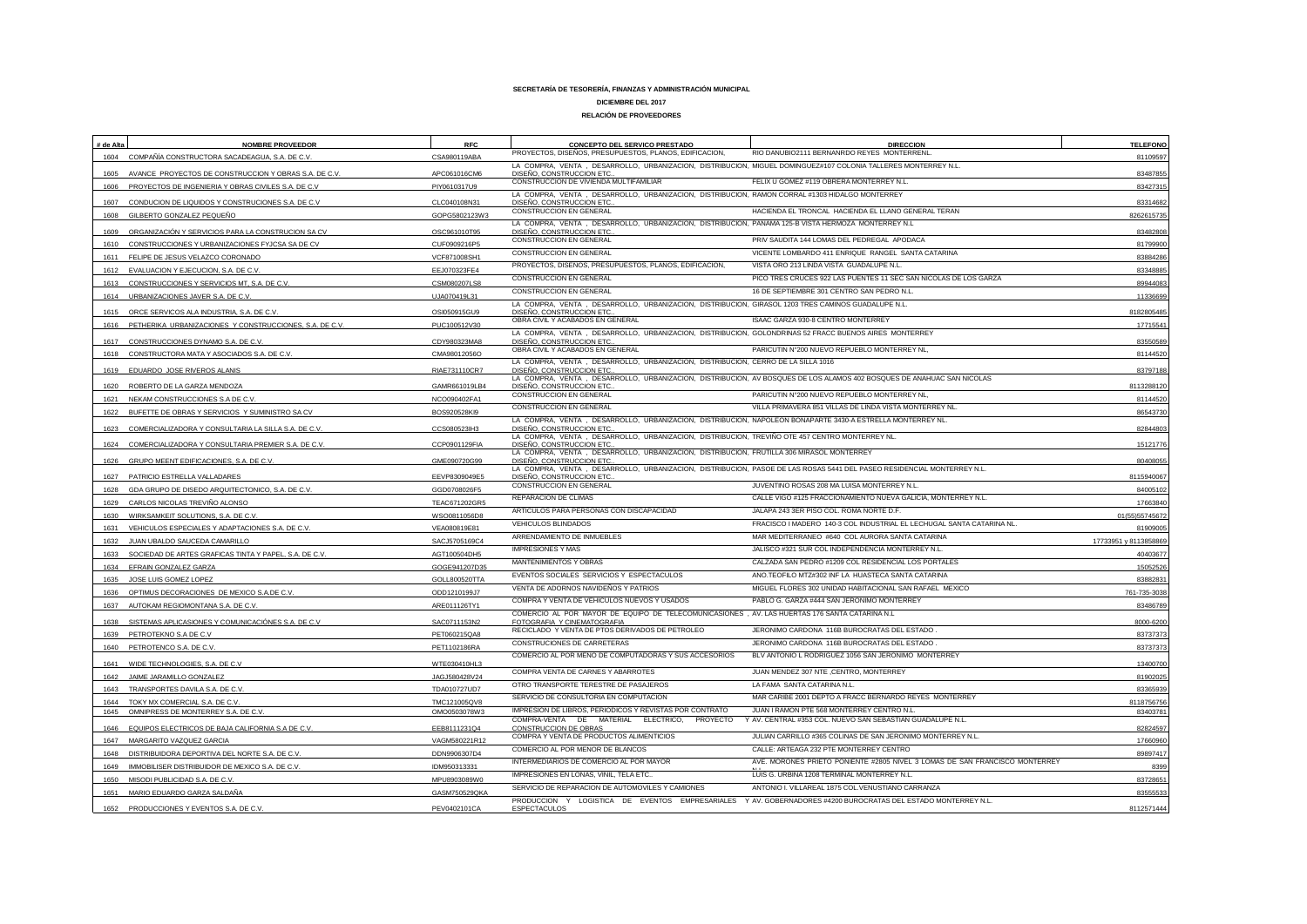| PISTAS DE HIELO Y ESPECTACULOS<br>MANZANILLO 122-502, COL. ROMA SUR, MEXICO DF. 06706<br>1653 UCHA ATAYDE ENTERTAINMENT S.A. DE C.V.<br>UAE11011131U2<br>5555591822<br>PUBLICIDAD, MERCADOTECNIA Y DECORACIONES<br>DIAMANTE #1504 CANTERIAS MONTERREY, MONETRREY N.L.<br>1654 ANA LAURA GONZALEZ GUERRERO<br>811325334<br>GOGA7905167J8<br>FABRICACION DE ANUNCIOS PUBLICITARIOS DE TODO TIPO DE TLAXCALA 762 INDEPENDENCIA MONTERREY N.L.<br>1655 MAVA SOLUCIONES INTEGRALES DE PUBLICIDAD S.A. DE C.V.<br>MSI100320V76<br>1352194<br>COMERCIO DE ALIMENTOS AL POR MENOR<br>CALLE LEANDRO MARTINEZ LEZA NORTE 1824 B FABILES NUEVO LEON<br>PRODUCTOS Y SERVICIOS PARA LA INDUSTRIA ALIMENTICIA S.A. DE C.V.<br>PSI0612141R2<br>8354600<br>1656<br><b>CONFECCION DE UNIFORMES</b><br>JESUS M GARZA OTE #1405 COL.TERMINAL MONTERREY N.L.<br>UNIFORMES INDUSTRIALES MARVAL S.A. DE C.V.<br>UIM9911111B3<br>1881 372<br>1657<br>PROMOTOR DE ESPECTACULOS ARTISTICOS, DEPORTIVOS Y CONSENTIDA 310 BOSQUES DEL ROBLE SANICOLAS DE LOS GARZA<br>CESAR FLORES SANCHEZ<br>FOSC8303315K0<br>1809942<br>1658<br>PRODUCTOS DE LIMPIEZA PARA PANTALLAS, COMPUTADORAS ETC.<br>ABEDUL 5211 VALLE VERDE 1ER SECTOR<br>1659 MARIO ALFREDO TAMEZ MORALES<br>TAMM700714A99<br>8115243293<br>11 ORIENTE 2405-H AZCARATE PUEBLA PUEBLA<br>UNIFORES Y EQUIPAMIENTOS<br>JUAN PABLO HERNANDEZ CONTRERAS<br>HECJ870403PA6<br>1660<br>222500937<br>ELABORACION DE ALIMENTOS<br>HACIENDA SANTA SOFIA #101 HACIEN DA DEL SOL GARCIA N.L.<br>1661 BENJAMIN SANTOS ANTONIO MARMOLEJO ROSALES<br>MARB900505E55<br>8283021<br>CONOS, TRAFITAMBOS, CHALECOS, GUANTES, LENTES ETC.<br>AV. NOGALAR SUR #218 FUTURO NOGALAR SAN NICOLAS DE LOS GARZA N.L.<br>SEGURIDAD INDUSTRIAL REYNA S.A DE C.V<br>SIR940804CS6<br>8330698<br>UNIFORMES, EQUIPOS DE SEGURIDAD INDUTRIAL Y CORPORATIVO<br>DIEGO DIAZ DE BERLANGA #1724 COL. AQUILES SERDAN SANICOLAS N.L.<br>1663 PEDRO MONTALVO CAMPOS<br>MOCP540330KV9<br>8382238<br>COMPRA, VENTA, FABRICACION MAQUILA DE TODA CLASE DE CALLE LERDO DE TEJAD #2189 MERICANA OTRA NO ESPECIFICADA EN EL CATALOGO<br>1664 SOLEIRO S.A. DE C.V<br>SOL091028123<br>ARTICULOS DEPORTIVOS, ESCOLARES, PROMOCIONALES ETC.<br>JALISCO 44160<br>3313684075<br>REPARACION Y MANTENIMIENTO DE MAQUINARIA Y EQUIPO INDUSTRIAL LEOCADIO PAEZ #109 CENTRO SANTA CATARINA NUEVO LEON<br>LUCIO ESTRADA GAONA<br>EAGL621213JQ8<br>1366082<br>1665<br>ILUMINACION, AUDIO, SHOW DJ, EFECTOS ESPECIALES, ESCENARIOS, PASEO DEL ARROYO 3713 COL. DEL PASEO RESIDENCIAL MONTERREY N.L.<br>1666 PEDRO ALEJANDRO MARTINEZ GONZALEZ<br>MAGP820308C90<br>TARIMAS, PISTAS DE BAILE<br>8103801<br>IMPRECION DE MANUALES, PLANOS, POSTERS, LONAS Y PUBLICIDAD<br>MIGUEL NIETO#1177NTE CENTRO MONTERREY N.L.<br>1233397<br>CORPORACION LFB S.A. DE C.V.<br>CLF870903GE0<br>1667<br>DISEÑO INDUSTRIAL<br>RICARDO MARGAIN 575 SANTA ENGRACIA SAN PEDRO GARZA GARCIA NUEVO LEON<br>DISEÑO Y PROYECTOS RED4 S.A. DE C.V<br>1253794<br>DPR1307169T3<br>1668<br>MAQUINARIA Y EQUIPO PARA LA INDUSTRIA MANUFACTURERA<br>DR. JUAN DE DIOS TREVIÑO 205 P9 D3 SAN JERONIMO NUEVO LEON<br>SARSET SERVICIOS S.A DE C.V<br>SSE1112137J8<br>88817506<br>1669<br>COMERCIO AL POR MAYOR DE DULCES Y MATERIAS PRIMAS PARA PROLONGACION ALFONSO REYES #2615 COL. PASEO RESIDENCIA MONTERREY NUEVO LEON<br>BCX TRADING CO, S.A. DE C.V.<br><b>REPOSTERIA</b><br>BTR100623VB0<br>83637964<br>1670<br>AGENCIA DE VIAJES<br>PASEO DE LAS TERMOPILAS 200 CUMBRES 3ER SECTOR MONTERREY N.L.<br>CELEBRITY TOURS S.A. DE C.V.<br>CTO1104186K1<br>8300150<br>1671<br>EVENTOS COMIDA, SILLAS, MESAS ETC<br>PLUTARCO ELIAS CALLES 222TAMPIQUITO SAN PEDRO GARZA GARCIA N.L.<br>LUCIA SADA ALANIS<br>SAAL570816NV5<br>811255075<br>1672<br>UNIFORMES ESCOLARES<br>AV. LAZARO CARDENAS 1010RESIDENCIAL SAN AGUSTIN SAN PEDRO GARZA GARCIA N.L<br>GMA110316CV9<br>1931227<br>1673<br>GRUPO MATSUMA S.A. DE C.V.<br>MUDANZAS Y FLETES<br>TRANVIAS #415 ALIANZA SECTOR L MONTERREY NUEVO LEON<br>1674 MAURICIO VILLARREAL GARZA<br>VIGM740213LW6<br>8063087<br>GRUPOS MUSICALES, SONIDOS, ETC<br>FRAMBOYAN 3332 COL. VALLE DEL TOPO CHICO MONTERREY N.L<br>1675<br>JUAN ROCHA ROCHA<br>RORJ730308B69<br>83010353<br>RENTA DE TOLDOS<br>AV. ADOLFO LOPEZ MATEOS 424 COL. LAGRANGE SAN NICOLAS DE LOS GARZA N.L.<br>1676 LONAS Y TOLDOS TREVI S.A. DE C.V.<br>LTT1108319S1<br>8330234<br><b>BANQUETES</b><br>CALLE ALVARO OBREGON 305 COL. SANTA ROSA<br>ELIGIO LOZANO GUTIERREZ<br>LOGE53103059/<br>83851997<br>1677<br>RENTA DE SUBESTACIONES ELECTRICAS<br>SANTA ROSA DE LIMA #1830 RESIDENCIAL SANTA MARIA GUADALUPE N.L.<br>DISTRIBUCION COMERCIAL OVIEDO S.A. DE C.V.<br>DCO1303129Z6<br>55833675<br>1678<br>GRUPOS MUSICALES, SONIDOS, LUCES, ESENARIOS, ETC.<br>JERONIMO TREVIÑO OTE 1545 CENTRO MONTERREY N.L.<br>JOB ENTRETENIMIENTO S.A DE C.V<br>8362270<br>1679<br>JEN090930GF8<br>REPUBLICA MEXICANA 304 COL. FUNDADOR SAN NICOLAS DE LOS GARZA N.L.<br>SHOW INFANTIL<br>BLANCA NELLY GUERRERO GASCON<br>1404024<br>GUGB640626GM8<br>1680<br>MATERIAL PARA CONSTRUCCION<br>SOR JUANA INEZ DE LA CRUZ LOCAL 22 M#236 COL. VILLA DE LOS NOGALES GARCIA N.L.<br>MATERIALES SANTA BARBARA S.A. DE C.V.<br>14221930<br>MSB030220HR4<br>1681<br>PERIODICO, MEDIOS DE COMUNICACIÓN<br>CALLE GALEANA 344 SUR COL. CENTRO MONTERREY N.L.<br>EDITORIAL EL PORVENIR S.A. DE C.V.<br>1682<br>EPO8312301W2<br>83454080<br>COMPRA VENTA DE EQUIPO DE COMPUTO<br>VALLE DE ESMERALDA 2511 MIRADOR DE LA SILLA 2DO SECTOR GUADALUPE N.L.<br>GOMEZDANEZ CONSULTORES Y ASOC S.A. DE C.V.<br>GCA101213UM2<br>83541224<br>1683<br>EQUIPOS DE EMERGENCIA Y AMBULANCIAS<br>LOS LLANOS 6912 COL. MOCTEZUMA MONERREY N.L.<br>AMBULANCIAS EQUIPOS DE EMERGENCIAS Y RESCATE S.A. DE C.V.<br>AEE0010303K2<br>83705083<br>IMPRECIONES, LETREROS DE ALTA CALIDAD<br>COBALTO 325 COL STA CRUZ GUADALUPE N.L.<br>2045864<br>1685<br>JORGE LUIS CAVAZOS HERNANDEZ<br>CAHJ810819321<br>P. DE LOS SAUCES N°838 COL. PASEO DE SAN MIGUEL GUADALUPE N.L.<br>GRADAS, ARIMAS Y ANDAMIOS<br>JOSE LUIS ARIAS GONZALEZ<br>AIGL530608G20<br>8364747<br>1686<br>ELABORACION DE BANDERAS E IMPRECIONES<br>COCHERAS Nº199 COL. METROPOLITANA 1ERA SECCION NEZAHUALCOYOTL ESTADO DE<br>1687<br>DAVID JONATAN DE LA BORDA BARRERA<br>BOBD8005192L6<br>1555765830<br>JUAREZ NTE N°500 COL CENTRO SAN PEDRO GARZA GARCIA N.L.<br>RENTA DE SALON DE EVENTOS<br>FRANCISCO GARZA GONZALEZ<br>GAGF380506R83<br>8338386<br>1688<br>BANQUETES, SILLAS, MESAS, ETC<br>BERNARDO REYES 103 COL. CENTRO GARCIA N.L.<br>JOSE GUADALUPE TORRES LUEVANO<br>TOLG670914MA1<br>82830242<br>1689<br>ASESORIAS CONTABLES, ELABORACION DE FORMATOS<br>CORONA 108 SUR COL. CENTRO 64000 MONTERREY N.L.<br>PRECISION ASESORES, S.A. DE C.V.<br>PAS111019IB8<br>1100140<br>1691<br>JUEGOS PIROTECNICOS Y POLVORA<br>LUIS G. URBINA 2132 NTE COL. MARTINEZ MONTERREY N.L.<br>JOSE LUIS ROJAS FLORES<br>ROFL741013HY8<br>8354511<br>1692<br>SERVICIO DE HOSPEDAJE<br>HIDALGO 440 COL. CENTRO GARCIA N.L<br>82831942<br>ARMANDO MARCOS CHARUR<br>MACA451118G88<br>1693<br>INSTALACION DE EQUIPO DE SONIDO, AUDIO, VIDEO,COORDINACIÓN DE LEONIDES VILLAREAL N°429 COL. VILLAS DEL SOL APODACA N.L.<br>JAIME MARTINEZ PEREZ<br>MPAJ650123UG4<br><b>FVENTOS</b><br>88802186<br>1694<br>SERVICOS DE REPARACION DE LLANTAS DE VEHICULOS<br>FRUCTUOSO RODRIGUEZ N°200 COL.EMILIANO ZAPATA GARCIA N.L<br>JUAN JOSE ALFARO RODRIGUEZ<br>AARJ660206CW2<br>82831242<br>1695<br>CONFERENCIAS Y SEMINARIOS<br>PASEO DE LA REFORMA Nº6242 COL. CIUDAD SATELITE MONTERREY N.L.<br>POR EL PLACER DE VIVIR CONFERENCIAS S. DE R.L. DE C.V.<br>PVC120426QV3<br>8349015<br>1696<br>VENTA DE VEHICULOS, REFACCIONES, TALLER MECANICO<br>LAGO DE CUITZEO N°100 COL. VALLE ALTO REYNOSA TAMAULIPAS<br>VEHICULOS DE REYNOSA S.A DE C.V<br>VRE010102KG5<br>(899)923560<br>1697<br>FABRICACION DE PRODUCTOS QUIMICOS<br>SANTA GERTRUDIS 1324 LA PURISIMA GUADALUPE N.L<br>JUAN ROGELIO GOMEZ ESPINOZA<br>GOEJ8011079S6<br>8316113<br>1698<br>SERVICIOS ESPECIALES Y DEPORTIVOS<br>ZUMARRAGA N°106 SOBREVILLA GARCIA N.L<br>8283133<br>MELQUIADES LEONEL RODRIGUEZ SANCHEZ<br>ROSM501210EY2<br>1699<br>ARTICULOS DE FERRETERIA Y CONSTRUCCION<br>AVE. ROMULO GARZA #505 COL. DEL LAGO MTY N.L.<br>CONTROL FERRETERO S.A. DE C.V<br>CFE090603SK0<br>8286280<br>1700<br>VENTA Y REPARACION DE CLIMAS<br>CALLE VIGO #125 FRACCIONAMIENTO NUEVA GALICIA, MONTERREY N.L.<br>1701 BERNARDINA ALONSO TOVAR<br>AOTB460520SQ9<br>17663840<br>ARNULFO GARCIA #106 PLAZA PRINCIPAL DE GARCIA N.L<br>RESTAURANTE<br>1702 CRESCENCIO ALFEREZ PATLAN<br>AEPC490330ML4<br>82830744<br><b>FERRETRIA Y PERFILES</b><br>SOR JUANA INES DE LA CRUZ N. 522 Y 524 COL. PASEO NOGALAR, GARCIA N.L.<br>FERRETERIA Y MATERIALES EL PASO S.A. DE C.V.<br>FMP121108ME4<br>1703<br>82833312 Y 14220880 | # de Alta | <b>NOMBRE PROVEEDOR</b> | <b>RFC</b> | CONCEPTO DEL SERVICO PRESTADO | <b>DIRECCION</b> | <b>TELEFONO</b> |
|------------------------------------------------------------------------------------------------------------------------------------------------------------------------------------------------------------------------------------------------------------------------------------------------------------------------------------------------------------------------------------------------------------------------------------------------------------------------------------------------------------------------------------------------------------------------------------------------------------------------------------------------------------------------------------------------------------------------------------------------------------------------------------------------------------------------------------------------------------------------------------------------------------------------------------------------------------------------------------------------------------------------------------------------------------------------------------------------------------------------------------------------------------------------------------------------------------------------------------------------------------------------------------------------------------------------------------------------------------------------------------------------------------------------------------------------------------------------------------------------------------------------------------------------------------------------------------------------------------------------------------------------------------------------------------------------------------------------------------------------------------------------------------------------------------------------------------------------------------------------------------------------------------------------------------------------------------------------------------------------------------------------------------------------------------------------------------------------------------------------------------------------------------------------------------------------------------------------------------------------------------------------------------------------------------------------------------------------------------------------------------------------------------------------------------------------------------------------------------------------------------------------------------------------------------------------------------------------------------------------------------------------------------------------------------------------------------------------------------------------------------------------------------------------------------------------------------------------------------------------------------------------------------------------------------------------------------------------------------------------------------------------------------------------------------------------------------------------------------------------------------------------------------------------------------------------------------------------------------------------------------------------------------------------------------------------------------------------------------------------------------------------------------------------------------------------------------------------------------------------------------------------------------------------------------------------------------------------------------------------------------------------------------------------------------------------------------------------------------------------------------------------------------------------------------------------------------------------------------------------------------------------------------------------------------------------------------------------------------------------------------------------------------------------------------------------------------------------------------------------------------------------------------------------------------------------------------------------------------------------------------------------------------------------------------------------------------------------------------------------------------------------------------------------------------------------------------------------------------------------------------------------------------------------------------------------------------------------------------------------------------------------------------------------------------------------------------------------------------------------------------------------------------------------------------------------------------------------------------------------------------------------------------------------------------------------------------------------------------------------------------------------------------------------------------------------------------------------------------------------------------------------------------------------------------------------------------------------------------------------------------------------------------------------------------------------------------------------------------------------------------------------------------------------------------------------------------------------------------------------------------------------------------------------------------------------------------------------------------------------------------------------------------------------------------------------------------------------------------------------------------------------------------------------------------------------------------------------------------------------------------------------------------------------------------------------------------------------------------------------------------------------------------------------------------------------------------------------------------------------------------------------------------------------------------------------------------------------------------------------------------------------------------------------------------------------------------------------------------------------------------------------------------------------------------------------------------------------------------------------------------------------------------------------------------------------------------------------------------------------------------------------------------------------------------------------------------------------------------------------------------------------------------------------------------------------------------------------------------------------------------------------------------------------------------------------------------------------------------------------------------------------------------------------------------------------------------------------------------------------------------------------------------------------------------------------------------------------------------------------------------------------------------------------------------------------------------------------------------------------------------------------------------------------------------------------------------------------------------------------------------------------------------------------------------------------------------------------------------------------------------------------------------------------------------------------------------------------------------------------------------------------------------------------------------------------------------------------------------------------------------------------------------------------------------------------------------------------------------------------------------------------------------------------------------------------------------------------------------------------------------------------------------------------------------------------------------------------------------------------------------------------------------------------------------------------------------------------------------------------------------------------------------------------------------------------------------------------------------------------------------------------------------------------------------------------------------------------------------------------------------------------------------------------------------------------------------------------------------------------------------------------------------------------------------------------------------------------------------------------------------------------------------------------|-----------|-------------------------|------------|-------------------------------|------------------|-----------------|
|                                                                                                                                                                                                                                                                                                                                                                                                                                                                                                                                                                                                                                                                                                                                                                                                                                                                                                                                                                                                                                                                                                                                                                                                                                                                                                                                                                                                                                                                                                                                                                                                                                                                                                                                                                                                                                                                                                                                                                                                                                                                                                                                                                                                                                                                                                                                                                                                                                                                                                                                                                                                                                                                                                                                                                                                                                                                                                                                                                                                                                                                                                                                                                                                                                                                                                                                                                                                                                                                                                                                                                                                                                                                                                                                                                                                                                                                                                                                                                                                                                                                                                                                                                                                                                                                                                                                                                                                                                                                                                                                                                                                                                                                                                                                                                                                                                                                                                                                                                                                                                                                                                                                                                                                                                                                                                                                                                                                                                                                                                                                                                                                                                                                                                                                                                                                                                                                                                                                                                                                                                                                                                                                                                                                                                                                                                                                                                                                                                                                                                                                                                                                                                                                                                                                                                                                                                                                                                                                                                                                                                                                                                                                                                                                                                                                                                                                                                                                                                                                                                                                                                                                                                                                                                                                                                                                                                                                                                                                                                                                                                                                                                                                                                                                                                                                                                                                                                                                                                                                                                                                                                                                                                                                                                                                                                                                                                                                                                                        |           |                         |            |                               |                  |                 |
|                                                                                                                                                                                                                                                                                                                                                                                                                                                                                                                                                                                                                                                                                                                                                                                                                                                                                                                                                                                                                                                                                                                                                                                                                                                                                                                                                                                                                                                                                                                                                                                                                                                                                                                                                                                                                                                                                                                                                                                                                                                                                                                                                                                                                                                                                                                                                                                                                                                                                                                                                                                                                                                                                                                                                                                                                                                                                                                                                                                                                                                                                                                                                                                                                                                                                                                                                                                                                                                                                                                                                                                                                                                                                                                                                                                                                                                                                                                                                                                                                                                                                                                                                                                                                                                                                                                                                                                                                                                                                                                                                                                                                                                                                                                                                                                                                                                                                                                                                                                                                                                                                                                                                                                                                                                                                                                                                                                                                                                                                                                                                                                                                                                                                                                                                                                                                                                                                                                                                                                                                                                                                                                                                                                                                                                                                                                                                                                                                                                                                                                                                                                                                                                                                                                                                                                                                                                                                                                                                                                                                                                                                                                                                                                                                                                                                                                                                                                                                                                                                                                                                                                                                                                                                                                                                                                                                                                                                                                                                                                                                                                                                                                                                                                                                                                                                                                                                                                                                                                                                                                                                                                                                                                                                                                                                                                                                                                                                                                        |           |                         |            |                               |                  |                 |
|                                                                                                                                                                                                                                                                                                                                                                                                                                                                                                                                                                                                                                                                                                                                                                                                                                                                                                                                                                                                                                                                                                                                                                                                                                                                                                                                                                                                                                                                                                                                                                                                                                                                                                                                                                                                                                                                                                                                                                                                                                                                                                                                                                                                                                                                                                                                                                                                                                                                                                                                                                                                                                                                                                                                                                                                                                                                                                                                                                                                                                                                                                                                                                                                                                                                                                                                                                                                                                                                                                                                                                                                                                                                                                                                                                                                                                                                                                                                                                                                                                                                                                                                                                                                                                                                                                                                                                                                                                                                                                                                                                                                                                                                                                                                                                                                                                                                                                                                                                                                                                                                                                                                                                                                                                                                                                                                                                                                                                                                                                                                                                                                                                                                                                                                                                                                                                                                                                                                                                                                                                                                                                                                                                                                                                                                                                                                                                                                                                                                                                                                                                                                                                                                                                                                                                                                                                                                                                                                                                                                                                                                                                                                                                                                                                                                                                                                                                                                                                                                                                                                                                                                                                                                                                                                                                                                                                                                                                                                                                                                                                                                                                                                                                                                                                                                                                                                                                                                                                                                                                                                                                                                                                                                                                                                                                                                                                                                                                                        |           |                         |            |                               |                  |                 |
|                                                                                                                                                                                                                                                                                                                                                                                                                                                                                                                                                                                                                                                                                                                                                                                                                                                                                                                                                                                                                                                                                                                                                                                                                                                                                                                                                                                                                                                                                                                                                                                                                                                                                                                                                                                                                                                                                                                                                                                                                                                                                                                                                                                                                                                                                                                                                                                                                                                                                                                                                                                                                                                                                                                                                                                                                                                                                                                                                                                                                                                                                                                                                                                                                                                                                                                                                                                                                                                                                                                                                                                                                                                                                                                                                                                                                                                                                                                                                                                                                                                                                                                                                                                                                                                                                                                                                                                                                                                                                                                                                                                                                                                                                                                                                                                                                                                                                                                                                                                                                                                                                                                                                                                                                                                                                                                                                                                                                                                                                                                                                                                                                                                                                                                                                                                                                                                                                                                                                                                                                                                                                                                                                                                                                                                                                                                                                                                                                                                                                                                                                                                                                                                                                                                                                                                                                                                                                                                                                                                                                                                                                                                                                                                                                                                                                                                                                                                                                                                                                                                                                                                                                                                                                                                                                                                                                                                                                                                                                                                                                                                                                                                                                                                                                                                                                                                                                                                                                                                                                                                                                                                                                                                                                                                                                                                                                                                                                                                        |           |                         |            |                               |                  |                 |
|                                                                                                                                                                                                                                                                                                                                                                                                                                                                                                                                                                                                                                                                                                                                                                                                                                                                                                                                                                                                                                                                                                                                                                                                                                                                                                                                                                                                                                                                                                                                                                                                                                                                                                                                                                                                                                                                                                                                                                                                                                                                                                                                                                                                                                                                                                                                                                                                                                                                                                                                                                                                                                                                                                                                                                                                                                                                                                                                                                                                                                                                                                                                                                                                                                                                                                                                                                                                                                                                                                                                                                                                                                                                                                                                                                                                                                                                                                                                                                                                                                                                                                                                                                                                                                                                                                                                                                                                                                                                                                                                                                                                                                                                                                                                                                                                                                                                                                                                                                                                                                                                                                                                                                                                                                                                                                                                                                                                                                                                                                                                                                                                                                                                                                                                                                                                                                                                                                                                                                                                                                                                                                                                                                                                                                                                                                                                                                                                                                                                                                                                                                                                                                                                                                                                                                                                                                                                                                                                                                                                                                                                                                                                                                                                                                                                                                                                                                                                                                                                                                                                                                                                                                                                                                                                                                                                                                                                                                                                                                                                                                                                                                                                                                                                                                                                                                                                                                                                                                                                                                                                                                                                                                                                                                                                                                                                                                                                                                                        |           |                         |            |                               |                  |                 |
|                                                                                                                                                                                                                                                                                                                                                                                                                                                                                                                                                                                                                                                                                                                                                                                                                                                                                                                                                                                                                                                                                                                                                                                                                                                                                                                                                                                                                                                                                                                                                                                                                                                                                                                                                                                                                                                                                                                                                                                                                                                                                                                                                                                                                                                                                                                                                                                                                                                                                                                                                                                                                                                                                                                                                                                                                                                                                                                                                                                                                                                                                                                                                                                                                                                                                                                                                                                                                                                                                                                                                                                                                                                                                                                                                                                                                                                                                                                                                                                                                                                                                                                                                                                                                                                                                                                                                                                                                                                                                                                                                                                                                                                                                                                                                                                                                                                                                                                                                                                                                                                                                                                                                                                                                                                                                                                                                                                                                                                                                                                                                                                                                                                                                                                                                                                                                                                                                                                                                                                                                                                                                                                                                                                                                                                                                                                                                                                                                                                                                                                                                                                                                                                                                                                                                                                                                                                                                                                                                                                                                                                                                                                                                                                                                                                                                                                                                                                                                                                                                                                                                                                                                                                                                                                                                                                                                                                                                                                                                                                                                                                                                                                                                                                                                                                                                                                                                                                                                                                                                                                                                                                                                                                                                                                                                                                                                                                                                                                        |           |                         |            |                               |                  |                 |
|                                                                                                                                                                                                                                                                                                                                                                                                                                                                                                                                                                                                                                                                                                                                                                                                                                                                                                                                                                                                                                                                                                                                                                                                                                                                                                                                                                                                                                                                                                                                                                                                                                                                                                                                                                                                                                                                                                                                                                                                                                                                                                                                                                                                                                                                                                                                                                                                                                                                                                                                                                                                                                                                                                                                                                                                                                                                                                                                                                                                                                                                                                                                                                                                                                                                                                                                                                                                                                                                                                                                                                                                                                                                                                                                                                                                                                                                                                                                                                                                                                                                                                                                                                                                                                                                                                                                                                                                                                                                                                                                                                                                                                                                                                                                                                                                                                                                                                                                                                                                                                                                                                                                                                                                                                                                                                                                                                                                                                                                                                                                                                                                                                                                                                                                                                                                                                                                                                                                                                                                                                                                                                                                                                                                                                                                                                                                                                                                                                                                                                                                                                                                                                                                                                                                                                                                                                                                                                                                                                                                                                                                                                                                                                                                                                                                                                                                                                                                                                                                                                                                                                                                                                                                                                                                                                                                                                                                                                                                                                                                                                                                                                                                                                                                                                                                                                                                                                                                                                                                                                                                                                                                                                                                                                                                                                                                                                                                                                                        |           |                         |            |                               |                  |                 |
|                                                                                                                                                                                                                                                                                                                                                                                                                                                                                                                                                                                                                                                                                                                                                                                                                                                                                                                                                                                                                                                                                                                                                                                                                                                                                                                                                                                                                                                                                                                                                                                                                                                                                                                                                                                                                                                                                                                                                                                                                                                                                                                                                                                                                                                                                                                                                                                                                                                                                                                                                                                                                                                                                                                                                                                                                                                                                                                                                                                                                                                                                                                                                                                                                                                                                                                                                                                                                                                                                                                                                                                                                                                                                                                                                                                                                                                                                                                                                                                                                                                                                                                                                                                                                                                                                                                                                                                                                                                                                                                                                                                                                                                                                                                                                                                                                                                                                                                                                                                                                                                                                                                                                                                                                                                                                                                                                                                                                                                                                                                                                                                                                                                                                                                                                                                                                                                                                                                                                                                                                                                                                                                                                                                                                                                                                                                                                                                                                                                                                                                                                                                                                                                                                                                                                                                                                                                                                                                                                                                                                                                                                                                                                                                                                                                                                                                                                                                                                                                                                                                                                                                                                                                                                                                                                                                                                                                                                                                                                                                                                                                                                                                                                                                                                                                                                                                                                                                                                                                                                                                                                                                                                                                                                                                                                                                                                                                                                                                        |           |                         |            |                               |                  |                 |
|                                                                                                                                                                                                                                                                                                                                                                                                                                                                                                                                                                                                                                                                                                                                                                                                                                                                                                                                                                                                                                                                                                                                                                                                                                                                                                                                                                                                                                                                                                                                                                                                                                                                                                                                                                                                                                                                                                                                                                                                                                                                                                                                                                                                                                                                                                                                                                                                                                                                                                                                                                                                                                                                                                                                                                                                                                                                                                                                                                                                                                                                                                                                                                                                                                                                                                                                                                                                                                                                                                                                                                                                                                                                                                                                                                                                                                                                                                                                                                                                                                                                                                                                                                                                                                                                                                                                                                                                                                                                                                                                                                                                                                                                                                                                                                                                                                                                                                                                                                                                                                                                                                                                                                                                                                                                                                                                                                                                                                                                                                                                                                                                                                                                                                                                                                                                                                                                                                                                                                                                                                                                                                                                                                                                                                                                                                                                                                                                                                                                                                                                                                                                                                                                                                                                                                                                                                                                                                                                                                                                                                                                                                                                                                                                                                                                                                                                                                                                                                                                                                                                                                                                                                                                                                                                                                                                                                                                                                                                                                                                                                                                                                                                                                                                                                                                                                                                                                                                                                                                                                                                                                                                                                                                                                                                                                                                                                                                                                                        |           |                         |            |                               |                  |                 |
|                                                                                                                                                                                                                                                                                                                                                                                                                                                                                                                                                                                                                                                                                                                                                                                                                                                                                                                                                                                                                                                                                                                                                                                                                                                                                                                                                                                                                                                                                                                                                                                                                                                                                                                                                                                                                                                                                                                                                                                                                                                                                                                                                                                                                                                                                                                                                                                                                                                                                                                                                                                                                                                                                                                                                                                                                                                                                                                                                                                                                                                                                                                                                                                                                                                                                                                                                                                                                                                                                                                                                                                                                                                                                                                                                                                                                                                                                                                                                                                                                                                                                                                                                                                                                                                                                                                                                                                                                                                                                                                                                                                                                                                                                                                                                                                                                                                                                                                                                                                                                                                                                                                                                                                                                                                                                                                                                                                                                                                                                                                                                                                                                                                                                                                                                                                                                                                                                                                                                                                                                                                                                                                                                                                                                                                                                                                                                                                                                                                                                                                                                                                                                                                                                                                                                                                                                                                                                                                                                                                                                                                                                                                                                                                                                                                                                                                                                                                                                                                                                                                                                                                                                                                                                                                                                                                                                                                                                                                                                                                                                                                                                                                                                                                                                                                                                                                                                                                                                                                                                                                                                                                                                                                                                                                                                                                                                                                                                                                        |           |                         |            |                               |                  |                 |
|                                                                                                                                                                                                                                                                                                                                                                                                                                                                                                                                                                                                                                                                                                                                                                                                                                                                                                                                                                                                                                                                                                                                                                                                                                                                                                                                                                                                                                                                                                                                                                                                                                                                                                                                                                                                                                                                                                                                                                                                                                                                                                                                                                                                                                                                                                                                                                                                                                                                                                                                                                                                                                                                                                                                                                                                                                                                                                                                                                                                                                                                                                                                                                                                                                                                                                                                                                                                                                                                                                                                                                                                                                                                                                                                                                                                                                                                                                                                                                                                                                                                                                                                                                                                                                                                                                                                                                                                                                                                                                                                                                                                                                                                                                                                                                                                                                                                                                                                                                                                                                                                                                                                                                                                                                                                                                                                                                                                                                                                                                                                                                                                                                                                                                                                                                                                                                                                                                                                                                                                                                                                                                                                                                                                                                                                                                                                                                                                                                                                                                                                                                                                                                                                                                                                                                                                                                                                                                                                                                                                                                                                                                                                                                                                                                                                                                                                                                                                                                                                                                                                                                                                                                                                                                                                                                                                                                                                                                                                                                                                                                                                                                                                                                                                                                                                                                                                                                                                                                                                                                                                                                                                                                                                                                                                                                                                                                                                                                                        |           |                         |            |                               |                  |                 |
|                                                                                                                                                                                                                                                                                                                                                                                                                                                                                                                                                                                                                                                                                                                                                                                                                                                                                                                                                                                                                                                                                                                                                                                                                                                                                                                                                                                                                                                                                                                                                                                                                                                                                                                                                                                                                                                                                                                                                                                                                                                                                                                                                                                                                                                                                                                                                                                                                                                                                                                                                                                                                                                                                                                                                                                                                                                                                                                                                                                                                                                                                                                                                                                                                                                                                                                                                                                                                                                                                                                                                                                                                                                                                                                                                                                                                                                                                                                                                                                                                                                                                                                                                                                                                                                                                                                                                                                                                                                                                                                                                                                                                                                                                                                                                                                                                                                                                                                                                                                                                                                                                                                                                                                                                                                                                                                                                                                                                                                                                                                                                                                                                                                                                                                                                                                                                                                                                                                                                                                                                                                                                                                                                                                                                                                                                                                                                                                                                                                                                                                                                                                                                                                                                                                                                                                                                                                                                                                                                                                                                                                                                                                                                                                                                                                                                                                                                                                                                                                                                                                                                                                                                                                                                                                                                                                                                                                                                                                                                                                                                                                                                                                                                                                                                                                                                                                                                                                                                                                                                                                                                                                                                                                                                                                                                                                                                                                                                                                        |           |                         |            |                               |                  |                 |
|                                                                                                                                                                                                                                                                                                                                                                                                                                                                                                                                                                                                                                                                                                                                                                                                                                                                                                                                                                                                                                                                                                                                                                                                                                                                                                                                                                                                                                                                                                                                                                                                                                                                                                                                                                                                                                                                                                                                                                                                                                                                                                                                                                                                                                                                                                                                                                                                                                                                                                                                                                                                                                                                                                                                                                                                                                                                                                                                                                                                                                                                                                                                                                                                                                                                                                                                                                                                                                                                                                                                                                                                                                                                                                                                                                                                                                                                                                                                                                                                                                                                                                                                                                                                                                                                                                                                                                                                                                                                                                                                                                                                                                                                                                                                                                                                                                                                                                                                                                                                                                                                                                                                                                                                                                                                                                                                                                                                                                                                                                                                                                                                                                                                                                                                                                                                                                                                                                                                                                                                                                                                                                                                                                                                                                                                                                                                                                                                                                                                                                                                                                                                                                                                                                                                                                                                                                                                                                                                                                                                                                                                                                                                                                                                                                                                                                                                                                                                                                                                                                                                                                                                                                                                                                                                                                                                                                                                                                                                                                                                                                                                                                                                                                                                                                                                                                                                                                                                                                                                                                                                                                                                                                                                                                                                                                                                                                                                                                                        |           |                         |            |                               |                  |                 |
|                                                                                                                                                                                                                                                                                                                                                                                                                                                                                                                                                                                                                                                                                                                                                                                                                                                                                                                                                                                                                                                                                                                                                                                                                                                                                                                                                                                                                                                                                                                                                                                                                                                                                                                                                                                                                                                                                                                                                                                                                                                                                                                                                                                                                                                                                                                                                                                                                                                                                                                                                                                                                                                                                                                                                                                                                                                                                                                                                                                                                                                                                                                                                                                                                                                                                                                                                                                                                                                                                                                                                                                                                                                                                                                                                                                                                                                                                                                                                                                                                                                                                                                                                                                                                                                                                                                                                                                                                                                                                                                                                                                                                                                                                                                                                                                                                                                                                                                                                                                                                                                                                                                                                                                                                                                                                                                                                                                                                                                                                                                                                                                                                                                                                                                                                                                                                                                                                                                                                                                                                                                                                                                                                                                                                                                                                                                                                                                                                                                                                                                                                                                                                                                                                                                                                                                                                                                                                                                                                                                                                                                                                                                                                                                                                                                                                                                                                                                                                                                                                                                                                                                                                                                                                                                                                                                                                                                                                                                                                                                                                                                                                                                                                                                                                                                                                                                                                                                                                                                                                                                                                                                                                                                                                                                                                                                                                                                                                                                        |           |                         |            |                               |                  |                 |
|                                                                                                                                                                                                                                                                                                                                                                                                                                                                                                                                                                                                                                                                                                                                                                                                                                                                                                                                                                                                                                                                                                                                                                                                                                                                                                                                                                                                                                                                                                                                                                                                                                                                                                                                                                                                                                                                                                                                                                                                                                                                                                                                                                                                                                                                                                                                                                                                                                                                                                                                                                                                                                                                                                                                                                                                                                                                                                                                                                                                                                                                                                                                                                                                                                                                                                                                                                                                                                                                                                                                                                                                                                                                                                                                                                                                                                                                                                                                                                                                                                                                                                                                                                                                                                                                                                                                                                                                                                                                                                                                                                                                                                                                                                                                                                                                                                                                                                                                                                                                                                                                                                                                                                                                                                                                                                                                                                                                                                                                                                                                                                                                                                                                                                                                                                                                                                                                                                                                                                                                                                                                                                                                                                                                                                                                                                                                                                                                                                                                                                                                                                                                                                                                                                                                                                                                                                                                                                                                                                                                                                                                                                                                                                                                                                                                                                                                                                                                                                                                                                                                                                                                                                                                                                                                                                                                                                                                                                                                                                                                                                                                                                                                                                                                                                                                                                                                                                                                                                                                                                                                                                                                                                                                                                                                                                                                                                                                                                                        |           |                         |            |                               |                  |                 |
|                                                                                                                                                                                                                                                                                                                                                                                                                                                                                                                                                                                                                                                                                                                                                                                                                                                                                                                                                                                                                                                                                                                                                                                                                                                                                                                                                                                                                                                                                                                                                                                                                                                                                                                                                                                                                                                                                                                                                                                                                                                                                                                                                                                                                                                                                                                                                                                                                                                                                                                                                                                                                                                                                                                                                                                                                                                                                                                                                                                                                                                                                                                                                                                                                                                                                                                                                                                                                                                                                                                                                                                                                                                                                                                                                                                                                                                                                                                                                                                                                                                                                                                                                                                                                                                                                                                                                                                                                                                                                                                                                                                                                                                                                                                                                                                                                                                                                                                                                                                                                                                                                                                                                                                                                                                                                                                                                                                                                                                                                                                                                                                                                                                                                                                                                                                                                                                                                                                                                                                                                                                                                                                                                                                                                                                                                                                                                                                                                                                                                                                                                                                                                                                                                                                                                                                                                                                                                                                                                                                                                                                                                                                                                                                                                                                                                                                                                                                                                                                                                                                                                                                                                                                                                                                                                                                                                                                                                                                                                                                                                                                                                                                                                                                                                                                                                                                                                                                                                                                                                                                                                                                                                                                                                                                                                                                                                                                                                                                        |           |                         |            |                               |                  |                 |
|                                                                                                                                                                                                                                                                                                                                                                                                                                                                                                                                                                                                                                                                                                                                                                                                                                                                                                                                                                                                                                                                                                                                                                                                                                                                                                                                                                                                                                                                                                                                                                                                                                                                                                                                                                                                                                                                                                                                                                                                                                                                                                                                                                                                                                                                                                                                                                                                                                                                                                                                                                                                                                                                                                                                                                                                                                                                                                                                                                                                                                                                                                                                                                                                                                                                                                                                                                                                                                                                                                                                                                                                                                                                                                                                                                                                                                                                                                                                                                                                                                                                                                                                                                                                                                                                                                                                                                                                                                                                                                                                                                                                                                                                                                                                                                                                                                                                                                                                                                                                                                                                                                                                                                                                                                                                                                                                                                                                                                                                                                                                                                                                                                                                                                                                                                                                                                                                                                                                                                                                                                                                                                                                                                                                                                                                                                                                                                                                                                                                                                                                                                                                                                                                                                                                                                                                                                                                                                                                                                                                                                                                                                                                                                                                                                                                                                                                                                                                                                                                                                                                                                                                                                                                                                                                                                                                                                                                                                                                                                                                                                                                                                                                                                                                                                                                                                                                                                                                                                                                                                                                                                                                                                                                                                                                                                                                                                                                                                                        |           |                         |            |                               |                  |                 |
|                                                                                                                                                                                                                                                                                                                                                                                                                                                                                                                                                                                                                                                                                                                                                                                                                                                                                                                                                                                                                                                                                                                                                                                                                                                                                                                                                                                                                                                                                                                                                                                                                                                                                                                                                                                                                                                                                                                                                                                                                                                                                                                                                                                                                                                                                                                                                                                                                                                                                                                                                                                                                                                                                                                                                                                                                                                                                                                                                                                                                                                                                                                                                                                                                                                                                                                                                                                                                                                                                                                                                                                                                                                                                                                                                                                                                                                                                                                                                                                                                                                                                                                                                                                                                                                                                                                                                                                                                                                                                                                                                                                                                                                                                                                                                                                                                                                                                                                                                                                                                                                                                                                                                                                                                                                                                                                                                                                                                                                                                                                                                                                                                                                                                                                                                                                                                                                                                                                                                                                                                                                                                                                                                                                                                                                                                                                                                                                                                                                                                                                                                                                                                                                                                                                                                                                                                                                                                                                                                                                                                                                                                                                                                                                                                                                                                                                                                                                                                                                                                                                                                                                                                                                                                                                                                                                                                                                                                                                                                                                                                                                                                                                                                                                                                                                                                                                                                                                                                                                                                                                                                                                                                                                                                                                                                                                                                                                                                                                        |           |                         |            |                               |                  |                 |
|                                                                                                                                                                                                                                                                                                                                                                                                                                                                                                                                                                                                                                                                                                                                                                                                                                                                                                                                                                                                                                                                                                                                                                                                                                                                                                                                                                                                                                                                                                                                                                                                                                                                                                                                                                                                                                                                                                                                                                                                                                                                                                                                                                                                                                                                                                                                                                                                                                                                                                                                                                                                                                                                                                                                                                                                                                                                                                                                                                                                                                                                                                                                                                                                                                                                                                                                                                                                                                                                                                                                                                                                                                                                                                                                                                                                                                                                                                                                                                                                                                                                                                                                                                                                                                                                                                                                                                                                                                                                                                                                                                                                                                                                                                                                                                                                                                                                                                                                                                                                                                                                                                                                                                                                                                                                                                                                                                                                                                                                                                                                                                                                                                                                                                                                                                                                                                                                                                                                                                                                                                                                                                                                                                                                                                                                                                                                                                                                                                                                                                                                                                                                                                                                                                                                                                                                                                                                                                                                                                                                                                                                                                                                                                                                                                                                                                                                                                                                                                                                                                                                                                                                                                                                                                                                                                                                                                                                                                                                                                                                                                                                                                                                                                                                                                                                                                                                                                                                                                                                                                                                                                                                                                                                                                                                                                                                                                                                                                                        |           |                         |            |                               |                  |                 |
|                                                                                                                                                                                                                                                                                                                                                                                                                                                                                                                                                                                                                                                                                                                                                                                                                                                                                                                                                                                                                                                                                                                                                                                                                                                                                                                                                                                                                                                                                                                                                                                                                                                                                                                                                                                                                                                                                                                                                                                                                                                                                                                                                                                                                                                                                                                                                                                                                                                                                                                                                                                                                                                                                                                                                                                                                                                                                                                                                                                                                                                                                                                                                                                                                                                                                                                                                                                                                                                                                                                                                                                                                                                                                                                                                                                                                                                                                                                                                                                                                                                                                                                                                                                                                                                                                                                                                                                                                                                                                                                                                                                                                                                                                                                                                                                                                                                                                                                                                                                                                                                                                                                                                                                                                                                                                                                                                                                                                                                                                                                                                                                                                                                                                                                                                                                                                                                                                                                                                                                                                                                                                                                                                                                                                                                                                                                                                                                                                                                                                                                                                                                                                                                                                                                                                                                                                                                                                                                                                                                                                                                                                                                                                                                                                                                                                                                                                                                                                                                                                                                                                                                                                                                                                                                                                                                                                                                                                                                                                                                                                                                                                                                                                                                                                                                                                                                                                                                                                                                                                                                                                                                                                                                                                                                                                                                                                                                                                                                        |           |                         |            |                               |                  |                 |
|                                                                                                                                                                                                                                                                                                                                                                                                                                                                                                                                                                                                                                                                                                                                                                                                                                                                                                                                                                                                                                                                                                                                                                                                                                                                                                                                                                                                                                                                                                                                                                                                                                                                                                                                                                                                                                                                                                                                                                                                                                                                                                                                                                                                                                                                                                                                                                                                                                                                                                                                                                                                                                                                                                                                                                                                                                                                                                                                                                                                                                                                                                                                                                                                                                                                                                                                                                                                                                                                                                                                                                                                                                                                                                                                                                                                                                                                                                                                                                                                                                                                                                                                                                                                                                                                                                                                                                                                                                                                                                                                                                                                                                                                                                                                                                                                                                                                                                                                                                                                                                                                                                                                                                                                                                                                                                                                                                                                                                                                                                                                                                                                                                                                                                                                                                                                                                                                                                                                                                                                                                                                                                                                                                                                                                                                                                                                                                                                                                                                                                                                                                                                                                                                                                                                                                                                                                                                                                                                                                                                                                                                                                                                                                                                                                                                                                                                                                                                                                                                                                                                                                                                                                                                                                                                                                                                                                                                                                                                                                                                                                                                                                                                                                                                                                                                                                                                                                                                                                                                                                                                                                                                                                                                                                                                                                                                                                                                                                                        |           |                         |            |                               |                  |                 |
|                                                                                                                                                                                                                                                                                                                                                                                                                                                                                                                                                                                                                                                                                                                                                                                                                                                                                                                                                                                                                                                                                                                                                                                                                                                                                                                                                                                                                                                                                                                                                                                                                                                                                                                                                                                                                                                                                                                                                                                                                                                                                                                                                                                                                                                                                                                                                                                                                                                                                                                                                                                                                                                                                                                                                                                                                                                                                                                                                                                                                                                                                                                                                                                                                                                                                                                                                                                                                                                                                                                                                                                                                                                                                                                                                                                                                                                                                                                                                                                                                                                                                                                                                                                                                                                                                                                                                                                                                                                                                                                                                                                                                                                                                                                                                                                                                                                                                                                                                                                                                                                                                                                                                                                                                                                                                                                                                                                                                                                                                                                                                                                                                                                                                                                                                                                                                                                                                                                                                                                                                                                                                                                                                                                                                                                                                                                                                                                                                                                                                                                                                                                                                                                                                                                                                                                                                                                                                                                                                                                                                                                                                                                                                                                                                                                                                                                                                                                                                                                                                                                                                                                                                                                                                                                                                                                                                                                                                                                                                                                                                                                                                                                                                                                                                                                                                                                                                                                                                                                                                                                                                                                                                                                                                                                                                                                                                                                                                                                        |           |                         |            |                               |                  |                 |
|                                                                                                                                                                                                                                                                                                                                                                                                                                                                                                                                                                                                                                                                                                                                                                                                                                                                                                                                                                                                                                                                                                                                                                                                                                                                                                                                                                                                                                                                                                                                                                                                                                                                                                                                                                                                                                                                                                                                                                                                                                                                                                                                                                                                                                                                                                                                                                                                                                                                                                                                                                                                                                                                                                                                                                                                                                                                                                                                                                                                                                                                                                                                                                                                                                                                                                                                                                                                                                                                                                                                                                                                                                                                                                                                                                                                                                                                                                                                                                                                                                                                                                                                                                                                                                                                                                                                                                                                                                                                                                                                                                                                                                                                                                                                                                                                                                                                                                                                                                                                                                                                                                                                                                                                                                                                                                                                                                                                                                                                                                                                                                                                                                                                                                                                                                                                                                                                                                                                                                                                                                                                                                                                                                                                                                                                                                                                                                                                                                                                                                                                                                                                                                                                                                                                                                                                                                                                                                                                                                                                                                                                                                                                                                                                                                                                                                                                                                                                                                                                                                                                                                                                                                                                                                                                                                                                                                                                                                                                                                                                                                                                                                                                                                                                                                                                                                                                                                                                                                                                                                                                                                                                                                                                                                                                                                                                                                                                                                                        |           |                         |            |                               |                  |                 |
|                                                                                                                                                                                                                                                                                                                                                                                                                                                                                                                                                                                                                                                                                                                                                                                                                                                                                                                                                                                                                                                                                                                                                                                                                                                                                                                                                                                                                                                                                                                                                                                                                                                                                                                                                                                                                                                                                                                                                                                                                                                                                                                                                                                                                                                                                                                                                                                                                                                                                                                                                                                                                                                                                                                                                                                                                                                                                                                                                                                                                                                                                                                                                                                                                                                                                                                                                                                                                                                                                                                                                                                                                                                                                                                                                                                                                                                                                                                                                                                                                                                                                                                                                                                                                                                                                                                                                                                                                                                                                                                                                                                                                                                                                                                                                                                                                                                                                                                                                                                                                                                                                                                                                                                                                                                                                                                                                                                                                                                                                                                                                                                                                                                                                                                                                                                                                                                                                                                                                                                                                                                                                                                                                                                                                                                                                                                                                                                                                                                                                                                                                                                                                                                                                                                                                                                                                                                                                                                                                                                                                                                                                                                                                                                                                                                                                                                                                                                                                                                                                                                                                                                                                                                                                                                                                                                                                                                                                                                                                                                                                                                                                                                                                                                                                                                                                                                                                                                                                                                                                                                                                                                                                                                                                                                                                                                                                                                                                                                        |           |                         |            |                               |                  |                 |
|                                                                                                                                                                                                                                                                                                                                                                                                                                                                                                                                                                                                                                                                                                                                                                                                                                                                                                                                                                                                                                                                                                                                                                                                                                                                                                                                                                                                                                                                                                                                                                                                                                                                                                                                                                                                                                                                                                                                                                                                                                                                                                                                                                                                                                                                                                                                                                                                                                                                                                                                                                                                                                                                                                                                                                                                                                                                                                                                                                                                                                                                                                                                                                                                                                                                                                                                                                                                                                                                                                                                                                                                                                                                                                                                                                                                                                                                                                                                                                                                                                                                                                                                                                                                                                                                                                                                                                                                                                                                                                                                                                                                                                                                                                                                                                                                                                                                                                                                                                                                                                                                                                                                                                                                                                                                                                                                                                                                                                                                                                                                                                                                                                                                                                                                                                                                                                                                                                                                                                                                                                                                                                                                                                                                                                                                                                                                                                                                                                                                                                                                                                                                                                                                                                                                                                                                                                                                                                                                                                                                                                                                                                                                                                                                                                                                                                                                                                                                                                                                                                                                                                                                                                                                                                                                                                                                                                                                                                                                                                                                                                                                                                                                                                                                                                                                                                                                                                                                                                                                                                                                                                                                                                                                                                                                                                                                                                                                                                                        |           |                         |            |                               |                  |                 |
|                                                                                                                                                                                                                                                                                                                                                                                                                                                                                                                                                                                                                                                                                                                                                                                                                                                                                                                                                                                                                                                                                                                                                                                                                                                                                                                                                                                                                                                                                                                                                                                                                                                                                                                                                                                                                                                                                                                                                                                                                                                                                                                                                                                                                                                                                                                                                                                                                                                                                                                                                                                                                                                                                                                                                                                                                                                                                                                                                                                                                                                                                                                                                                                                                                                                                                                                                                                                                                                                                                                                                                                                                                                                                                                                                                                                                                                                                                                                                                                                                                                                                                                                                                                                                                                                                                                                                                                                                                                                                                                                                                                                                                                                                                                                                                                                                                                                                                                                                                                                                                                                                                                                                                                                                                                                                                                                                                                                                                                                                                                                                                                                                                                                                                                                                                                                                                                                                                                                                                                                                                                                                                                                                                                                                                                                                                                                                                                                                                                                                                                                                                                                                                                                                                                                                                                                                                                                                                                                                                                                                                                                                                                                                                                                                                                                                                                                                                                                                                                                                                                                                                                                                                                                                                                                                                                                                                                                                                                                                                                                                                                                                                                                                                                                                                                                                                                                                                                                                                                                                                                                                                                                                                                                                                                                                                                                                                                                                                                        |           |                         |            |                               |                  |                 |
|                                                                                                                                                                                                                                                                                                                                                                                                                                                                                                                                                                                                                                                                                                                                                                                                                                                                                                                                                                                                                                                                                                                                                                                                                                                                                                                                                                                                                                                                                                                                                                                                                                                                                                                                                                                                                                                                                                                                                                                                                                                                                                                                                                                                                                                                                                                                                                                                                                                                                                                                                                                                                                                                                                                                                                                                                                                                                                                                                                                                                                                                                                                                                                                                                                                                                                                                                                                                                                                                                                                                                                                                                                                                                                                                                                                                                                                                                                                                                                                                                                                                                                                                                                                                                                                                                                                                                                                                                                                                                                                                                                                                                                                                                                                                                                                                                                                                                                                                                                                                                                                                                                                                                                                                                                                                                                                                                                                                                                                                                                                                                                                                                                                                                                                                                                                                                                                                                                                                                                                                                                                                                                                                                                                                                                                                                                                                                                                                                                                                                                                                                                                                                                                                                                                                                                                                                                                                                                                                                                                                                                                                                                                                                                                                                                                                                                                                                                                                                                                                                                                                                                                                                                                                                                                                                                                                                                                                                                                                                                                                                                                                                                                                                                                                                                                                                                                                                                                                                                                                                                                                                                                                                                                                                                                                                                                                                                                                                                                        |           |                         |            |                               |                  |                 |
|                                                                                                                                                                                                                                                                                                                                                                                                                                                                                                                                                                                                                                                                                                                                                                                                                                                                                                                                                                                                                                                                                                                                                                                                                                                                                                                                                                                                                                                                                                                                                                                                                                                                                                                                                                                                                                                                                                                                                                                                                                                                                                                                                                                                                                                                                                                                                                                                                                                                                                                                                                                                                                                                                                                                                                                                                                                                                                                                                                                                                                                                                                                                                                                                                                                                                                                                                                                                                                                                                                                                                                                                                                                                                                                                                                                                                                                                                                                                                                                                                                                                                                                                                                                                                                                                                                                                                                                                                                                                                                                                                                                                                                                                                                                                                                                                                                                                                                                                                                                                                                                                                                                                                                                                                                                                                                                                                                                                                                                                                                                                                                                                                                                                                                                                                                                                                                                                                                                                                                                                                                                                                                                                                                                                                                                                                                                                                                                                                                                                                                                                                                                                                                                                                                                                                                                                                                                                                                                                                                                                                                                                                                                                                                                                                                                                                                                                                                                                                                                                                                                                                                                                                                                                                                                                                                                                                                                                                                                                                                                                                                                                                                                                                                                                                                                                                                                                                                                                                                                                                                                                                                                                                                                                                                                                                                                                                                                                                                                        |           |                         |            |                               |                  |                 |
|                                                                                                                                                                                                                                                                                                                                                                                                                                                                                                                                                                                                                                                                                                                                                                                                                                                                                                                                                                                                                                                                                                                                                                                                                                                                                                                                                                                                                                                                                                                                                                                                                                                                                                                                                                                                                                                                                                                                                                                                                                                                                                                                                                                                                                                                                                                                                                                                                                                                                                                                                                                                                                                                                                                                                                                                                                                                                                                                                                                                                                                                                                                                                                                                                                                                                                                                                                                                                                                                                                                                                                                                                                                                                                                                                                                                                                                                                                                                                                                                                                                                                                                                                                                                                                                                                                                                                                                                                                                                                                                                                                                                                                                                                                                                                                                                                                                                                                                                                                                                                                                                                                                                                                                                                                                                                                                                                                                                                                                                                                                                                                                                                                                                                                                                                                                                                                                                                                                                                                                                                                                                                                                                                                                                                                                                                                                                                                                                                                                                                                                                                                                                                                                                                                                                                                                                                                                                                                                                                                                                                                                                                                                                                                                                                                                                                                                                                                                                                                                                                                                                                                                                                                                                                                                                                                                                                                                                                                                                                                                                                                                                                                                                                                                                                                                                                                                                                                                                                                                                                                                                                                                                                                                                                                                                                                                                                                                                                                                        |           |                         |            |                               |                  |                 |
|                                                                                                                                                                                                                                                                                                                                                                                                                                                                                                                                                                                                                                                                                                                                                                                                                                                                                                                                                                                                                                                                                                                                                                                                                                                                                                                                                                                                                                                                                                                                                                                                                                                                                                                                                                                                                                                                                                                                                                                                                                                                                                                                                                                                                                                                                                                                                                                                                                                                                                                                                                                                                                                                                                                                                                                                                                                                                                                                                                                                                                                                                                                                                                                                                                                                                                                                                                                                                                                                                                                                                                                                                                                                                                                                                                                                                                                                                                                                                                                                                                                                                                                                                                                                                                                                                                                                                                                                                                                                                                                                                                                                                                                                                                                                                                                                                                                                                                                                                                                                                                                                                                                                                                                                                                                                                                                                                                                                                                                                                                                                                                                                                                                                                                                                                                                                                                                                                                                                                                                                                                                                                                                                                                                                                                                                                                                                                                                                                                                                                                                                                                                                                                                                                                                                                                                                                                                                                                                                                                                                                                                                                                                                                                                                                                                                                                                                                                                                                                                                                                                                                                                                                                                                                                                                                                                                                                                                                                                                                                                                                                                                                                                                                                                                                                                                                                                                                                                                                                                                                                                                                                                                                                                                                                                                                                                                                                                                                                                        |           |                         |            |                               |                  |                 |
|                                                                                                                                                                                                                                                                                                                                                                                                                                                                                                                                                                                                                                                                                                                                                                                                                                                                                                                                                                                                                                                                                                                                                                                                                                                                                                                                                                                                                                                                                                                                                                                                                                                                                                                                                                                                                                                                                                                                                                                                                                                                                                                                                                                                                                                                                                                                                                                                                                                                                                                                                                                                                                                                                                                                                                                                                                                                                                                                                                                                                                                                                                                                                                                                                                                                                                                                                                                                                                                                                                                                                                                                                                                                                                                                                                                                                                                                                                                                                                                                                                                                                                                                                                                                                                                                                                                                                                                                                                                                                                                                                                                                                                                                                                                                                                                                                                                                                                                                                                                                                                                                                                                                                                                                                                                                                                                                                                                                                                                                                                                                                                                                                                                                                                                                                                                                                                                                                                                                                                                                                                                                                                                                                                                                                                                                                                                                                                                                                                                                                                                                                                                                                                                                                                                                                                                                                                                                                                                                                                                                                                                                                                                                                                                                                                                                                                                                                                                                                                                                                                                                                                                                                                                                                                                                                                                                                                                                                                                                                                                                                                                                                                                                                                                                                                                                                                                                                                                                                                                                                                                                                                                                                                                                                                                                                                                                                                                                                                                        |           |                         |            |                               |                  |                 |
|                                                                                                                                                                                                                                                                                                                                                                                                                                                                                                                                                                                                                                                                                                                                                                                                                                                                                                                                                                                                                                                                                                                                                                                                                                                                                                                                                                                                                                                                                                                                                                                                                                                                                                                                                                                                                                                                                                                                                                                                                                                                                                                                                                                                                                                                                                                                                                                                                                                                                                                                                                                                                                                                                                                                                                                                                                                                                                                                                                                                                                                                                                                                                                                                                                                                                                                                                                                                                                                                                                                                                                                                                                                                                                                                                                                                                                                                                                                                                                                                                                                                                                                                                                                                                                                                                                                                                                                                                                                                                                                                                                                                                                                                                                                                                                                                                                                                                                                                                                                                                                                                                                                                                                                                                                                                                                                                                                                                                                                                                                                                                                                                                                                                                                                                                                                                                                                                                                                                                                                                                                                                                                                                                                                                                                                                                                                                                                                                                                                                                                                                                                                                                                                                                                                                                                                                                                                                                                                                                                                                                                                                                                                                                                                                                                                                                                                                                                                                                                                                                                                                                                                                                                                                                                                                                                                                                                                                                                                                                                                                                                                                                                                                                                                                                                                                                                                                                                                                                                                                                                                                                                                                                                                                                                                                                                                                                                                                                                                        |           |                         |            |                               |                  |                 |
|                                                                                                                                                                                                                                                                                                                                                                                                                                                                                                                                                                                                                                                                                                                                                                                                                                                                                                                                                                                                                                                                                                                                                                                                                                                                                                                                                                                                                                                                                                                                                                                                                                                                                                                                                                                                                                                                                                                                                                                                                                                                                                                                                                                                                                                                                                                                                                                                                                                                                                                                                                                                                                                                                                                                                                                                                                                                                                                                                                                                                                                                                                                                                                                                                                                                                                                                                                                                                                                                                                                                                                                                                                                                                                                                                                                                                                                                                                                                                                                                                                                                                                                                                                                                                                                                                                                                                                                                                                                                                                                                                                                                                                                                                                                                                                                                                                                                                                                                                                                                                                                                                                                                                                                                                                                                                                                                                                                                                                                                                                                                                                                                                                                                                                                                                                                                                                                                                                                                                                                                                                                                                                                                                                                                                                                                                                                                                                                                                                                                                                                                                                                                                                                                                                                                                                                                                                                                                                                                                                                                                                                                                                                                                                                                                                                                                                                                                                                                                                                                                                                                                                                                                                                                                                                                                                                                                                                                                                                                                                                                                                                                                                                                                                                                                                                                                                                                                                                                                                                                                                                                                                                                                                                                                                                                                                                                                                                                                                                        |           |                         |            |                               |                  |                 |
|                                                                                                                                                                                                                                                                                                                                                                                                                                                                                                                                                                                                                                                                                                                                                                                                                                                                                                                                                                                                                                                                                                                                                                                                                                                                                                                                                                                                                                                                                                                                                                                                                                                                                                                                                                                                                                                                                                                                                                                                                                                                                                                                                                                                                                                                                                                                                                                                                                                                                                                                                                                                                                                                                                                                                                                                                                                                                                                                                                                                                                                                                                                                                                                                                                                                                                                                                                                                                                                                                                                                                                                                                                                                                                                                                                                                                                                                                                                                                                                                                                                                                                                                                                                                                                                                                                                                                                                                                                                                                                                                                                                                                                                                                                                                                                                                                                                                                                                                                                                                                                                                                                                                                                                                                                                                                                                                                                                                                                                                                                                                                                                                                                                                                                                                                                                                                                                                                                                                                                                                                                                                                                                                                                                                                                                                                                                                                                                                                                                                                                                                                                                                                                                                                                                                                                                                                                                                                                                                                                                                                                                                                                                                                                                                                                                                                                                                                                                                                                                                                                                                                                                                                                                                                                                                                                                                                                                                                                                                                                                                                                                                                                                                                                                                                                                                                                                                                                                                                                                                                                                                                                                                                                                                                                                                                                                                                                                                                                                        |           |                         |            |                               |                  |                 |
|                                                                                                                                                                                                                                                                                                                                                                                                                                                                                                                                                                                                                                                                                                                                                                                                                                                                                                                                                                                                                                                                                                                                                                                                                                                                                                                                                                                                                                                                                                                                                                                                                                                                                                                                                                                                                                                                                                                                                                                                                                                                                                                                                                                                                                                                                                                                                                                                                                                                                                                                                                                                                                                                                                                                                                                                                                                                                                                                                                                                                                                                                                                                                                                                                                                                                                                                                                                                                                                                                                                                                                                                                                                                                                                                                                                                                                                                                                                                                                                                                                                                                                                                                                                                                                                                                                                                                                                                                                                                                                                                                                                                                                                                                                                                                                                                                                                                                                                                                                                                                                                                                                                                                                                                                                                                                                                                                                                                                                                                                                                                                                                                                                                                                                                                                                                                                                                                                                                                                                                                                                                                                                                                                                                                                                                                                                                                                                                                                                                                                                                                                                                                                                                                                                                                                                                                                                                                                                                                                                                                                                                                                                                                                                                                                                                                                                                                                                                                                                                                                                                                                                                                                                                                                                                                                                                                                                                                                                                                                                                                                                                                                                                                                                                                                                                                                                                                                                                                                                                                                                                                                                                                                                                                                                                                                                                                                                                                                                                        |           |                         |            |                               |                  |                 |
|                                                                                                                                                                                                                                                                                                                                                                                                                                                                                                                                                                                                                                                                                                                                                                                                                                                                                                                                                                                                                                                                                                                                                                                                                                                                                                                                                                                                                                                                                                                                                                                                                                                                                                                                                                                                                                                                                                                                                                                                                                                                                                                                                                                                                                                                                                                                                                                                                                                                                                                                                                                                                                                                                                                                                                                                                                                                                                                                                                                                                                                                                                                                                                                                                                                                                                                                                                                                                                                                                                                                                                                                                                                                                                                                                                                                                                                                                                                                                                                                                                                                                                                                                                                                                                                                                                                                                                                                                                                                                                                                                                                                                                                                                                                                                                                                                                                                                                                                                                                                                                                                                                                                                                                                                                                                                                                                                                                                                                                                                                                                                                                                                                                                                                                                                                                                                                                                                                                                                                                                                                                                                                                                                                                                                                                                                                                                                                                                                                                                                                                                                                                                                                                                                                                                                                                                                                                                                                                                                                                                                                                                                                                                                                                                                                                                                                                                                                                                                                                                                                                                                                                                                                                                                                                                                                                                                                                                                                                                                                                                                                                                                                                                                                                                                                                                                                                                                                                                                                                                                                                                                                                                                                                                                                                                                                                                                                                                                                                        |           |                         |            |                               |                  |                 |
|                                                                                                                                                                                                                                                                                                                                                                                                                                                                                                                                                                                                                                                                                                                                                                                                                                                                                                                                                                                                                                                                                                                                                                                                                                                                                                                                                                                                                                                                                                                                                                                                                                                                                                                                                                                                                                                                                                                                                                                                                                                                                                                                                                                                                                                                                                                                                                                                                                                                                                                                                                                                                                                                                                                                                                                                                                                                                                                                                                                                                                                                                                                                                                                                                                                                                                                                                                                                                                                                                                                                                                                                                                                                                                                                                                                                                                                                                                                                                                                                                                                                                                                                                                                                                                                                                                                                                                                                                                                                                                                                                                                                                                                                                                                                                                                                                                                                                                                                                                                                                                                                                                                                                                                                                                                                                                                                                                                                                                                                                                                                                                                                                                                                                                                                                                                                                                                                                                                                                                                                                                                                                                                                                                                                                                                                                                                                                                                                                                                                                                                                                                                                                                                                                                                                                                                                                                                                                                                                                                                                                                                                                                                                                                                                                                                                                                                                                                                                                                                                                                                                                                                                                                                                                                                                                                                                                                                                                                                                                                                                                                                                                                                                                                                                                                                                                                                                                                                                                                                                                                                                                                                                                                                                                                                                                                                                                                                                                                                        |           |                         |            |                               |                  |                 |
|                                                                                                                                                                                                                                                                                                                                                                                                                                                                                                                                                                                                                                                                                                                                                                                                                                                                                                                                                                                                                                                                                                                                                                                                                                                                                                                                                                                                                                                                                                                                                                                                                                                                                                                                                                                                                                                                                                                                                                                                                                                                                                                                                                                                                                                                                                                                                                                                                                                                                                                                                                                                                                                                                                                                                                                                                                                                                                                                                                                                                                                                                                                                                                                                                                                                                                                                                                                                                                                                                                                                                                                                                                                                                                                                                                                                                                                                                                                                                                                                                                                                                                                                                                                                                                                                                                                                                                                                                                                                                                                                                                                                                                                                                                                                                                                                                                                                                                                                                                                                                                                                                                                                                                                                                                                                                                                                                                                                                                                                                                                                                                                                                                                                                                                                                                                                                                                                                                                                                                                                                                                                                                                                                                                                                                                                                                                                                                                                                                                                                                                                                                                                                                                                                                                                                                                                                                                                                                                                                                                                                                                                                                                                                                                                                                                                                                                                                                                                                                                                                                                                                                                                                                                                                                                                                                                                                                                                                                                                                                                                                                                                                                                                                                                                                                                                                                                                                                                                                                                                                                                                                                                                                                                                                                                                                                                                                                                                                                                        |           |                         |            |                               |                  |                 |
|                                                                                                                                                                                                                                                                                                                                                                                                                                                                                                                                                                                                                                                                                                                                                                                                                                                                                                                                                                                                                                                                                                                                                                                                                                                                                                                                                                                                                                                                                                                                                                                                                                                                                                                                                                                                                                                                                                                                                                                                                                                                                                                                                                                                                                                                                                                                                                                                                                                                                                                                                                                                                                                                                                                                                                                                                                                                                                                                                                                                                                                                                                                                                                                                                                                                                                                                                                                                                                                                                                                                                                                                                                                                                                                                                                                                                                                                                                                                                                                                                                                                                                                                                                                                                                                                                                                                                                                                                                                                                                                                                                                                                                                                                                                                                                                                                                                                                                                                                                                                                                                                                                                                                                                                                                                                                                                                                                                                                                                                                                                                                                                                                                                                                                                                                                                                                                                                                                                                                                                                                                                                                                                                                                                                                                                                                                                                                                                                                                                                                                                                                                                                                                                                                                                                                                                                                                                                                                                                                                                                                                                                                                                                                                                                                                                                                                                                                                                                                                                                                                                                                                                                                                                                                                                                                                                                                                                                                                                                                                                                                                                                                                                                                                                                                                                                                                                                                                                                                                                                                                                                                                                                                                                                                                                                                                                                                                                                                                                        |           |                         |            |                               |                  |                 |
|                                                                                                                                                                                                                                                                                                                                                                                                                                                                                                                                                                                                                                                                                                                                                                                                                                                                                                                                                                                                                                                                                                                                                                                                                                                                                                                                                                                                                                                                                                                                                                                                                                                                                                                                                                                                                                                                                                                                                                                                                                                                                                                                                                                                                                                                                                                                                                                                                                                                                                                                                                                                                                                                                                                                                                                                                                                                                                                                                                                                                                                                                                                                                                                                                                                                                                                                                                                                                                                                                                                                                                                                                                                                                                                                                                                                                                                                                                                                                                                                                                                                                                                                                                                                                                                                                                                                                                                                                                                                                                                                                                                                                                                                                                                                                                                                                                                                                                                                                                                                                                                                                                                                                                                                                                                                                                                                                                                                                                                                                                                                                                                                                                                                                                                                                                                                                                                                                                                                                                                                                                                                                                                                                                                                                                                                                                                                                                                                                                                                                                                                                                                                                                                                                                                                                                                                                                                                                                                                                                                                                                                                                                                                                                                                                                                                                                                                                                                                                                                                                                                                                                                                                                                                                                                                                                                                                                                                                                                                                                                                                                                                                                                                                                                                                                                                                                                                                                                                                                                                                                                                                                                                                                                                                                                                                                                                                                                                                                                        |           |                         |            |                               |                  |                 |
|                                                                                                                                                                                                                                                                                                                                                                                                                                                                                                                                                                                                                                                                                                                                                                                                                                                                                                                                                                                                                                                                                                                                                                                                                                                                                                                                                                                                                                                                                                                                                                                                                                                                                                                                                                                                                                                                                                                                                                                                                                                                                                                                                                                                                                                                                                                                                                                                                                                                                                                                                                                                                                                                                                                                                                                                                                                                                                                                                                                                                                                                                                                                                                                                                                                                                                                                                                                                                                                                                                                                                                                                                                                                                                                                                                                                                                                                                                                                                                                                                                                                                                                                                                                                                                                                                                                                                                                                                                                                                                                                                                                                                                                                                                                                                                                                                                                                                                                                                                                                                                                                                                                                                                                                                                                                                                                                                                                                                                                                                                                                                                                                                                                                                                                                                                                                                                                                                                                                                                                                                                                                                                                                                                                                                                                                                                                                                                                                                                                                                                                                                                                                                                                                                                                                                                                                                                                                                                                                                                                                                                                                                                                                                                                                                                                                                                                                                                                                                                                                                                                                                                                                                                                                                                                                                                                                                                                                                                                                                                                                                                                                                                                                                                                                                                                                                                                                                                                                                                                                                                                                                                                                                                                                                                                                                                                                                                                                                                                        |           |                         |            |                               |                  |                 |
|                                                                                                                                                                                                                                                                                                                                                                                                                                                                                                                                                                                                                                                                                                                                                                                                                                                                                                                                                                                                                                                                                                                                                                                                                                                                                                                                                                                                                                                                                                                                                                                                                                                                                                                                                                                                                                                                                                                                                                                                                                                                                                                                                                                                                                                                                                                                                                                                                                                                                                                                                                                                                                                                                                                                                                                                                                                                                                                                                                                                                                                                                                                                                                                                                                                                                                                                                                                                                                                                                                                                                                                                                                                                                                                                                                                                                                                                                                                                                                                                                                                                                                                                                                                                                                                                                                                                                                                                                                                                                                                                                                                                                                                                                                                                                                                                                                                                                                                                                                                                                                                                                                                                                                                                                                                                                                                                                                                                                                                                                                                                                                                                                                                                                                                                                                                                                                                                                                                                                                                                                                                                                                                                                                                                                                                                                                                                                                                                                                                                                                                                                                                                                                                                                                                                                                                                                                                                                                                                                                                                                                                                                                                                                                                                                                                                                                                                                                                                                                                                                                                                                                                                                                                                                                                                                                                                                                                                                                                                                                                                                                                                                                                                                                                                                                                                                                                                                                                                                                                                                                                                                                                                                                                                                                                                                                                                                                                                                                                        |           |                         |            |                               |                  |                 |
|                                                                                                                                                                                                                                                                                                                                                                                                                                                                                                                                                                                                                                                                                                                                                                                                                                                                                                                                                                                                                                                                                                                                                                                                                                                                                                                                                                                                                                                                                                                                                                                                                                                                                                                                                                                                                                                                                                                                                                                                                                                                                                                                                                                                                                                                                                                                                                                                                                                                                                                                                                                                                                                                                                                                                                                                                                                                                                                                                                                                                                                                                                                                                                                                                                                                                                                                                                                                                                                                                                                                                                                                                                                                                                                                                                                                                                                                                                                                                                                                                                                                                                                                                                                                                                                                                                                                                                                                                                                                                                                                                                                                                                                                                                                                                                                                                                                                                                                                                                                                                                                                                                                                                                                                                                                                                                                                                                                                                                                                                                                                                                                                                                                                                                                                                                                                                                                                                                                                                                                                                                                                                                                                                                                                                                                                                                                                                                                                                                                                                                                                                                                                                                                                                                                                                                                                                                                                                                                                                                                                                                                                                                                                                                                                                                                                                                                                                                                                                                                                                                                                                                                                                                                                                                                                                                                                                                                                                                                                                                                                                                                                                                                                                                                                                                                                                                                                                                                                                                                                                                                                                                                                                                                                                                                                                                                                                                                                                                                        |           |                         |            |                               |                  |                 |
|                                                                                                                                                                                                                                                                                                                                                                                                                                                                                                                                                                                                                                                                                                                                                                                                                                                                                                                                                                                                                                                                                                                                                                                                                                                                                                                                                                                                                                                                                                                                                                                                                                                                                                                                                                                                                                                                                                                                                                                                                                                                                                                                                                                                                                                                                                                                                                                                                                                                                                                                                                                                                                                                                                                                                                                                                                                                                                                                                                                                                                                                                                                                                                                                                                                                                                                                                                                                                                                                                                                                                                                                                                                                                                                                                                                                                                                                                                                                                                                                                                                                                                                                                                                                                                                                                                                                                                                                                                                                                                                                                                                                                                                                                                                                                                                                                                                                                                                                                                                                                                                                                                                                                                                                                                                                                                                                                                                                                                                                                                                                                                                                                                                                                                                                                                                                                                                                                                                                                                                                                                                                                                                                                                                                                                                                                                                                                                                                                                                                                                                                                                                                                                                                                                                                                                                                                                                                                                                                                                                                                                                                                                                                                                                                                                                                                                                                                                                                                                                                                                                                                                                                                                                                                                                                                                                                                                                                                                                                                                                                                                                                                                                                                                                                                                                                                                                                                                                                                                                                                                                                                                                                                                                                                                                                                                                                                                                                                                                        |           |                         |            |                               |                  |                 |
|                                                                                                                                                                                                                                                                                                                                                                                                                                                                                                                                                                                                                                                                                                                                                                                                                                                                                                                                                                                                                                                                                                                                                                                                                                                                                                                                                                                                                                                                                                                                                                                                                                                                                                                                                                                                                                                                                                                                                                                                                                                                                                                                                                                                                                                                                                                                                                                                                                                                                                                                                                                                                                                                                                                                                                                                                                                                                                                                                                                                                                                                                                                                                                                                                                                                                                                                                                                                                                                                                                                                                                                                                                                                                                                                                                                                                                                                                                                                                                                                                                                                                                                                                                                                                                                                                                                                                                                                                                                                                                                                                                                                                                                                                                                                                                                                                                                                                                                                                                                                                                                                                                                                                                                                                                                                                                                                                                                                                                                                                                                                                                                                                                                                                                                                                                                                                                                                                                                                                                                                                                                                                                                                                                                                                                                                                                                                                                                                                                                                                                                                                                                                                                                                                                                                                                                                                                                                                                                                                                                                                                                                                                                                                                                                                                                                                                                                                                                                                                                                                                                                                                                                                                                                                                                                                                                                                                                                                                                                                                                                                                                                                                                                                                                                                                                                                                                                                                                                                                                                                                                                                                                                                                                                                                                                                                                                                                                                                                                        |           |                         |            |                               |                  |                 |
|                                                                                                                                                                                                                                                                                                                                                                                                                                                                                                                                                                                                                                                                                                                                                                                                                                                                                                                                                                                                                                                                                                                                                                                                                                                                                                                                                                                                                                                                                                                                                                                                                                                                                                                                                                                                                                                                                                                                                                                                                                                                                                                                                                                                                                                                                                                                                                                                                                                                                                                                                                                                                                                                                                                                                                                                                                                                                                                                                                                                                                                                                                                                                                                                                                                                                                                                                                                                                                                                                                                                                                                                                                                                                                                                                                                                                                                                                                                                                                                                                                                                                                                                                                                                                                                                                                                                                                                                                                                                                                                                                                                                                                                                                                                                                                                                                                                                                                                                                                                                                                                                                                                                                                                                                                                                                                                                                                                                                                                                                                                                                                                                                                                                                                                                                                                                                                                                                                                                                                                                                                                                                                                                                                                                                                                                                                                                                                                                                                                                                                                                                                                                                                                                                                                                                                                                                                                                                                                                                                                                                                                                                                                                                                                                                                                                                                                                                                                                                                                                                                                                                                                                                                                                                                                                                                                                                                                                                                                                                                                                                                                                                                                                                                                                                                                                                                                                                                                                                                                                                                                                                                                                                                                                                                                                                                                                                                                                                                                        |           |                         |            |                               |                  |                 |
|                                                                                                                                                                                                                                                                                                                                                                                                                                                                                                                                                                                                                                                                                                                                                                                                                                                                                                                                                                                                                                                                                                                                                                                                                                                                                                                                                                                                                                                                                                                                                                                                                                                                                                                                                                                                                                                                                                                                                                                                                                                                                                                                                                                                                                                                                                                                                                                                                                                                                                                                                                                                                                                                                                                                                                                                                                                                                                                                                                                                                                                                                                                                                                                                                                                                                                                                                                                                                                                                                                                                                                                                                                                                                                                                                                                                                                                                                                                                                                                                                                                                                                                                                                                                                                                                                                                                                                                                                                                                                                                                                                                                                                                                                                                                                                                                                                                                                                                                                                                                                                                                                                                                                                                                                                                                                                                                                                                                                                                                                                                                                                                                                                                                                                                                                                                                                                                                                                                                                                                                                                                                                                                                                                                                                                                                                                                                                                                                                                                                                                                                                                                                                                                                                                                                                                                                                                                                                                                                                                                                                                                                                                                                                                                                                                                                                                                                                                                                                                                                                                                                                                                                                                                                                                                                                                                                                                                                                                                                                                                                                                                                                                                                                                                                                                                                                                                                                                                                                                                                                                                                                                                                                                                                                                                                                                                                                                                                                                                        |           |                         |            |                               |                  |                 |
|                                                                                                                                                                                                                                                                                                                                                                                                                                                                                                                                                                                                                                                                                                                                                                                                                                                                                                                                                                                                                                                                                                                                                                                                                                                                                                                                                                                                                                                                                                                                                                                                                                                                                                                                                                                                                                                                                                                                                                                                                                                                                                                                                                                                                                                                                                                                                                                                                                                                                                                                                                                                                                                                                                                                                                                                                                                                                                                                                                                                                                                                                                                                                                                                                                                                                                                                                                                                                                                                                                                                                                                                                                                                                                                                                                                                                                                                                                                                                                                                                                                                                                                                                                                                                                                                                                                                                                                                                                                                                                                                                                                                                                                                                                                                                                                                                                                                                                                                                                                                                                                                                                                                                                                                                                                                                                                                                                                                                                                                                                                                                                                                                                                                                                                                                                                                                                                                                                                                                                                                                                                                                                                                                                                                                                                                                                                                                                                                                                                                                                                                                                                                                                                                                                                                                                                                                                                                                                                                                                                                                                                                                                                                                                                                                                                                                                                                                                                                                                                                                                                                                                                                                                                                                                                                                                                                                                                                                                                                                                                                                                                                                                                                                                                                                                                                                                                                                                                                                                                                                                                                                                                                                                                                                                                                                                                                                                                                                                                        |           |                         |            |                               |                  |                 |
|                                                                                                                                                                                                                                                                                                                                                                                                                                                                                                                                                                                                                                                                                                                                                                                                                                                                                                                                                                                                                                                                                                                                                                                                                                                                                                                                                                                                                                                                                                                                                                                                                                                                                                                                                                                                                                                                                                                                                                                                                                                                                                                                                                                                                                                                                                                                                                                                                                                                                                                                                                                                                                                                                                                                                                                                                                                                                                                                                                                                                                                                                                                                                                                                                                                                                                                                                                                                                                                                                                                                                                                                                                                                                                                                                                                                                                                                                                                                                                                                                                                                                                                                                                                                                                                                                                                                                                                                                                                                                                                                                                                                                                                                                                                                                                                                                                                                                                                                                                                                                                                                                                                                                                                                                                                                                                                                                                                                                                                                                                                                                                                                                                                                                                                                                                                                                                                                                                                                                                                                                                                                                                                                                                                                                                                                                                                                                                                                                                                                                                                                                                                                                                                                                                                                                                                                                                                                                                                                                                                                                                                                                                                                                                                                                                                                                                                                                                                                                                                                                                                                                                                                                                                                                                                                                                                                                                                                                                                                                                                                                                                                                                                                                                                                                                                                                                                                                                                                                                                                                                                                                                                                                                                                                                                                                                                                                                                                                                                        |           |                         |            |                               |                  |                 |
|                                                                                                                                                                                                                                                                                                                                                                                                                                                                                                                                                                                                                                                                                                                                                                                                                                                                                                                                                                                                                                                                                                                                                                                                                                                                                                                                                                                                                                                                                                                                                                                                                                                                                                                                                                                                                                                                                                                                                                                                                                                                                                                                                                                                                                                                                                                                                                                                                                                                                                                                                                                                                                                                                                                                                                                                                                                                                                                                                                                                                                                                                                                                                                                                                                                                                                                                                                                                                                                                                                                                                                                                                                                                                                                                                                                                                                                                                                                                                                                                                                                                                                                                                                                                                                                                                                                                                                                                                                                                                                                                                                                                                                                                                                                                                                                                                                                                                                                                                                                                                                                                                                                                                                                                                                                                                                                                                                                                                                                                                                                                                                                                                                                                                                                                                                                                                                                                                                                                                                                                                                                                                                                                                                                                                                                                                                                                                                                                                                                                                                                                                                                                                                                                                                                                                                                                                                                                                                                                                                                                                                                                                                                                                                                                                                                                                                                                                                                                                                                                                                                                                                                                                                                                                                                                                                                                                                                                                                                                                                                                                                                                                                                                                                                                                                                                                                                                                                                                                                                                                                                                                                                                                                                                                                                                                                                                                                                                                                                        |           |                         |            |                               |                  |                 |
|                                                                                                                                                                                                                                                                                                                                                                                                                                                                                                                                                                                                                                                                                                                                                                                                                                                                                                                                                                                                                                                                                                                                                                                                                                                                                                                                                                                                                                                                                                                                                                                                                                                                                                                                                                                                                                                                                                                                                                                                                                                                                                                                                                                                                                                                                                                                                                                                                                                                                                                                                                                                                                                                                                                                                                                                                                                                                                                                                                                                                                                                                                                                                                                                                                                                                                                                                                                                                                                                                                                                                                                                                                                                                                                                                                                                                                                                                                                                                                                                                                                                                                                                                                                                                                                                                                                                                                                                                                                                                                                                                                                                                                                                                                                                                                                                                                                                                                                                                                                                                                                                                                                                                                                                                                                                                                                                                                                                                                                                                                                                                                                                                                                                                                                                                                                                                                                                                                                                                                                                                                                                                                                                                                                                                                                                                                                                                                                                                                                                                                                                                                                                                                                                                                                                                                                                                                                                                                                                                                                                                                                                                                                                                                                                                                                                                                                                                                                                                                                                                                                                                                                                                                                                                                                                                                                                                                                                                                                                                                                                                                                                                                                                                                                                                                                                                                                                                                                                                                                                                                                                                                                                                                                                                                                                                                                                                                                                                                                        |           |                         |            |                               |                  |                 |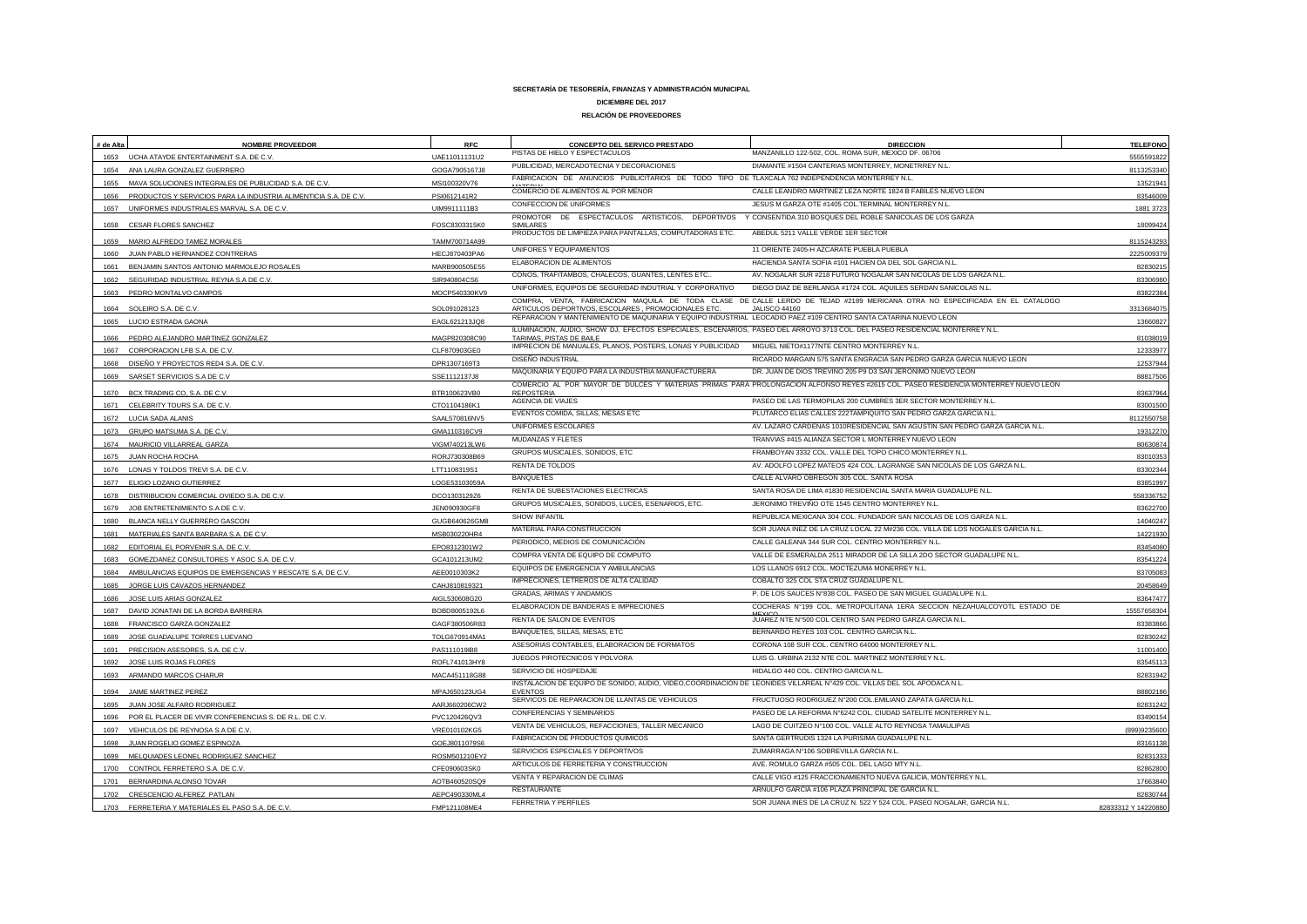| # de Alta    | <b>NOMBRE PROVEEDOR</b>                                                  | <b>RFC</b>                   | CONCEPTO DEL SERVICO PRESTADO                                                                                                             | <b>DIRECCION</b>                                                                                                                 | <b>TELEFONO</b>      |
|--------------|--------------------------------------------------------------------------|------------------------------|-------------------------------------------------------------------------------------------------------------------------------------------|----------------------------------------------------------------------------------------------------------------------------------|----------------------|
|              | 1704 LANDKOM S.A. DE C.V.                                                | LAN080625T21                 | EQUIPO ELECTRICO                                                                                                                          | OTUMBA 206 COL. MITRAS CENTRO MONTERREY N.L.                                                                                     | 10952676             |
| 1705         | EDIFICACIONES Y TERRACERIAS DEL NORTE S.A. DE C.V.                       | ETN940609PIA                 | EDIFICACIONES HABITACIONALES, INDUSTRIALES, COMERCIALES                                                                                   | CAMARGO N°204 COL. MITRAS NORTE MONTERREY N.L.                                                                                   | 8332097              |
| 1706         | JAIME LARA ROLDAN                                                        | LARJ4610285P9                | URBANIZACION MAQUINARIA Y TERRACERIA                                                                                                      | VILLA GRANADA 501 COL, VILLAS DEL PONIENTE GARCIA N.L.                                                                           | 15122124             |
|              | 1707 REYNALDO TREVIÑO BECERRA                                            | TEBR751119l82                | CONSTRUCCION                                                                                                                              | AV. ABRAHAM LINCOLN 7815 COL PLUTARCO ELIAS CALLES MTY N.L.                                                                      | 83399797             |
| 1709         | CONSORCIO CONTRUCTIVO Y PROYECTOS S.A. DE C.V.                           | CCP051223398                 | CONTRUCCIONES DE INGENIERIA CIVIL U OBRAS PESADAS                                                                                         | MARTIN DE ZAVALA NTE. 109 COL. CENTRO DE MONTERREY N.L.                                                                          | 1453060              |
| 1710         | J. JESUS CORDOVA VASQUEZ                                                 | COVJ5511068Y7                | TRANSPORTE DE AGUA EN PIPAS, RENTA DE MAQUINARIA PESADA MIGUEL ALEMAN 325 COL. LA HUASTECA SANTA CATARINA N.L.<br><b>PARA CONTRUCCION</b> |                                                                                                                                  | 83901245             |
| 1712         | JUAN TOMAS FLORES LOREDO                                                 | FOLJ621221l21                | MANTENIMIENTO DE CLIMAS                                                                                                                   | PRIV.SERAFIN PEÑA Nº431 COL. PIO X MONTERREY N.L.                                                                                | 15124364             |
| 1713         | GRUPO GARZA TREVIÑO S.A. DE C.V                                          | GGTO411161G7                 | CONSTRUCCION DE OBRAS, PAVIMENTOS                                                                                                         | CENTRO DE CADEREYTA JIMENES N.L.                                                                                                 | 89975044             |
|              | 1714 ROGELIO DORIAN SILVA                                                | DOSR780104H32                | CONSTRUCCION DE OBRAS DE URBANIZACION                                                                                                     | PLAZA DE VIZCAINAS 4 CIUDAD SATELITE MONTERREY N.L.                                                                              | 18071776             |
| 1715         | JORGE ARTURO GARZA TAMEZ                                                 | GATJ671209KB5                | OBRAS Y CONSTRUCCION                                                                                                                      | CALLE 20 DE NOVIEMBRE 107 NTE, CENTRO DE CADEREYTA N.L.                                                                          | 89975094             |
|              | 1716 GEOTECNICA E INGENIERIA DE MONTERREY S.A. DE C.V.                   | GIM980204SG3                 | PAVIMENTOS, DISEÑO Y CONSTRUCCION                                                                                                         | CALLE JUAN LOPEZ 1203 COL. ARTURO B DE LA GARZA MONTERREY N.L.                                                                   | 81158125             |
| 1718         | UNIVERSIDAD AUTONOMA DE NUEVO LEON INSTITUTO DE INGENIERIA CIVIL         | UAN691126MK2                 | PROYECTOS, ASESORIAS                                                                                                                      | CD. UNIVERSITARIA APTO. POSTAL Nº17 SANICOLAS DE LOS GARZA N.L.                                                                  | 83524969             |
| 1719         | PAVIMENTACIONES, CAMINOS Y COMPACTACIONES S.A. DE C.V                    | PCC890216TG1                 | CONSTRUCCION DE CAMINOS, PUENTES Y VIAS DE COMUNICACIÓN                                                                                   | CARR. ALAS PEDRERAS KM 2.5 EJIDO SAN MIGUEL DE LOS GARZA ESCOBEDO N.L.                                                           | 8030405              |
| 1720         | CONTRUCTORA BOFIL S.A. DE C.V                                            | CBO090618JE6                 | CONSTRUCCION, OBRAS                                                                                                                       | VASCOCELOS 1501 3B CENTRO DE SAN PEDRO GARZA GARCIA N.L.                                                                         | 81234416             |
| 1721         | CONTRUCTORA YAPO S. DE R.L. DE C.V.                                      | CYA060515PD3                 | CONSTRUCCION                                                                                                                              | AV. CERRO DE LAS MITRAS 2202 OBISPADO MONTERREY N.L.                                                                             | 81234418             |
| 1722         | J.C. CONSTRUCCIONES Y URBANIZACIONES S.A. DE C.V.                        | JCC980221QF0                 | CONSTRUCCIONES Y URBANIZACIONES                                                                                                           | ESTEBAN LEAL VILLARREAL 355 FRACC. LOLITA GUADALUPE N.L                                                                          | 8379051              |
| 1723         | GRUPO CANALIZADOR MONTERREY S.A. DE C.V.                                 | GCM060906FZ8                 | CONSTRUCCION EN GENERAL, ESPECIALIZADA EN TRABAJAS DE CALLE CIUDAD MIER 424 COL. MITRAS NORTE MONTERREY N.L.<br>URBANIZACION, ETC         |                                                                                                                                  | 17729315 Y 15059479  |
|              |                                                                          |                              | PAVIMENTACION ASFALTICA, ALUMBRADO PUBLICO, PLAZAS Y EGUEROS 106-B COL. INFONAVIT LA HUASTECA SANTA CATARINA N.L.                         |                                                                                                                                  |                      |
| 1724         | INFRAESTRUCTURA REGIOMONTANA S.A. DE C.V.                                | IRE070621LG7                 | JARDINES, ETC<br>CONSTRUCCION EN GENERAL, OBRAS                                                                                           | 20 DE NOVIEMBRE 421 SUR COL. MARIA LUISA MONTERREY N.L                                                                           | 8112870159           |
|              | 1725 CONSTRUCCIONES Y URBANIZACIONES VILLA S.A. DE C.V.                  | CUV990310IM2                 | ALCANTARILLADO, CONEXIONES                                                                                                                | FELIPE GUERRA CASTRO 3604 COL. NIÑO ARTILLERO MONTERREY N.L.                                                                     | 83755942             |
| 1726         | ALCANTARILLADO Y CONEXIONES DE MONTERREY S.A. DE C.V.                    | ACM020418K69                 | SERVICIOS DE ASESORIA ESTUDIOS TECS ING Y ARQ                                                                                             | SAN FRANCISCO 510 COL. NUEVA CALIFORNIA ESCOBEDO N.L                                                                             | 83314682             |
| 1727         | CAMERINO SOLIS BALDERAS                                                  | SOBC660516E79                | OBRA CIVIL, COMERCIALIZACION E INSTALACION DE REJAS                                                                                       | JUAREZ 777 CENTRO DE SAN PEDRO GARZA GARCIA N.L.                                                                                 | 83078476             |
| 1728         | SPACE ONE STEEL S.A. DE C.V.                                             | SOSO070227MC5                | CONSTRUCCION                                                                                                                              | DEL PROFETA 110 LOS OLIVOS RESIDENCIAL APODACA N.L.                                                                              | 8989135              |
| 1729         | SOLUCIONES CREATIVAS Y ECOTECNOLOGIAS S.A.P.I. DE C.V                    | SCE1202295A2                 | SERVICIOS DE DISEÑO INDUSTRIAL                                                                                                            | LIENDO 614 COL. OBISPADO MONTERREY N.L.                                                                                          | 811680728            |
| 1730         | TECNOPROVEEDORA LPC DEL NORTE S.A. DE C.V.                               | TNL060131SA3                 | <b>EDIFICACION</b>                                                                                                                        | CALLE 14 #240 COL. JARDINES DE ANAHUAC SAN NICOLAS DE LOS GARZA N.L.                                                             | 14763000             |
|              | 1731 LUIS JACINTO SANCHEZ TORRES                                         | SATL480817L22                | PAVIMENTACION ASFALTICA, OBRAS                                                                                                            | CALLE UNION 105-B COL. CHAPULTEPEC SAN NICOLAS DE LOS GARZA                                                                      | 89976860             |
|              | 1732 PAVIMENTACIONES Y VIVIENDA S.A. DE C.V.                             | PVI020830BTA                 | INSTALACIONES Y REPARACIONES ELECTRICAS EN EDIFICIOS                                                                                      | PADUA 257 FRACC, GONZALITOS MONTERREY N.L.                                                                                       | 8376877              |
| 1733         | ELECTRO CONSTRUCCIONES FALCON S.A. DE C.V.                               | ECF040624JK0                 |                                                                                                                                           | CONSTRUCCION DE INMUEBLES COMERCIALES, INSTITUCIONALES Y DE CALLE TEPALCATEPEC 3826 RESIDENCIAL ABRAHAM LINCOLN MONTERREY N.L.   | 83487752 Y 83461197  |
| 1734         | CONTRUCCIONES GOMEZ Y ASOCIADOS S.A. DE C.V.                             | GCA880921C70                 | <b>SERVICIO</b>                                                                                                                           |                                                                                                                                  | 8311426              |
| 1735         | CONSTRUCCION Y URBANIZACION GARCIA VILLARREAL S.A. DE C.V.               | CUG981023RP5                 | SERVICIO                                                                                                                                  | CONSTRUCCION DE INMUEBLES COMERCIALES, INSTITUCIONALES Y DE CALLE 6TA AVENIDA #227 COL. CUMBRES 1ER SECTOR MONTERREY N.L.        | 8333384              |
|              | JD QUINTANILLA S.A. DE C.V.                                              | JQU020305SZ0                 | CONSTRUCCION DE OBRA CIVIL, URBANIZACION, TERRACERIAS, OBRA BERNARDO REYES S/N COL. OBRERA GENERAL BRAVO NUEVO LEON<br>PUBLICA Y PRIVADA  |                                                                                                                                  | 823234066            |
| 1737         | COMERCIALIZADORA OZAR S.A. DE C.V.                                       | COZ0908129X8                 | CONSTRUCCION EN GENERAL                                                                                                                   | TREVIÑO OTE 457 CENTRO MONTERREY NL                                                                                              | 4040946              |
| 1738         | CONTRUCTORA ROGACU S.A. DE C.V.                                          | CRO910807BV7                 | OBRA CIVIL Y URBANIZACION                                                                                                                 | RIO AGUA NAVAL N°622-A COL. ROMA MONTERREY N.L                                                                                   | 83171335             |
| 1739         | BUILDTECH PAVIMENTOS ESTAMPADOS Y CONSTRUCCIONES S.A. DE C.V.            | BPE980316QC6                 | PAVIMENTOS ESTAMPADOS Y CONSTRUCCIONES                                                                                                    | AV. BENITO JUAREZ N°904 OTE COL. EXPOSICION GUADALUPE N.L.                                                                       | 83375580             |
| 1740         | EDIFICACIONES Y SERVICIOS SOLESA S.A. DE C.V.                            | ESS0411232A2                 | OBRA CIVIL. PAVIMENTACION Y ELECTROMECANICA                                                                                               | MONTES BERNESES 1210-A COL. VALLE DE LAS FLORES SAN NICOLAS DE LOS GARZA                                                         | 8302355              |
|              |                                                                          |                              | ALBAÑILERIA Y ACABADOS, MONTAJE DE ESTRUCTURAS METALICAS, VILLA PRIMAVERA 851 VILLAS DE LINDA VISTA MONTERREY NL                          |                                                                                                                                  |                      |
| 1741         | INNOVADORA DE ACERO S.A. DE C.V.                                         | IAC020227QD0                 | <b>ELECTRIFICACION</b><br>LA CONSTRUCCION, URBANIZACIONES DE FRACCIONAMIENTOS ETC.                                                        | ANDROS #208 COL. VALLE DE SAN CARLOS SAN NICOLAS DE LOS GARZA N.L.                                                               | 2462014              |
| 1742         | GRUPO CONSTRUCTOR Y SERVICIOS INDUSTRIALES SIMUSA S.A. DE C.V            | GCS030902DU5                 | CONSTRUCCIONES DE INGENIERIA U OBRAS PESADAS                                                                                              | CALLE SIERRA LEONA 400 PRADOS DE SANTA CATARINA N.L.                                                                             | 83823567             |
| 1743         | CONSTRUCTORA OLYVANDY S.A DE C.V.                                        | COL100127CC9                 | CONSTRUCCION DE OBRA CIVIL. INDUSTRIAL Y COMERCIAL                                                                                        | PLUTARCO ELIAS CALLES N°632B COL. TAMPIQUITO                                                                                     | 83084014             |
| 1744         | CONSTRUCCIONES Y SOLUCIONES DEL NORTE S.A.P.I. DE C.V.                   | CSN100812NL9                 | TRANSPORTISTA Y COMERCIALIZADORA EN GENERAL                                                                                               | COLIBRI 103 COL. CUAUHTEMOC SANICOLAS DE LOS GARZA N.L.                                                                          | 17742280-1872307     |
| 1745         | MARIO VELA RAMOS                                                         | VERM581030H12                | CONSTRUCCION EN GENERAL                                                                                                                   | AVE. RUIZ CORTINEZ 2159 COL. JUANA DE ARCO MTY N.L                                                                               | 81111856270          |
| 1747         | GRUPO NIRAM S.A. DE C.V.                                                 | GNI9502144M4                 | CONSTRUCCION DE URBANIZACION, ELECTRIFICACION, PAVIMENTOS, ALTAMISA 305 COL. MIRASOL MTY N.L.                                             |                                                                                                                                  | 8331395              |
| 1748         | BUFETE URBANISTICO S.A. DE C.V.                                          | BUR001114GL6                 | DRENAJE PLUVIAL ETC                                                                                                                       |                                                                                                                                  | 8391988              |
| 1749         | GRUPO CONSTRUCTOR JANUS S.A. DE C.V.                                     | GCJ990112A7A                 | CONSTRUCCION DE URBANIZACION, ELECTRIFICACION, PAVIMENTOS, LEONARDO DAVINCI 162 COL. RENACIMIENTO MTY N.L.<br>DRENAJE PLUVIAL ETC         |                                                                                                                                  | 81148842             |
|              |                                                                          |                              |                                                                                                                                           | CONSTRUCCION DE INMUEBLES COMERCIALES, INSTITUCIONALES Y DE ARGENTINA 348 COL. CASA BLANCA SAN ANGEL SANICOLAS DE LOS GARZA N.L. |                      |
| 1750<br>1751 | INFRAESTRUCTURA MQ S.A. DE C.V<br>COMERCIALIZADORA PROTECTO S.A. DE C.V. | IMQ0603119L0<br>CPR0709142N1 | <b>SERVICIO</b><br>OBRA CIVIL, URBANIZACIONES Y TERRACERIAS                                                                               | CARLOS SALAZAR 629 CENTRO MONTERREY NL.                                                                                          | 83203829<br>40409467 |
| 1752         | CONTROL 2000 S.A.                                                        | CDM720724ML0                 | SERVICIOS DE ESTUDIOS Y PROYECTOS DE INGENIERIA                                                                                           | MIGUEL DOMINGUEZ #2617 COL. TALLERES MONTERREY N.L.                                                                              | 8346708              |
| 1753         | DESARROLLOS, DISEÑOS Y CONSTRUCCIONES NACIONALES S.A. DE C.V.            | DDC090701CK6                 | CONSTRUCCION DE OBRAS DE URBANIZACION                                                                                                     | ANDADOR MALINCHENOS #99 COL. INFONAVIT LA HUASTECA SANTA CATARINA N.L.                                                           | 17384576             |
|              | 1754 UNIVERSIDAD AUTONOMA DE NUEVO LEON                                  | UAN691126MK2                 | SERVICIO MEDICO                                                                                                                           | PEDRO DE ALBA S/N CIUDAD UNIVERSITARIA 66450 SAN NICOLAS DE LOS GARZA NUEVO                                                      | 83294000             |
|              | 1755 AT & T COMUNICACIONES DIGITALES                                     | CNM980114P12                 | COMUNICACIÓN TELEFONICA                                                                                                                   | PASEO DE LOS TAMARINDOS 90 PISO 29 COL. BOSQUES DE LAS LOMAS DELEG. CUAJIMALPA.<br>MEVICO DE                                     | 10184000             |
| 1756         | SEGUROS INBURSA S.A                                                      | SIN-940802-71                | ASEGURADORA                                                                                                                               | AV. INSURGENTES SUR 3500 PEÑA POBRE MEXICO DF                                                                                    | 1800909000           |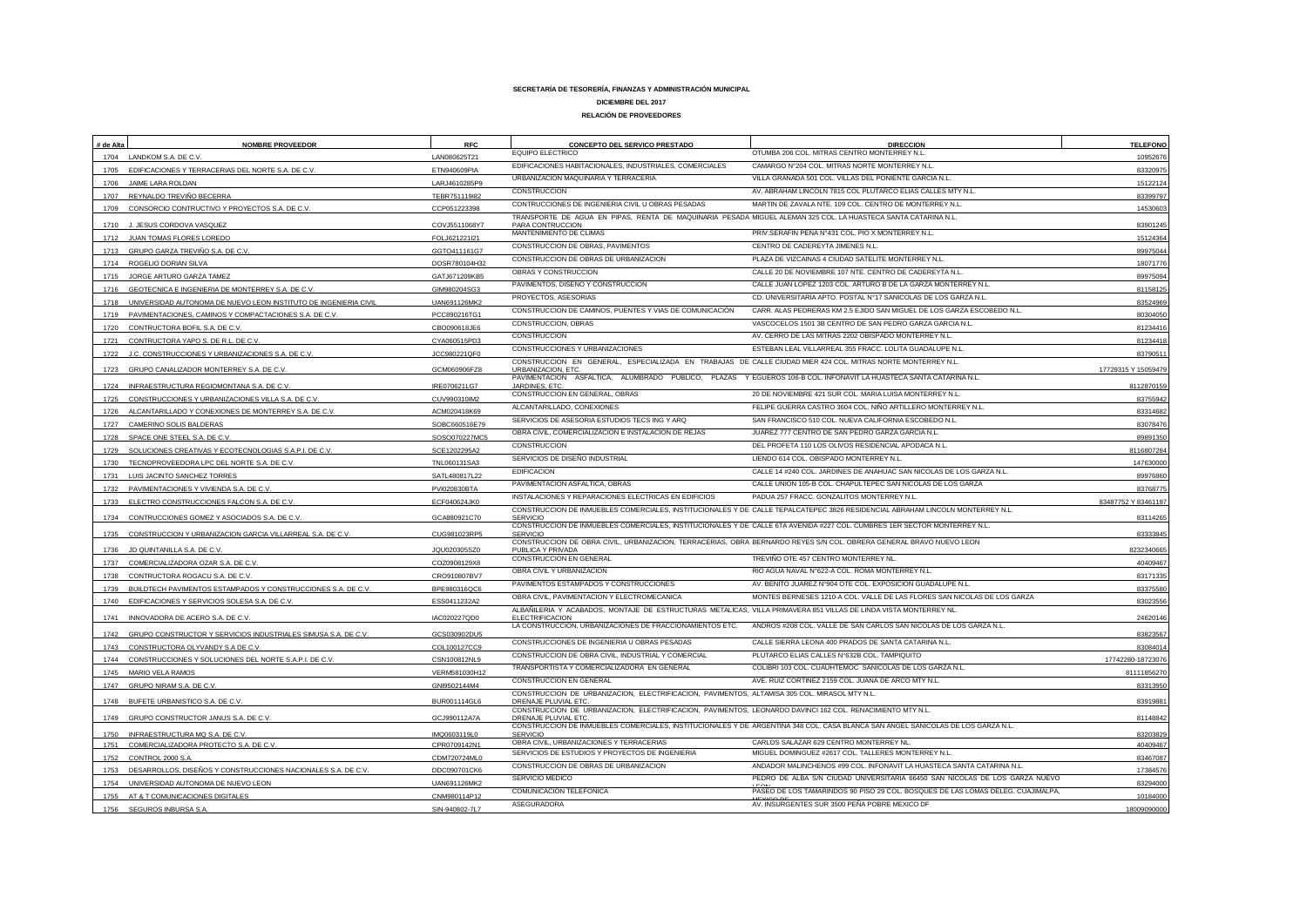| # de Alta | <b>NOMBRE PROVEEDOR</b>                               | <b>RFC</b>    | CONCEPTO DEL SERVICO PRESTADO                                                                      | <b>DIRECCION</b>                                                                | <b>TELEFONO</b>    |
|-----------|-------------------------------------------------------|---------------|----------------------------------------------------------------------------------------------------|---------------------------------------------------------------------------------|--------------------|
|           | 1757 JOSE LUIS TREVIÑO GONZALEZ                       | TEGL5009153W1 | ARRENDAMIENTO                                                                                      | CHARLES DICKENS N°116 COL. COLINAS DE SAN JERONIMO MONTERREY N.L.               | 81438346           |
|           | 1758 TELEFONOS DE MEXICO S.A.B. DE C.V.               | TME840315KT6  | TELEFONIA E INTERNET                                                                               | MIGUEL HIDALGO Y COSTILLA 100 CENTRO GUADALUPE N.L.                             | 812285190          |
|           | 1759 ANGEL CERVANTES RUIZ                             | CERA350108TI5 | CONSUMO DE ALIMENTOS                                                                               | LEDO DE TEJADA 101-A COL. SAN MARTIN GARCIA N.L.                                | 82820405           |
|           | 1760 GAMA MUSIC S.A. DE C.V.                          | GMU050616QW8  | VENTA DE EQUIPO MUSICAL                                                                            | AV. FRANCISCO Y MADERO 810 CENTRO DE MONTERREY N.L.                             | 83724097           |
|           | 1761 ROGELIO NUÑEZ BAZALDUA                           | NUBR780623MVA | EQUIPO DE AUDIO                                                                                    | AV. BENITO JUAREZ 222 CENTRO DE GUADALUPE N.L.                                  | 83676200           |
|           | 1762 PANADERIA Y PASTELERIA REGIOMONTANA S.A. DE C.V. | PPR890803BS7  | <b>VENTAS DE PASTELES</b>                                                                          | ABRAHAM LINCOLN 64117 MONTERREY N.L.                                            | 83391004           |
|           | 1763 MARIO ADAME ARREDONDO                            | AAAM6603258K9 | RENTA DE PLANTAS DE LUZ                                                                            | HACIENDA COYOACAN 4320 RESINDENCIAL LA HACIENDA MONTERREY N.L.                  | 89994686           |
|           | 1765 ESTHER APONTE MORALES                            | AOME670308H78 | EQUIPO DE REHABILITACION                                                                           | AV. CASA BLANCA 1632 COL. VILLAS DE SAN CRISTOBAL SANICOLAS DE LOS GARZA N.L.   | 83218825           |
|           | 1766 PAPELES PREMIUM DE MEXICO S.A. DE C.V.           | PPM100420A11  | PAPELERIA                                                                                          | JOSE MARIANO JIMENEZ 490 CENTRO DE MONTERREY N.L.                               | 83441068           |
|           | 1767 PROMOTORA AMBIENTAL DE LA LAGUNA S.A. DE C.V.    | PAL940723AG1  | RECOLECCION DE BASURA                                                                              | LOS ANDES 204 COYOACAN MONTERREY N.L.                                           | 83944880           |
| 1768      | CLAUDIA MONICA ESPINOSA SANCHEZ                       | EISC730601IK9 | FLORERIA.                                                                                          | ESCOBEDO 305 EL FRAILE GARCIA N.L.                                              | 82830103-811526605 |
|           | 1769 MILENIO DIARIO S.A. DE C.V.                      | MDI991214A74  | PERIODICO, MEDIOS DE COMUNICACIÓN                                                                  | MORELOS16 CENTRO MEXICO D.F.                                                    | 81505500           |
|           | 1770 MULTIMEDIOS S.A. DE C.V.                         | MUL0711147NA  | MEDIOS DE PUBLICIDAD                                                                               | PARICUTIN 616 SUR COL. ROMA MONTERREY N.L.                                      | 51402900           |
|           | 1771 TERESA PATRICIA HERNANDEZ ORTIZ                  | HEOT641113475 | JUEGOS MECANICOS                                                                                   | JESUS S. TIJERINA 119 INDUSTRIAL DEL VIDRIO SANICOLAS DE LOS GARZA N.L          | 83777846           |
|           | 1772 MARIANO GAONA TORRES                             | GATM60722E94  | MANTENIMIENTO DE UNIDADES                                                                          | AV. MANUEL ORDONES 1006 COL. HACIENDA DE SANTA CATARINA SANTA CATARINA N.L.     | 83900993           |
|           | 1773 IMELDA DAVILA CAMPOS                             | DACI400407N1A | RENTA DE INMOBILIARIO                                                                              | ESCOBEDO #207-A COL. GARCIA MONTERREY N.L.                                      | 8285016            |
|           | 1774 ROSA ELENA MARTINEZ GARZA                        | MAGR670911M42 | RENTA DE INMUEBLE                                                                                  | MARTIN CARRERA 013 COL. HIDALGO MONTERREY N.L.                                  | 83513477           |
|           | 1775 PETROMAX S.A. DE C.V.                            | PET040903DH1  | VENTA DE GASOLINA Y DISEL                                                                          | CARRETERA MIGUEL ALEMAN #100 CD. APODACA N.L.                                   | 83866854           |
| 1776      | SURTIDOR ELECTRICO DE MONTERREY S.A. DE C.V.          | SEM760301LY5  | VENTA DE MATERIAL ELECTRICO                                                                        | AV. FRANCISCO I MADERO 1701 CENTRO DE MONTERREY N.L.                            | 81250100           |
|           | 1777 TRANSPORTES TAMAULIPAS S.A. DE C.V.              | TTA4906038F4  | RENTA DE TRANSPORTES                                                                               | BERNARDO REYES NORTE 3810 COL. POPULAR MONTERREY N.L.                           | 83194303           |
|           | 1778 ALPA SOLUCIONES S.A. DE C.V.                     | ASO010126U25  | SISTEMAS DE COMPUTACION E INSTALACION                                                              | COLINA SUL 3916 COL. COLINAS DEL VALLE MONTERREY N.L.                           | 8182544069         |
| 1779      | JOEL ANTONIO TREVIÑO GARZA                            | TEGJ710519RQ6 | SERVICIO DE FUMIGACION                                                                             | AV. DEL CENTRO NORTE 30 COL. ARCOS DEL SOL MONTERREY N.L.                       | 11688174           |
| 1780      | JOSE CASTAÑEDA RODRIGUEZ                              | CARJ540510ND9 | PAGO DE HONORARIOS                                                                                 | CAPUCHINO 5822 VALLE VERDE 2DO SECTOR MONTERREY N.L.                            | 8110455815         |
| 1781      | CHEVROLET DEL RIO S.A. DE C.V.                        | CRI781023PV8  | VENTA DE AUTOS NUEVOS Y SEMINUEVOS                                                                 | DOCTOR IGNACIO MORONES PRIETO 2900, MONTERREY, N.L.                             | 8389200            |
|           | 1782 MUNDO INTERNACIONAL DEL REGALO S.A. DE C.V.      | MIR990311DQ0  | VENTA DE JUGETES                                                                                   | TABASCO 304 SUR COL. INDEPENDENCIA MONTERREY NUEVO LEON                         | 83421550           |
| 1783      | JULIO CEPEDA JUGETERIAS S.A. DE C.V.                  | JCJ0007268L4  | VENTA DE JUGETES                                                                                   | AV. GONZALITOS 615-A NORTE MONTERREY N.L.                                       | 81226100           |
|           | 1784 ORGANIZACIÓN TUCAN S.A. DE C.V.                  | OTU020705V27  | COMERCIO DE DULCES Y MATERIAL PRIMAS DE REPOSTERIA                                                 | CALLE STIVA410 COL. BALCONES DE ANAHUAC SANICOLAS, SANICOLOAS DE LOS GARZA N.L. | 83326000           |
|           | 1785 JORGE VICTOR DRAGUSTINOVIS SOSA                  | DASJ620511SA9 | PUBLICIDAD                                                                                         | NARCISO 3925 COL. PARQUE DE GUADALUPE GUADALUPE N.L.                            | 8112765952         |
|           | 1786 VIVA EL MUEBLE S.A. DE C.V.                      | VMU971023GU1  | VENTA DE MUEBLES                                                                                   | ARISTA 821 NORTE CENTRO DE MONTERREY N.L.                                       | 1133960            |
| 1787      | JESUS MARIO SANCHEZ GONZALEZ                          | SAGJ670422TUA | RENTA DE INMOBILIARIO                                                                              | ACUEDUCTO 178 COL. MIRADOR DE LA SIERRA SANTACATARIN A N.L.                     | 82550290           |
| 1788      | CONSULTORES AGUILAR NAJERA S.C.                       | CAN050912F12  | SERVICIO DE AUDITORIA FINANCIERA                                                                   | PABLO A GONZALES DE LA GARZA, COL MITRAS SUR MONTERREY N.L.                     | 83482635           |
|           | 1789 AUTOMOTRIZ EL TOREO S.A. DE C.V.                 | ATO911125132  | VENTA DE VEHICULOS, REFACCIONES, TALLER MECANICO                                                   | AV. ALFONSO REYES 64410 MONTERREY N.L.                                          | 82219090           |
|           | 1790 RECREACION Y CULTURA SOCIAL A.C.                 | RCS061207A19  | APOYO ALA EDUCACION                                                                                | FELIX U GOMEZ 235 CENTRO MONTERREY N.L                                          | 83408519           |
| 1791      | SANTARA S.A. DE C.V                                   | SAN090324TP3  | VENTA Y MANTENIMIENTO DE VEHICULOS                                                                 | GENERAL TREVIÑO 1555 COL. CENTRO MONTERREY N.L.                                 | 1040228            |
|           |                                                       |               | CONSULTAS, EXAMENES MEDICOS, EQUIPOS DE AUXILIO, MEDICINAS, MADERO S/N MITRAS NORTE MONTERREY N.L. |                                                                                 |                    |
|           | 1792 PATRONATO CRUZ VERDE MONTERREY A.C.              | PCV780126MQ8  | VENTA Y RENTA DE EQUIPO DE RADIOCOMUNICACION                                                       | AV. GONZALITOS 2709 NORTE COL. MITRAS NORTE MONTERREY N.L.                      | 83715154           |
|           | 1793 RENTACOM TRONCAL S.A. DE C.V.                    | RTR111103LI5  | RENTA DE INMOBILIARIO                                                                              | CORRECAMINO 213PARAJE SAN JOSE SECTOR AVES                                      | 81585353           |
| 1794      | ADRIAN VARGAS TOVAR                                   | VATA820720K51 | CANTO DE HIMNO NACIONAL                                                                            | ROMA 107 RECIDENCIAL RENACERES 3ER SECTOR APODACA N.L.                          | 81297120           |
| 1795      | LEONSO SILVIO BARRERA AGUIRRE                         | BAAL650727A56 | ESTUDIO DE VALORES DE TERRENOS                                                                     | BLVD PUERTA DEL SOL, COL. SAN JERONIMO MONTERREY N.L                            | 811577518          |
| 1796      | TEKALLI ARQUITECTOS S.A. DE C.V.                      | TAR100216BV8  | VENTA DE VEHICULOS, REFACCIONES, TALLER MECANICO                                                   | AV. RUIZ CORTINEZ 902 MITRAS CENTRO, MONTERREY N.L.                             | 81238219           |
|           | 1797 RIVERO MOTORS S.A. DE C.V.                       | RMO910204UU3  | SERVICIOS DE TELEFONIA E INTERNET                                                                  | PRIVADA ESTRADA 123 COL. LOSTREVIÑO EN SANTA CATARINA N.L.                      | 12578400           |
|           | 1798 PROBERT COMUNICACIONES S.A. DE C.V.              | PCO070515CS6  | VENTA DE COMIDA                                                                                    | PASEO DE LOS TAMARINDOS Nº400 PISO 1 CD DE MEXICO DF                            | 81246444           |
|           | 1799 PREMIUM RESTAURANT BRANDS S. DE R.L. DE C.V.     | PRB100802H20  | SUMINISTRO DE ELECTRICIDAD                                                                         | CHAPULTEPEC 475 COL. REGINA MONTERREY N.L.                                      | 5552589977         |
| 1800      | NORBERTO NAVARRO RODRIGUEZ                            | NARN860715167 | RENTA DE TRANSFORMADORES                                                                           | MANUEL MARIA LONBARDINI 2501 COL. MONTERREY MONTERREY N.L.                      | 83518008           |
| 1801      | TECTON CONSTRUCTORES DE MONTERREY S.A. DE C.V.        | TCM86022827A  | SUMINISTRO E INSTALACION DE EQUIPOS NAVIDEÑOS                                                      | MAR NEGRO 1908 COL. FRACC. BERNARDO REYES MONTERREY N.L.                        | 15175521           |
|           | 1802 ATLANTA DISEÑO Y CONSTRUCCIONES S.A. DE C.V.     | ADC100902426  | <b>ASESORIAS</b>                                                                                   | ALFONSO MARTINEZ DOMINGUEZ 522 COL. NUEVO PERIFERICO SAN NICOLAS DE LOS GARZA   | 44448651           |
|           | 1803 JORGE MACHADO CARRANZA                           | MACJ610214CP2 | RENTA DE INMOBILIARIO                                                                              | PASEO DE LA JUVENTUD 2536 CUMBRES MONTERREY N.L.                                | 11574088           |
|           | 1804 HILDA LETICIA GONZALEZ AYALA                     | GOAH491222DS4 | BOTAS, CAMISAS, RECONOCIMIENTOS                                                                    | GOLONDRINA 1010 COL CUAHUTEMOC SAN NICOLAS DE LOS GARZA N.L.                    | 83001206           |
| 1805      | <b>GLORIA VICTORIA ALANIS MARFI</b>                   | AAMG570225UP6 | ARRENDADORA                                                                                        | LA COOPERATIVA SUR 202 SAN PEDRO GARZA GARCIA N.L.                              | 83320083           |
|           | 1806 VALUE ARRENDADORA S.A. DE C.V                    | VAR92119BY9   | DIAGNOSTICOS DE PROGRAMAS                                                                          | 5 DE MAYO 224 COL. CENTRO MONTERREY N.L                                         | 81539500           |
|           | 1807 INSTITUTO SUPERIOR DE COMPUTACION S.C.           | ISC860827LV5  | APARATOS AUDITIVOS                                                                                 | AV. MORELOS 432 EDIF MORELOS MONTERREY N.L                                      | 81148795           |
|           | 1808 CENTRO DE AUDIOLOGIA S.A.                        | CAU740312BA8  |                                                                                                    |                                                                                 | 83407890           |
|           | 1809 SOLUCIONES ORIGINALES SIEMPRE S.A. DE C.V.       | SOS060503273  | RENTA DE JUEGOS PARA EVENTOS                                                                       | AV. VASCONCELOS 150 LOCAL 10 DEL VALLE SANPEDRO N.L.                            | 8110338025         |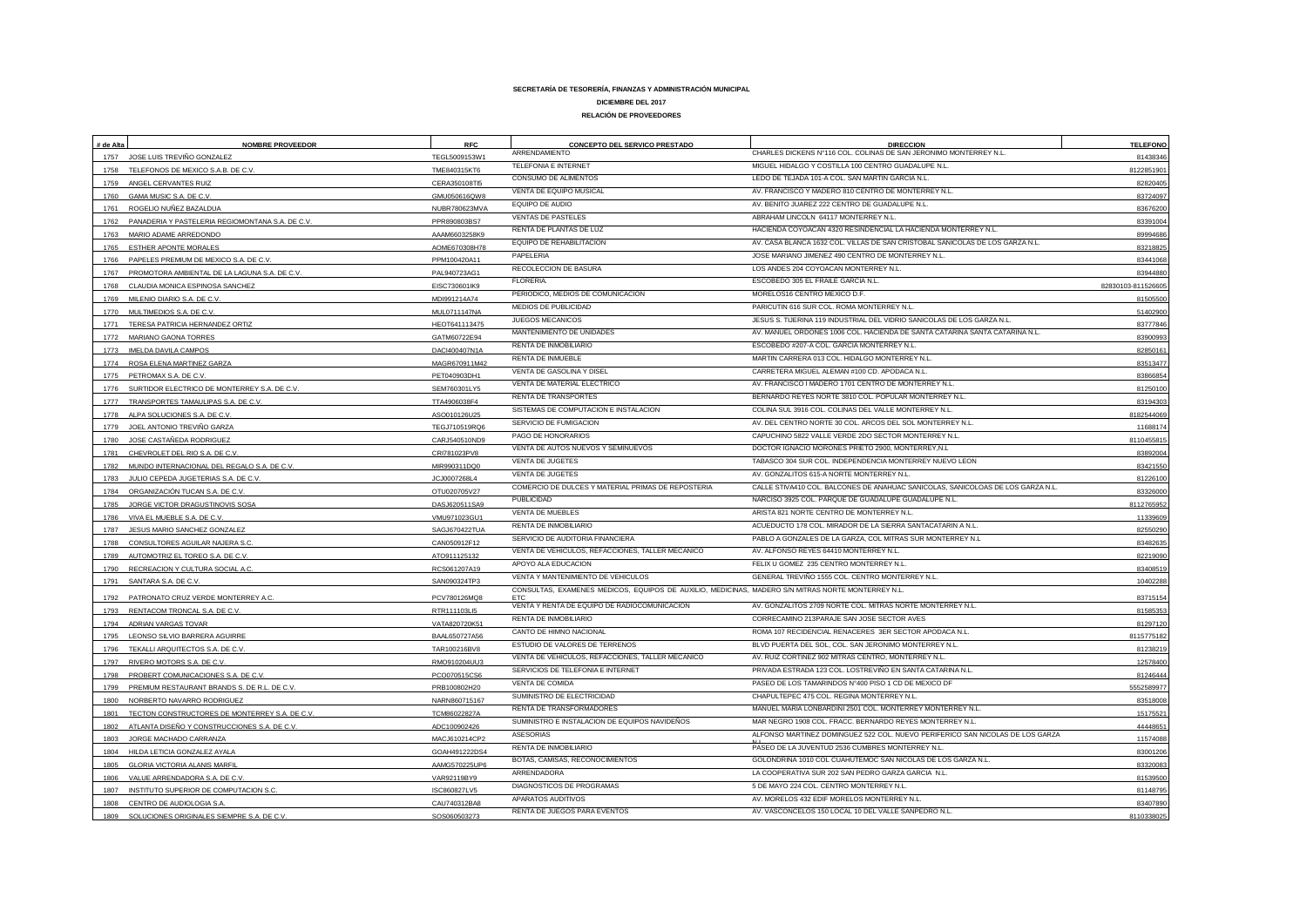| # de Alta | <b>NOMBRE PROVEEDOR</b>                                        | <b>RFC</b>                    | CONCEPTO DEL SERVICO PRESTADO                                         | <b>DIRECCION</b>                                                                                                        | <b>TELEFONO</b>         |
|-----------|----------------------------------------------------------------|-------------------------------|-----------------------------------------------------------------------|-------------------------------------------------------------------------------------------------------------------------|-------------------------|
|           | 1810 MARIA HORTENCIA GONZALEZ SALAZAR                          | GOSH770923NI1                 | RENTA DE BICICLETAS PARA EVENTOS                                      | RIO PANUCO 2609 TECNOLOGICO MONTERREY N.L.                                                                              | 83591849                |
|           | 1811 MULTISERVICIOS Y COMERCIALIZADORA EL CENTAURO S.A. DE C.V | MCC090618JQ1                  | VENTA Y MANTENIMIENTO DE UNIDADES                                     | RIO TIBER 1741 BERNORDO REYES MON TERREY N.L.                                                                           | 811340179               |
| 1812      | OM SOLUTIONS S.A. DE C.V                                       | OSO050225SX8                  | EQ. DE OFICINA Y MUEBLES                                              | CARRETERA COLOMBIA 1161 RESIDENCIAL CASA BELLA SAN NICOLAS DE LOS GARZA N.L.                                            | 13401798                |
|           | 1813 LORENA MARLENE CORTINAS GALVAN                            | COGL740814NI0                 | SHOW INFANTILES                                                       | LOS 4 PARQUES 2223 COL. LAS CUMBRES 2 SECTOR MONTERREY N.L.                                                             | 8300056                 |
|           | 1815 ORTHO MEX S.A. DE C.V.                                    | OME020221JYA                  | PROTESIS Y EQUIPO ORTOPEDICO                                          | OCEANO INDICO 503 COL. LINDA VISTA LEN GUANAGUATO                                                                       | 7-17-66-64              |
|           | 1816 FOTO REGIS CIA IMPORTADORA FOTOGRAFICA S.A. DE C.V.       | FRI670920AS8                  | EQUIPO FOTOGRAFICO Y VIDEO                                            | MIER Y PESADO 131 COL. DEL VALLE BENITO JUAREZ MEXICO                                                                   | 5448200                 |
|           | 1817 AYALA CONSULTORES S.C.                                    | ACO010720VC3                  | DISEÑO Y ELABORACION DE ARTES                                         | AV. BOSQUES DEL VALLE 1116 COL. BOSQUES DEL VALLE SAN PEDRO GARZA GARCIA N.L                                            | 8113401798              |
| 1818      | BOMBAS REFACCIONES Y MAQUINARIA DE MONTERREY S.A. DE C.V.      | BRM89091229A                  | BOMBEO.<br>PERFORACIONES,<br>CONSTRUCCION,<br><b>ELECTROMECANICOS</b> | PROYECTOS JULIAN VILLARREAL 814 CENTRO, MONTERREY N.L.                                                                  | 83729006                |
|           | 1819 GRUPO AMERICAN CLASIC S.A. DE C.V.                        | GAC071001Q56                  | PERCIANAS, ACCESORIOS, MUEBLES                                        | AV. BERNARDO REYES 5491 MONTERREY N.L                                                                                   | 13651111                |
| 1820      | IDEA2 S.A. DE C.V.                                             | IDE070515FR7                  | ASESORIAS EN EDUCACION                                                | TIJERINA 1666 COL. MITRAS CENTRO MONTERREY N.L.                                                                         | 8347682                 |
|           | 1821 GABRIELA GONZALEZ ESPAÑA                                  | GOEG850523PK7                 | RENTA DE INMUEBLE                                                     | VIRGEN DEL ROBLE 719 RIVERAS DE CAPELLANIA GARCIA N.L.                                                                  | 82002845 y 8180872152   |
| 1822      | JUAN OSVALDO HERNANDEZ MAR                                     | HEMJ590809SD9                 | RENTA DE INMUEBLE                                                     | VILLA ALTA 425 COL. VILLAS DEL PONIENTE GARCIA N.L.                                                                     | 8331512538 y 8112117920 |
| 1823      | MANUEL RODRIGUEZ RIVERA (MARIA ELENA MARTINEZ MARTINEZ)        | MAMM640818M9A                 | <b>RENTA DE INMUEBLE</b>                                              | CORONEL JESUS FERNANDEZ 100 FRACC. EL FRAILE 1ER SECTOR GARCIA N.L.                                                     | 8283042                 |
|           | 1824 ERNESTO PEREZ GARCIA                                      | PEGE710622P76                 | RENTA DE INMUEBLE                                                     | TANZANITA 121 COL. VALLE DE SAN JOSE GARCIA N.L.                                                                        | 811687722               |
|           | 1825 MARIA GUADALUPE GALLEGOS GARCIA                           | GAGG521206HT1                 | RENTA DE INMUEBLE                                                     | RIO SALADO 135 PARAJE SAN JOSE GARCIA N.L.                                                                              | 1644364 y 818021307     |
| 1826      | EMETERIO MORENO SANCHEZ                                        | MOSE6703039H8                 | <b>RENTA DE INMUEBLE</b>                                              | MERCURIO 202 COL. LOS PARQUES GARCIA N.L.                                                                               | 811077410               |
| 1827      | HUGO FRANCISCO TIENDA RANGEI                                   | TIRH800911FXA                 | <b>RENTA DE INMUEBLE</b>                                              | VILLA RONDA 334 A PRIVADA DE LAS VILLAS GARCIA N.L.                                                                     | 811076026               |
| 1828      | ELVIRA BELEN RODRIGUEZ MONTOYA                                 | ROME8212043R9                 | RENTA DE INMUEBLE                                                     | SIERRA REAL 404 COL. SIERRA REAL GARCIA N.L.                                                                            | 8114963526 y 13651222   |
|           |                                                                |                               | RENTA DE INMUEBLE                                                     | VANADIO 323 COL. PASEO DE LAS MINAS GARCIA N.L.                                                                         | 8186864093 y 8040068    |
| 1830      | MARISELA ELIGIO MENDOZA<br>BLAZER CONVERSIONES S.A. DE C.V.    | EIMM7212291W5<br>BCO970320FQ6 | TALLER AUTOMOTRIZ                                                     | FRANCISCO A ROCHA PONIENTE 204 SAN JERONIMO 64640 MONTERREY N.L                                                         | 83466146                |
| 1831      | GRUPO MEXICANO DE SEGUROS S.A. DE C.V.                         | GMS971110BTA                  | ASEGURADORA                                                           | INSURGENTES 1605 BENITO JUAREZ DISTRITO FEDERAL                                                                         | 1555662971              |
| 1832      | EDITORIAL RONDA S.A.                                           | ER0110513QY8                  | <b>PUBLICIDAD</b>                                                     | AV. CHAPULTEPEC 2031 COL. BUENOS AIRES MONTERREY N.L.                                                                   | 18719721-1771951        |
| 1833      | PEDRO ANTONIO ESCOBAR DELGADO                                  | EODP770920E60                 | <b>PUBLICIDAD</b>                                                     | CHECHEN 615 JARDINES DE CASA BLANCA SAN NICOLAS DE LOS GARZA N.L.                                                       | 811038289               |
| 1834      | TV DE LOS MOCHIS S.A. DE C.V.                                  | TVM851118                     | SERVICIOS DE PUBLICIDAD                                               | COL. SANTA FE DEL ALVARO OBREGON MEXICO D.F.                                                                            | 52612000                |
| 1835      | GRUPO PGLM S.A. DE C.V                                         | GPG1202208X7                  | RENTA DE EQUIPO DE TRANSPORTE                                         | AV. CALLEJON DEL MARMOL 215 COL. PRADERAS DE SANTA CATARINA, SANTA CATARINA N.L.                                        | 554983090               |
|           | AUDIMAX S.A. DE C.V                                            |                               | APOYO DE APARATOS AUDIOLOGICOS                                        | PRIVADA SIERRA MADRE 911 COL. OBISPADO MONTERREY N.L.                                                                   |                         |
| 1836      |                                                                | AUD921103M56                  |                                                                       | DESAZOLVE DE FOSAS SEPTICAS, SERVICIOS DE BASURA Y RENTA DE GUILLERMO M. ALTAMIRANO 103 EL LECHUGAL SANTA CATARINA N.L. | 8348057                 |
|           | 1837 SANIRENT DEL NORTE S.A. DE C.V                            | SRN930322IB7                  | <b>BAÑOS PORTATILES</b><br>RENTA DE VALLAS METALICAS                  | JUVENTINO ROSAS 2105 COL. CARACOL MONTERREY N.L.                                                                        | 84007400                |
| 1838      | ASFRAN SERVICIOS S.A. DE C.V.                                  | ASE111213149                  | EQUIPO DEPORTIVO                                                      | AV. ELOY CAVAZOS 122 COL. RANCHO VIEJO GUADALUPE N.L.                                                                   | 1775599                 |
| 1839      | <b>ISRAEL GARCIA GOMEZ</b>                                     | GAGI810918BU7                 | VENTA DE AGUA EMBOTELLADA                                             | SAN GABRIEL 421 COL. SAN MIGUEL ESCOBEDO N.L.                                                                           | 8341542                 |
| 1840      | TRATADORA DE AGUAS GRUESAS DE NUEVO LEON S.A. DE C.V           | TAG110420MV                   | RENTA DE LOCAL                                                        | FRESNO 419A AMPLIACION LOS NOGALES GARCIA N.L                                                                           | 18100348 Y 910          |
|           | 1841 ANA MARIA SERRANO RODRIGUEZ                               | SERA730724216                 | ARRENDAMIENTO DE INMUEBLES                                            | SAN JAVIER 102B REAL DE SAN FELIPE GARCIA N.L.                                                                          | 8184596055              |
|           | 1842 ARTURO RUIZ DIAZ                                          | RUDA630111RU3                 | COMERCIALIZADORA                                                      | JEVENTINO ROSAS 2105 COL. CARACOL MONTERREY N.L.                                                                        | 19482351                |
|           | 1843 BURSEN S.A. DE C.V.                                       | BUR111213868                  | VENTA DE ALIMENTOS                                                    | ARTURO B DE LA GARZA 313 ZONA CENTRO MONTERREY N.L.                                                                     | 88817506                |
|           | 1844 ISIDRO RIOS SALINAS                                       | RISI710818GP7                 | RENTA DE AUTOS, ARRENDADORA                                           | ESPINOZA ORIENTE 1924 MONTERREY CENTRO N.L                                                                              | 82330442                |
| 1845      | INTERAMERICAN REGIOCAR S.A. DE C.V.                            | IRC970519JS4                  | RENTA DE INTALACIONES                                                 | CALLE DIEGO DE MONTEMAYOR 422 CENTRO MONTERREY N.L.                                                                     | 83422632                |
| 1846      | SINDICATO NACIONAL DE TRABAJADORES DE LA EDUCACION             | N/A                           | ARRENDAMIENTO DE INMUEBLES                                            | GRANITO 502 VALLE DE LINCOLN GARCIA N.L.                                                                                | 8343988                 |
| 1847      | HERIBERTO JIMENEZ MONTEMAYOR                                   | JIMH820614Q85                 | ARRENDAMIENTO DE INMUEBLES                                            | AV. LAS VILLAS 329A PRIVADA DE LAS VILLAS GARCIA N.L.                                                                   | 83315704                |
| 1848      | MARIA DE LA LUZ VILLANUEVA VILLALOBOS                          | VIVD650111H88                 | <b>VENTA DE ARBOLES</b>                                               | CARRETERA NACIONAL KM 271 COL. LA ESTANZUELA MONTERREY N.L.                                                             | 8115195376              |
| 1849      | CAMERCIALIZADORA INTERNACIONAL DE HORTICULTURA S.A. DE C.V.    | CIH981030CDA                  |                                                                       | CONSTITUCION PTE. COL. CENTRO MONTERREY N.L.                                                                            | 83178017                |
| 1850      | SERVICIOS PARA LA AUTOCONSTRUCCION S.A. DE C.V.                | SAU000823NY5                  | PROGRAMA DE AUTO CONSTRUCCION                                         | MAREJADA 3415 COL. RIBERAS DEL RIO GUADALUPE N.L.                                                                       | 83283000                |
| 1851      | CARLOS YIDAM ESTRADA TAMEZ                                     | EATC740425S37                 | FUNCION DE LUCHA LIBRE                                                |                                                                                                                         | 80648235-811965728      |
| 1852      | SISTEMAS COMPUTACIONALES AG TECHNOLOGY S.A. DE C.V.            | SCA1212147N6                  | MODULO WEB CONSULTA PREDIAL                                           | ARTURO B DE LA GARZA 133 COL. VISTA MONTAÑA SAN PEDRO GARZA GARCIA N.L.                                                 | 8115194549              |
| 1853      | PUERTAS AUTOMATICAS PEGASO S. DE R.L. M.I                      | PAP971021MJ5                  | ELABORACION DE PUERTAS CON MOTOR                                      | OCEANO PACIFICO 370 CENTRAL MONTERREY N.L                                                                               | 1937941                 |
| 1854      | CAROLINA GONZALEZ SAAVEDRA                                     | GOSC510527F92                 | RENTA DE JUEGOS MECANICOS                                             | CICUNVALACION 3901 COL. NUEVO SAN RAFAELGUADALUPE N.L.                                                                  | 83271352                |
| 1855      | ECAGSA CARNES S.A. DE C.V.                                     | ECA0407288Y9                  | CARNICERIA                                                            | AV. DE LA PILASTRA 629 COL. VILLA DE SAN MIGUEL GUADALUPE N.L.                                                          | 83644224                |
| 1856      | MARIA DE JESUS GRACIA GONZALEZ                                 | GAGJ660928KX3                 | CONCRETO REVOLVEDORAS                                                 | VILLA MILAN 6526 MIRADOR DE MITRAS MONTERREY N.L.                                                                       | 10669046                |
| 1857      | CONSTRUCTORA Y DISTRIBUIDORA DE ASFALTOS BAOL S.A DE C.V.      | CDA120502C95                  | CONSTRUCCION Y OBRAS                                                  | LA RONDA 2106 COL. RESIDENCIAL LA ESPAÑOLA MONTERREY N.L.                                                               | 83734857                |
| 1858      | CENTRO DE AVALUACION MX SC                                     | CEM130108K70                  | SERVICIO DE HONORARIOS ASESORIAS POR UN MEJOR GOBIERNO                | VIA DE LAS ORQUIDIAS 711 MONTERREY N.L.                                                                                 | 84008914                |
| 1859      | FABRICANTES MORALES RENDON S.A. DE C.V.                        | FMR950428NU6                  | <b>MUEBLERIA</b>                                                      | PRIV. DE LAS INDUSTRIAS 122 COL. PARQUE INDUSTRIAL ESCOBEDO, ESCOBEDO N.L.                                              | 84008914                |
|           | 1860 FELIPE TORRES CERVANTES                                   | TOCF490122DV3                 | BALONES, MATERIAS DE PIEL                                             | 15 DE MAYO 185 PTE, CENTRO MONTERREY N.L.                                                                               | 83406101                |
| 1861      | LUISANA MUÑIZ GONGORA                                          | MGL850704384                  | <b>RENTA DE ANDAMIOS</b>                                              | PRIV. FRANCISCO SARABIA 2411 LOMAS DE TOLTECA GUADALUPE N.L.                                                            | 17736552                |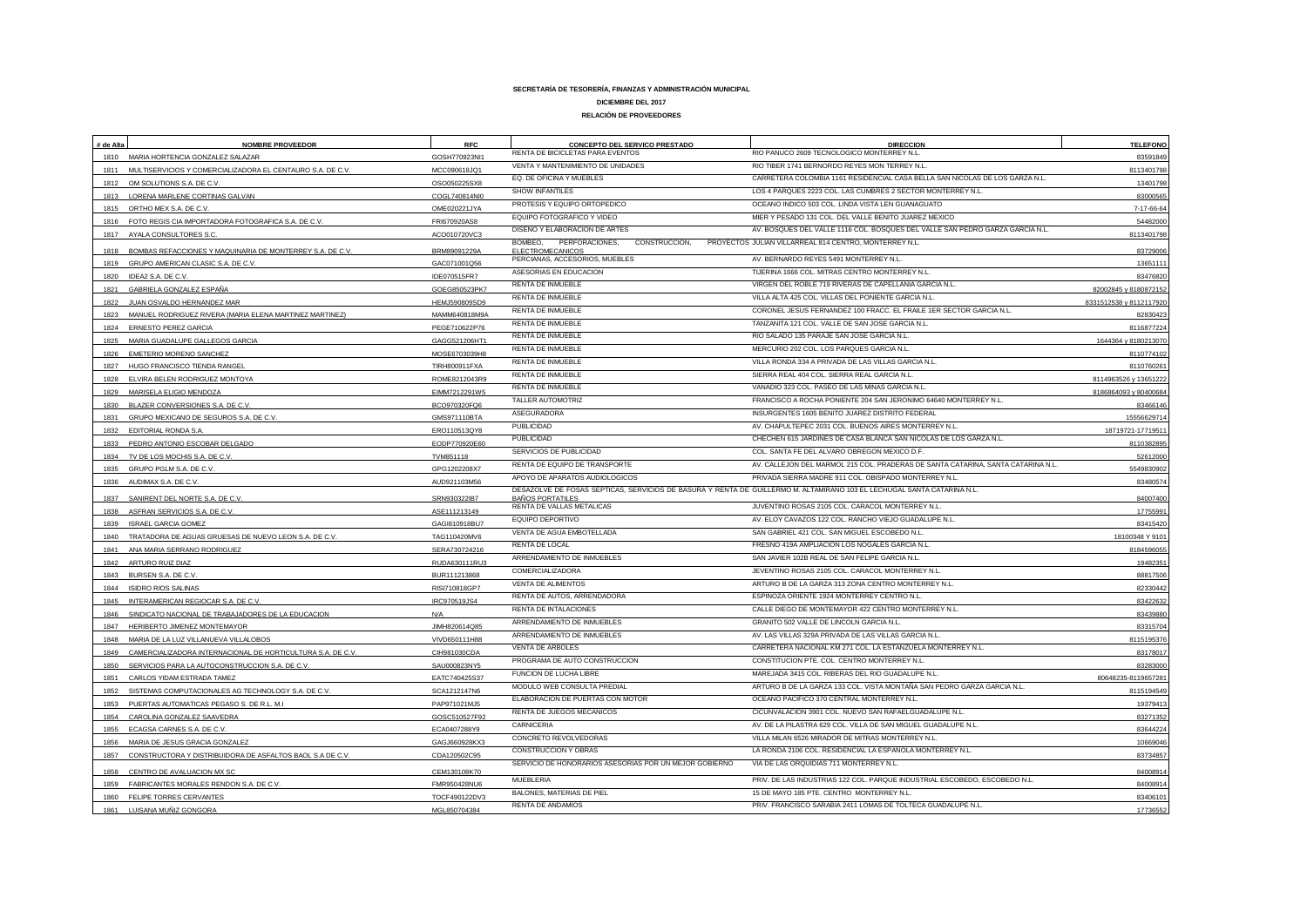| # de Alta | <b>NOMBRE PROVEEDOR</b>                                        | <b>RFC</b>     | CONCEPTO DEL SERVICO PRESTADO                  | <b>DIRECCION</b>                                                                                          | <b>TELEFONO</b>   |
|-----------|----------------------------------------------------------------|----------------|------------------------------------------------|-----------------------------------------------------------------------------------------------------------|-------------------|
|           | 1862 CENTRO MUSICAL MONTEBELO S.A. DE C.V.                     | CMM750808T11   | VENTA DE EQUIPO MUSICAL                        | AV. MADERO 605 PTE CENTRO MONTERREY N.L.                                                                  | 85744660          |
|           | 1863 HIELO SULTANA S.A. DE C.V.                                | HSU120124QN9   | VENTA DE HIELO                                 | LUIS DONALDO COLOSIO 401 COL. SAN GILBERTO SANTA CATARINA N.L.                                            | 83165908          |
|           | 1864 ARQUITECTURA Y TECNOLOGIA VERDE S.A. DE C.V.              | ATV130924LI0   | SOLDADURA Y PAILERIA                           | PLAN DE SAN LUIS 119 COL. ANTONIO I VILLARREAL MONTERREY N.L.                                             | 8119832388        |
|           | 1865 P. ELSA SERNA GARZA                                       | SEGP541024KU8  | RENTA DE LOCAL                                 | AV. FIDEL VELAZQUEZ 302 COL. MITRAS NORTE MONTERREY N.L.                                                  | 8311330           |
|           | KENIA ABIGAIL ORTEGA HERNANDEZ                                 | OEHK840425RE5  | VENTA DE JUGETES                               | FRAY SERVANDO TERESA DE MIER 423 VENUSTIANO CARRANZA MONTERREY N.L.                                       | 1553722332        |
| 1867      | METALICOS MONTERREY S.A. DE C.V                                | MMO870814CQ5   | PUERTAS DE ACERO                               | CARRETERA MONTERREY SALTILLO S/N SANTA CATARINA N.L.                                                      | 83880078          |
| 1868      | MARIA DE LA LUZ MARTINEZ CADENA                                | MACL530525CMO  | VENTA DE ALIMENTOS                             | NUEVA INDEPENDENCIA 1114 COL. INDEPENDENCIA MONTERREY N.L.                                                | 83582049          |
| 1869      | TIENDAS SORIANA S.A. DE C.V.                                   | TSO991022PB6   | VENTA DE ARTICULOS DE ABARROTES Y COMIDA       | AV. CRISTOBAL COLON INDUSTRIAL MONTERREY N.L.                                                             | 83399335          |
| 1870      | COMERCIALIZADORA GLOBAL DE CONSUMIBLES S.A. DE C.V.            | CGC110921251   | RENTA E INSTALACION DE ESTRUCTURAS             | MODESTO ARREOLA 1037 CENTRO MONTERREY N.L.                                                                | 1555325           |
| 1871      | DAVID GOMEZ CHAVARRIA                                          | GOCD760827JP2  | VENTA DE CHURROS, ELOTES, FRITURAS,            | DURAZNOS 2606 COL. MODERNA MONTERREY N.L.                                                                 | 811023668         |
| 1872      | COM, LOGISTICA Y ALMACENADORA MEXICANA INTERNACIONAL SA DE C   | CLA120227GE4   | COMERCIALIZADORA                               | ORIENTE 1240 S/N COL. LAS CUMBRES REYNOSA                                                                 | 521(449)1224446   |
| 1873      | ARTURO GANDARA FORES                                           | GAFA610607NU8  | SERVICIOS DE MANTENIMIENTO A UNIDADES          | AMADO NERVO 6207 COL. BELLA VISTA MONTERREY N.L.                                                          |                   |
|           |                                                                |                | PUBLICIDAD EN INTERNET                         | CALLE PIO X 3309 GUADALUPE N.L.                                                                           | 8331253           |
|           | 1874 CLAUDIA LEON TOVAR                                        | LETC670923GJ3  | RENTA DE GENERADORES                           | AV. MORONES PRIETO 702 COL. ESMERALDA GUADALUPE N.L.                                                      | 83679223          |
|           | 1875 MAQ Y MAQ, S.A. DE C.V.                                   | MMA051103LR5   | RENTA DE TRANSPORTES FLETES                    | NORTE 3 FEDERAL MEXICO D.F.                                                                               | 83543100          |
|           | 1876 COYNSAR TRANSPORTES S DE RL DE CV                         | CTR1212194D6   | VENTA DE CARNES FRIAS                          | RIUZ CORTINEZ 6400 MONTERREY N.L.                                                                         | 57861919          |
|           | 1877 CARNICERIA RAMOS, S.A. DE C.V.                            | CRA951016DT9   | <b>HONORARIOS</b>                              | ARTICULO 3 #3929 COL. SIERRA VENTANA MONTERREY N.L.                                                       | 8761435           |
| 1878      | FRANCISCO JAVIER GUERRERO LOPEZ                                | GULF7901096S7  | VALES DE DESPENSA                              | AUTOPISTA CUOTA MTY-REYNOSA 9350DPARQUE INDUSTRIAL KALOS GUADALUPE N.L.                                   | 811974643         |
|           | 1879 SODEXO MOTIVATION SOLUTIONS MEXICO, S.A. DE C.V.          | PME811211B20   | RENTA DE LOCAL                                 | MIGUEL NIETO 536 CENTRO DE MONTERREY N.L.                                                                 | 8158500           |
|           | 1880 MA. GUADALUPE LUNA CANSINO                                | LUCG620819V31  | ARREGLOS FLORALES                              | SAGITARIO 108 COL. CONTRY MONTERREY N.L.                                                                  | 8118022682        |
| 1881      | JOSE ANTONIO MARINA GONZALEZ                                   | MAGA7011252W9  | MANTENIMIENTO DE VEHICULOS                     | EUGENIO GARZ SADA 3800 MONTERREY N.L.                                                                     | 83577972          |
| 1882      | AUTOMOVILES, S.A. DE C.V.                                      | AUT840306L36   |                                                | FUENTES DEL VALLE 564 COL. FUENTES DEL VALLE SAN PEDRO GARZA GARCIA N.L.                                  | 81653600          |
| 1883      | MUSIC BUSINESS MANAGEMENT & ENTERTAINMENT, S.A. DE C.V.        | MBM070725MW7   | <b>GRUPOS MUSICALES</b>                        |                                                                                                           | 811516271         |
|           | 1884 GRUPO NACIONAL PROVINCIAL, S.A.B.                         | GNP 921124 4P0 | ASEGURADORA                                    | ROBLE 701 VALLE DEL CAMPESTRE SAN PEDRO GARZA GARCIA N.L.                                                 | 1800400900        |
|           | 1885 TAMALERIAS TERESITA, S.A. DE C.V.                         | TTE001113GG9   | TAMALES Y COMIDAS PARA EVENTOS                 | ARTURO B DE LA GARZA 104 OTE CENTRO JUAREZ N.L.                                                           | 82331717          |
|           | 1886 IRS FIS DE MEXICO, SA DE CV                               | IFM1102151X3   | <b>BOLSITAS DE DULCES</b>                      | MIER Y NORIEGA 103BCENTRO GUADALUPE N.L.                                                                  | 88817506          |
|           | 1887 FERNANDO RAMIREZ ANDARACUA                                | RAAF420220AP2  | MANTENIMIENTO DE VEHICULOS                     | PORFIRIO DIAZ CENTRO MONTERREY N.L.                                                                       | 83380290          |
|           | L & A CONSULTORES, S.C                                         | LAC080606JP3   | ASESORIA EN INFORMES FINANCIEROS               | AV. CALZADA DEL VALLE 255 COL. DEL VALLE SAN PEDRO GARZA GARCIA N.L                                       | 19355076          |
| 1889      | MASTER ACCIONES MONTERREY, S. DE R.L. DE C.V.                  | MAM120229HF4   | MANTENIMIENTO DE VEHICULOS                     | MODESTO ARREOLA 1504 CENTRO MONTERREY N.L.                                                                | 83429390          |
| 1890      | ATHLETIK SPORTS SA DECV                                        | ASP070329S18   | VENTA DE EQUIPO DEPORTIVO                      | NUEVA IRLANDA 4045 INDUSTRIAS HABITACIONAL ABRAHAM LINCOLN MONTERREY N.L.                                 | 83702169          |
|           | 1891 G5 COMUNICACION, S.A. DE C.V.                             | GCO070213AU0   | SERVICIOS CREATIVOS DE COMUNICACIÓN            | JOSE CLEMENTE OROZCO 329 COL. VALLE ORIENTE SAN PEDRO GARZA GARCIA N.L.                                   | 83729815          |
| 1892      | JORGE PADILLA HERRERA                                          | PAHJ480222KS6  | ELABORACION DE PLACAS Y RECONOCIMIENTOS        | ENRIQUE C. LIVAS 314 COL. VISTA HERMOSA MONTERREY N.L.                                                    | 83469582          |
| 1893      | STAMPA RECONOCIMIENTOS, S.A. DE C.V.                           | SRE081120TB9   | ELABORACION DE RECONOCIMIENTOS                 | MINA 419 CENTRO DE MONTERREY N.L.                                                                         | 83874488          |
|           | 1894 MIGUEL ANGEL TOVAR RODRIGUEZ                              | TORM791014C29  | VENTA DE EQUIPO MUSICAL                        | MATAMOROS 814 CENTRO DE MONTERREY N.L.                                                                    | 83453872          |
| 1895      | SUAREZ MOBILIARIO INTERNACIONAL SA DE CV                       | SMI010405GCC   | <b>MUEBLERIA</b>                               | RIO DE LA PLATA 136 COL. MITRAS NORTE MONTERREY N.L.                                                      | 83336617          |
|           | 1896 EQUIPOS Y PERIFERICOS COMPUTACIONALES, S.A. DE C.V.       | EPC9505232LO   | VENTA DE EQUIPO DE COMPUTACION, CARTUCHOS ETC. | 5 DE MAYO PTE 715 CENTRO DE MONTERREY N.L.                                                                | 83423269          |
|           | 1897 TRANSPORTES GARCIA MONTERREY SA DE CV                     | TGM960527DV3   | <b>RENTA DE CAMIONES</b>                       | SAN MATEO 317 COL. VALLE DE SAN FELIPE GARCIA N.L.                                                        | 10982007          |
|           | 1898 LETICIA FRANCO ALMANZA                                    | FAAL6204076Q7  | VENTA DE DULCES Y MATERIAS PRIMAS              | JESUS M DE LA GARZA 3716 COL. FIERRO MONTERREY N.L.                                                       | 83552388          |
|           | 1899 SAN PEDRO MOTORSPORTS, S.A. DE C.V.                       | SPM0506291DA   | MANTENIMIENTO DE VEHICULOS                     | PORFIRIO DIAZ 101 CENTRO SAN PEDRO GARZA GARCIA N.L                                                       | 1365660           |
| 1900      | ACE SEGUROS, S.A.                                              | ASE901221SM4   | ASEGURADORAS                                   | BOSQUES DE ALISOS 47A BOSQUES DE LAS LOMAS MEXICO DF                                                      | 555258580         |
|           | 1914 SEGUROS BANORTE GENERALI SA DE CV                         | SBG971124PL2   | ASEGURADORA                                    | MIGUEL HIDALGO 250 CENTRO MONTERREY N.L.                                                                  | 81502741          |
|           | 1915 CONSULTORES DE TECNOLOGIA Y MOVIMIENTO KMT SA DE CV       | CTM011129NA0   | SISTEMAS DE COMPUTO                            | 12 DE DICIEMBRE 429 COL. EL ROBLE SAN NICOLAS DE LOS GARZA N.L.                                           | 14424000          |
|           | 1917 TOKIO MARINE COMPAÑIA DE SEGUROS SA DE CV                 | TMS941110KZ3   | ASEGURADORA                                    | BLVD. ADOLFO LOPEZ MATEOS 261 LOS ALPES DEL. ALVARO OBREGON MEXICO                                        |                   |
|           | 1922 EDITORIAL MONTERREY SA                                    |                | PERIODICO Y PUBLICIDAD                         | PLATON SANCHEZ #411MONTERREY CENTRO MTY N.L.                                                              | 55-5278210        |
|           |                                                                | EMO801210AS6   | VENTA Y MANTENIMIENTO DE VEHICULOS             | PASEO DE LOS TRIUNFADORES 6765 BOQUES DE LA CUMBRES MTY N.L.                                              | 81502300          |
|           | CAR ONE MONTERREY SA DE CV                                     | COM021025A18   | <b>EDITORIAL</b>                               | AV ZARAGOZA SUR 245 CENTRO MTY N.L.                                                                       | 88881000          |
|           | 1924 EDICIONES DEL NORTE SA DE CV                              | ENO851126RC0   | TELEFONIA Y COMUNICACIONES                     | BLVD. DIAZ ORDAZ KM 3.33 COL. UNIDAD SAN PEDRO SAN PEDRO GARZA GARCIA N.L.                                | 83455100          |
|           | 1925 AXTEL S.A.B. DE CV                                        | AXT940727FP8   | ANALISIS CLINICOS                              | GONZALITOS 329A COL. URDIALES MONTERREY N.L.                                                              | 15155555          |
|           | 1930 JANNET EUGENIA RANGEL BANDA                               | RABJ790521D26  | ASESORIAS EDUCATIVAS                           | VILLA GOMEZ 227 CENTRO MONTERREY N.L.                                                                     | 83112320-83461034 |
|           | 1932 ASESORIAS EDUCATIVAS DE MONTERREY, S.C.                   | AEM050930LZ2   | SERVICIOS PROFESIONALES Y ADMINISTRATIVOS      | CAMPOS ELISEOS 5405 COL. JARDINES DEL PASEO 2 SEC MONTERREY N.L.                                          | 8340510           |
|           | 1936 SERVICIOS COMERCIALES Y ADMINISTRATIVOS RAF, S.A. DE C.V. | SCA091013V1A   | BORDADOS Y CAMISAS                             | CAMARGO 202 A MITRAS NORTE MONTERREY N.L.                                                                 | 14770880          |
|           | 1937 LIDIA LETICIA ALCOCER RAMOS                               | AORL591030N85  |                                                | REPARACION DE ENDEREZADO Y PINTURA EN TODO TIPO DE FRANISCO VILLA #225 LOS ELIZONDO, ESCOBEDO, NUEVO LEON | 8371316           |
|           | 1945 J.R. AUTOMOTRIZ S.A. DE C.V.                              | JAU970801FS9   | CARROCERIA                                     |                                                                                                           | 8112528883        |
|           | 1965 MARIANA GAONA ROCHA                                       | GARM810221KXA  | RECTIFICADORA Y REFACCIONES                    | MANUEL ORDONEZ 1006 HACIENDA SANTA CATARINA, SANTACATARINA N.L.                                           | 83900993          |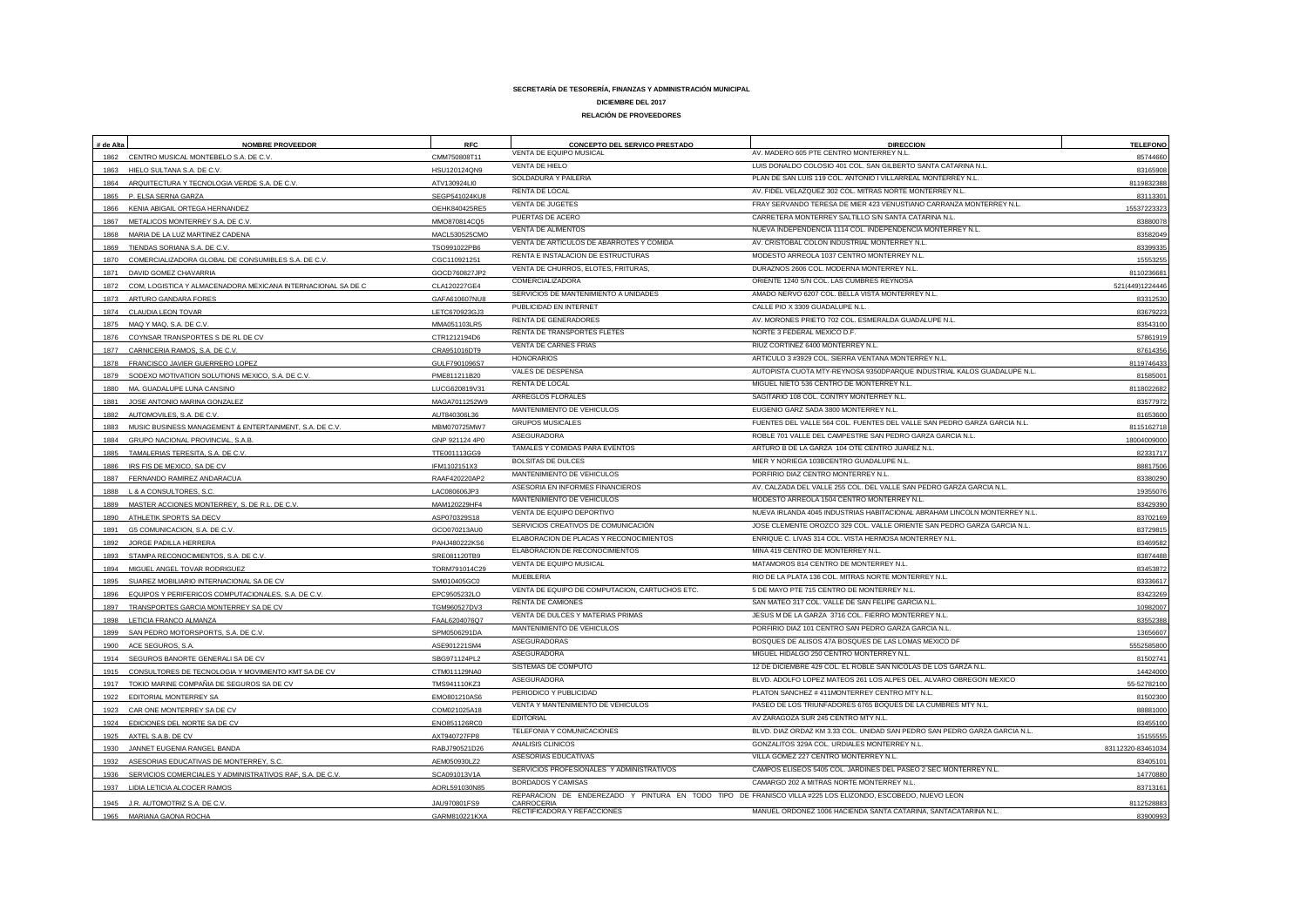| # de Alta | <b>NOMBRE PROVEEDOR</b>                                      | <b>RFC</b>    | CONCEPTO DEL SERVICO PRESTADO                                                                                                                            | <b>DIRECCION</b><br>PARTES Y REFACCIONES DE AUTOMOVILES, CAMIONETAS Y CAMIONES CARRETERA MONTERREY SALTILLO KM 68 LAS ANACUAS SANTACATARINA N.L.                                             | <b>TELEFONO</b>              |
|-----------|--------------------------------------------------------------|---------------|----------------------------------------------------------------------------------------------------------------------------------------------------------|----------------------------------------------------------------------------------------------------------------------------------------------------------------------------------------------|------------------------------|
| 1966      | JUAN FRANCISCO MARTINEZ REYES                                | MARJ7910199D4 | COMERCIO DE ARTICULOS DE LIMPIEZA                                                                                                                        | AV. VICENTE GUERRERO NORTE 3003 COL. DEL NORTE MONTERREY N.L.                                                                                                                                | 11688735-8114831617          |
| 1970      | GRUPO ENP MILENIO S.A. DE C.V                                | GEM091208HV2  | ARTICULOS VIALES                                                                                                                                         | VILLA DE SANTIAGO 212 COL. VILLAS DE ANAHUAC SANICOLAS DE LOS GARZA N.L.                                                                                                                     | 18783800-18787009            |
| 1971      | COMERCIALIZADORA VELA GONZALEZ S.A. DE C.V.                  | CVG140430MI1  | VENTA DE MATERIAL ELECTRICO                                                                                                                              | ARTEAGA ORIENTE 1510 MONTERREY CENTRO N.L.                                                                                                                                                   | 8112898274                   |
| 1973      | COMERCIALIZADORA MENDOZA REGALADO S.A. DE C.V.               | CMR111014NTA  | FABRICACION DE PRODUCTOS<br>METALICOS FORJADOS                                                                                                           | Y GERANIO 112 COL. MISION SANTA CATARINA N.L.                                                                                                                                                | 8180632849                   |
| 1975      | TOMAS MORENO RODRIGUEZ                                       | MORT750116IRA | <b>TROQUELADOS</b>                                                                                                                                       |                                                                                                                                                                                              | 8115650408                   |
| 1979      | COMERCIALIZADORA RIVOL S.A. DE C.V.                          | CRI121010K5   | ARTICULOS DE PAPELERIA<br>EQUIPO DE COMPUTO                                                                                                              | BERNARDO REYES 1805 COL. INDUSTRIAL MONTERREY N.L.<br>CHRISTOBAL COLON 718EXT CENTRO DE SANTA CATARINA N.L.                                                                                  | 8335089                      |
| 1982      | ANIBAL REY ALEMAN MESA                                       | AEMA840825U68 |                                                                                                                                                          | COMPRA-VENTA DE LLANTAS, CAMARAS, CORBATAS Y SERVICIOS AVE. MANUEL L. BARRAGAN N°500 NTE RESIDENCIAL ANAHUAC SANICOLAS DE LOS GARZA                                                          | 811011180                    |
| 1986      | LLANTAS Y SERVICIOS SERNA ANAHUAC S.A. DE C.V.               | LSS841015DV3  | <b>AUTOMOTRICES</b>                                                                                                                                      |                                                                                                                                                                                              | 83473350-8347076             |
| 1987      | GRUPO SURCO S.A. DE C.V.                                     | GSU9308043B5  | CONSTRUCCION Y SERVICIOS DE MANTENIMIENTO                                                                                                                | RIO VOLGA Nº25 OTE COL. DEL VALLE SAN PEDRO GARZA GARCIA N.L                                                                                                                                 | 83562877                     |
| 1988      | DER SISTEMAS AMBIENTALES S.A. DE C.V.                        | DSA1402069A8  | FTC.                                                                                                                                                     | SERVICIOS DE RENTA DE SANITARIOS, DESASOLVES, HIDROCLEAN, DE LA PLAZA #500 COL. LAS LOMAS SECTOR JARDINES GARCIA N.L.                                                                        | 8119391196                   |
| 1989      | RED GERENCIAL DE SERVICIOS S.A. DE C.V.                      | RGS130523BK0  | <b>INCENDIOS</b>                                                                                                                                         | CONSULTORIA, ASESORIA, CAPACITACION Y VENTA DE EQUIPO CONTRA AV. JOSE ELEUTERIO GONZALES #183 COL. LEONES MONTERREY NUEVA LEON                                                               | 19290639                     |
| 1990      | OPERADORA DE ALIMENTOS GONJEL S.A. DE C.V.                   | OAG140121NM7  | SERVICIO DE ALIMENTACION                                                                                                                                 | AV. BATALLON DE SAN PATRICIO 109 VALLE ORIENTE SAN PEDRO GARZA GARCIA N.L.                                                                                                                   | 86256829-8625659             |
| 1991      | COPY WORLD S.A. DE C.V.                                      | CW0991111T12  | COMERCIALIZADORA                                                                                                                                         | COL. TERMINAL 1407 MONTERREY N.L.                                                                                                                                                            | 86896060                     |
| 1992      | GRUAS 4X S.A. DE C.V                                         | GXX071210FP9  | SERVICIO DE GRUAS Y TRANSPORTE                                                                                                                           | ANTIGUO CAMINO A VILLA DE GARCIA 1475-A EL PALMAR SANTA CATARINA N.L.                                                                                                                        | 83554595                     |
| 1995      | REFACCIONES Y AUTOPARTES URIZEL S.A. DE C.V.                 | RAU140926UF7  | REFACCIONES Y PARTES DE AUTOS                                                                                                                            | CAM DE LOS CARDENALES #102 COL. COLINAS DE SAN GERONIMO MONTERREY N.L.                                                                                                                       | 19508821                     |
| 2005      | RICARDO MORELOS MORALES                                      | MOMR7208155M1 | TALLER MECANICO Y ELECTRICO                                                                                                                              | LAZARO CARDENAS 2740 COL. EMPLEADOS MONTERREY N.L.                                                                                                                                           | 8111686020                   |
|           | 2006 MARIA INES MARTINEZ ESTRADA                             | MAE144101IU7  | DECORACION DE EVENTOS PARA TODO TIPO DE OCACION                                                                                                          | DR. JOSE ELEUTERIO GONZALEZ 2500 INT 19 MITRAS NORTE MONTERREY N.L.                                                                                                                          | 18829900                     |
|           | 2007 COOL MEDIA S.A. DE C.V.                                 | CME090311BW5  | ORGANIZACIÓN DE EVENTOS                                                                                                                                  | ROSSINI 213 COLINAS DE SAN JERONIMO MONTERREY N.L.                                                                                                                                           | 20893059                     |
|           | MARCELO ANDRES GARIBALDI FRECH                               | GAFM9004048X9 | TALLER MECANICO                                                                                                                                          | AV. PASEO DE LOS LEONES 2945 CUMBRE 5TO SECTOR MONTERREY N.L.                                                                                                                                | 21264141-42                  |
|           | 2009 INTEGRACION TECNOLOGICA FISCAL S. DE R.L. DE C.V        | ITF120426V59  | SERVICIOS PROFECIONALES, CIENTIFICOS Y TECNICOS                                                                                                          | CALZADA SAN PEDRO #250 COL. MIRAVALLE MONTERREY N.L.                                                                                                                                         | 19310060-61-62               |
| 2010      | PROVEEDORA ESCOLAR Y DE OFICINA DE NUEVO LEON S.A. DE C.V.   | PEO820914AK0  | PAPELERIA EN GENERAL                                                                                                                                     | ESPINOSA OTE #135 COL. CENTRO MONTERREY N.L.                                                                                                                                                 | 83444068-83444033            |
|           | 2011 GRUPO JCBP S.A. DE C.V                                  | GJC131001RS0  | COMERCIO DE ACEITES, GRASAS, LUBRICANTES IND.                                                                                                            | AZCAPOTZALCO 425 COL. CHURUBUSCO MONTERREY N.L.                                                                                                                                              | 83551662                     |
| 2012      | EVENTOS Y PRODUCCIONES JOKARY S.A. DE C.V.                   | EPJ140206LD7  | RENTA DE TARIMAS, VALLAS, GRADAS, PANTALLAS, GRUPOS, EVENTOS PRIV. SAN PEDRO COL. SAN PEDRO SANTIAGO NUEVO LEON<br>SOCIALES ETC                          |                                                                                                                                                                                              | 8110766001                   |
| 2013      | LUZ MARIA RAMIREZ CANTU                                      | RACL6308284X4 | TALLER MECANICO Y REFACCIONES                                                                                                                            | IGUALA 1504 COL. NUEVO REPUEBLO MONTERREY NUEVO LEON                                                                                                                                         | 8387959                      |
|           |                                                              |               | COMERCIO EN FERRETERIAS, TLAPALERIAS, PINTURAS, ARTICULOS DE SIERRA SAN LUIS # 200 COL SIERRA REAL, GARCIA N.L.<br>LIMPIEZA                              |                                                                                                                                                                                              |                              |
|           | 2015 FERRETERIA MATERIALES Y PERFILES EL VENADITO            | VAMJ800324E55 | PRODUCTOS Y ACCESORIOS DE LIMPIEZA PARA HOGAR, NEGOCIO, VILLA GOMEZ #2623 BELLA VISTA, MONTERREY                                                         |                                                                                                                                                                                              | 14220343                     |
| 2016      | ROBERTO PEÑA GARZA                                           | PEGR800131GR3 | <b>INDUSTRIA</b><br>HERRAMIENTA, PINURA, IMPERMEABILIZANTE, TUBERIA Y CONEXIONES                                                                         | DELFINA FLORES 5604 DEL MAESTRO 64180 MONTERREY NUEVO LEON.                                                                                                                                  | 8331360                      |
|           | 2017 DISTRIBUCIONES FAMOSA S.A. DE C.V                       | DFA870519A88  |                                                                                                                                                          |                                                                                                                                                                                              | 89895151-8373339             |
|           | 2018 OFIMODUL S.A. DE C.V.                                   | OFI800801LV9  | FABRICACION, COMPRA-VENTA DE MUEBLES PARA OFICINA                                                                                                        | CAPITAN MARIANO AZUETA #200 NTE. COL. BUENOS AIRES, MONTERREY N.L. C:64800                                                                                                                   | 01-8183597000                |
|           | 2019 ALEJANDRO SALVADOR ORTEGA LUNA                          | OELA740414CCA | FUMIGACION. PONTEC CONTROL DE PLAGAS                                                                                                                     | TEODORO LANDAUER #984 ZIMEX, SANTA CATARINA, SANTA CATARINA N.L. C: 66358                                                                                                                    | 8180590757                   |
| 2020      | BUSSINES ELITE NETWORK S.A. DE C.V.                          | BEN091092U9   | CONTROL DE PLAGA/ PUMIGACIONES<br>COMERCIALIZADORA                                                                                                       | CEDRAL # 518 MITRAS CENTRO MONTERREY NUEVO LEON C.P: 64460<br>CAPITAN M MONTEMAYOR #7148 RESIDENCIAL MEDEROS MONTERREY N.L. C.P: 64979                                                       | 80635984-81810188            |
| 2021      | GRUPO EMPRESARIAL LONG S.A. DE C.V                           | GEL120809B33  | DISEÑOS Y CONSTRUCCIONES                                                                                                                                 | <b>SANTA CATARINA</b>                                                                                                                                                                        | 80 59 15 00                  |
| 2023      | KMD CONSTRUCCION Y DISEÑO S.A DE C.V                         | KCD1211168R3  |                                                                                                                                                          |                                                                                                                                                                                              | 818 287 16 5                 |
| 2024      | GRUPO EMPRESARIAL MEZZAK S.A. DE C.V.                        | GEM1310095L8  | COMPRA<br><b>VENTA</b><br>DE<br>RECICLABLES, ELECTRICOS, ELECTRONICOS, PLASTICOS FERROSOS TC.                                                            | MATERIALES MONTERREY N.L.                                                                                                                                                                    | PDTE. JORGE RIVAS            |
| 2025      | FRANCISCO JAVIER LOPEZ GAMEZ                                 | LOGF701205RN2 | IMPRENTA, IMPRESIÓN DIGITAL                                                                                                                              | VILLA CORONA#1210 MITRAS PONIENTE, GARCIA N.L. 66023                                                                                                                                         | 86471905/8115540160          |
| 2026      | TROYA EVENTOS Y PRODUCCIONES, S.A. DE C.V.                   | TEP910131BV8  | ECENARIOS, TRIMAS, AUDIOS, PLANTAS DE LUZ ETC                                                                                                            | JULIAN VILLARREAL 1208 NORTE, TERMINAL MONTERREY NUEVO LEON 64580                                                                                                                            | 83726327                     |
| 2027      | CONCETTI K9 SA. DE C.V.                                      | CKX110314FHC  | COMPRA Y VENTA DE SOFTWARE Y HARDWARE                                                                                                                    | CAMINO DE LOS QUETATZEL #437 SAN JERONIMO MONTERREY NUEVO LEON C.P :64630                                                                                                                    | 19334491                     |
| 2028      | BGM CONSTRUCCIONES, S.A DE C.V                               | BGM041021NK6  | CONSTRUCCION EN GENERAL                                                                                                                                  | CALLEJON DE LAS COLINAS 201-12 COL. LAS COLINAS PRIVADA, MONTERREY, N.L C.P 64639                                                                                                            | 811-488-13-29 81438709       |
|           | 2029 IVAN JACOB CALDERON JASSO                               | CAJI8204302L7 | MATERIAL ELECTRICO Y ELECTRONICO                                                                                                                         | AGUSTIN DE ITURBIDE # 435 COL. HEROES DE MEXICO, SAN NICOLAS DE LOS GARZA N.L C.P                                                                                                            | 811-530-50-29                |
| 2030      | TRACTO REFACCIONES RUIZ, S.A DE C.V.                         | TRR150218DT2  | REFACCIONES Y MANTENIMIENTO DE VEHICULOS                                                                                                                 | LAUREL #2553 COL MODERNA, MONTERREY, N.L C.P 64530                                                                                                                                           | 81 49 94 82                  |
| 2031      | LORENA SANJUANA LEAL AGUILAR                                 | LEAL741229HX5 | COMERCIO AL POR MENOR DE COMPUTADORAS Y ACCESORIOS                                                                                                       | SANTA CATARINA #351, LOMAS DEL PONIENTE, NUEVO LEON C.P 66369                                                                                                                                | 811 178 82 24 83 06 02 79    |
| 2032      | TRANSPORTES AMISADAI, S.A DE C.V                             | TAM120831H9A  | RENTA DE TRANSPORTE                                                                                                                                      | 5 DE FEBRERO 104 COL. FRAILE II SECTOR, GARCIA, N.L C.P 66000                                                                                                                                | 82-83-24-5                   |
| 2033      | JORGE ALBERTO REZA SANTOS                                    | RESJ6702176PA | SEÑALIZACION                                                                                                                                             | MILCIADES # 641 INT.3 COL. LAS CUMBRES 1 SECTOR C.P 64610.MONTERREY.NL                                                                                                                       | 811 917 88 23                |
|           | 2034 PROVEEDORA INDUSTRIAL MONTERREY, SAPI DE C.V            | PIM780720RX9  | MATERIAL ELETRICO                                                                                                                                        | PRIVADA DE LA PUERTA #1110 COL PARQUE INDUSTRIAL LA PUERTA                                                                                                                                   | 81 25 18 07 81 25 18 12      |
|           | 2035 DIDACTICA ESPECIALIZADA, S.A DE C.V                     | DES070827A36  | MATERIAL DIDACTICO,LIBROS Y CAPACITACION                                                                                                                 | BOLIVIA 2304 COL. DESARROLLO LAS TORRES 91, MONTERREY.N.L                                                                                                                                    | (81) 86-76-21-36 80 40 01 55 |
| 2036      | TOP TONER, S.A DE C.V                                        | TTO0009089U8  | RENTA Y VENTA DE EQUIPOS DE IMPRESIÓN                                                                                                                    | TERCERA AVENIDA 977 COL. ZIMIX, SANTA CATARINA, N.L C.P. 66358                                                                                                                               | 80 59 39 00                  |
| 2037      | MICHELL DELGADO FLORES ( SPEED BRAKES)                       | DEFM8907018BA | REFACCIONES Y MANTENIMIENTO DE VEHICULOS                                                                                                                 | JUAN JOSE HINOJOSA #4806 COL. CEDROS, MONTERREY, N.L C.P 64370<br>CONSTRUCCION DE INMUEBLES COMERCIALES, INSTITUCIONALES Y DE SIERRA NEGRA 1105 LOLA LINDA CD. REYNOSA, TAMAULIPAS C.P 88700 | 18 16 11 53                  |
| 2038      | SIERRA LEONA CONSTRUCCIONES, S.A DE C.V                      | SLC041001J4A  | <b>SERVICIOS</b>                                                                                                                                         |                                                                                                                                                                                              | (899)105 6772                |
| 2039      | COLEGIO DE PROFESIONISTAS DEL DEPORTE Y LA CULTURA FISICA AC | CPD090821BB2  | CAPACITACIONES, PROGRAMAS, Y PROYECTOS A LAS ORGANIZACIONES JAUMAVE 4212 COL. JARDIN DE LAS MITRAS, MTY, N.L. C.P 64300<br>PUBLICAS, PRIVADAS Y SOCIALES |                                                                                                                                                                                              | 83 73 12 94                  |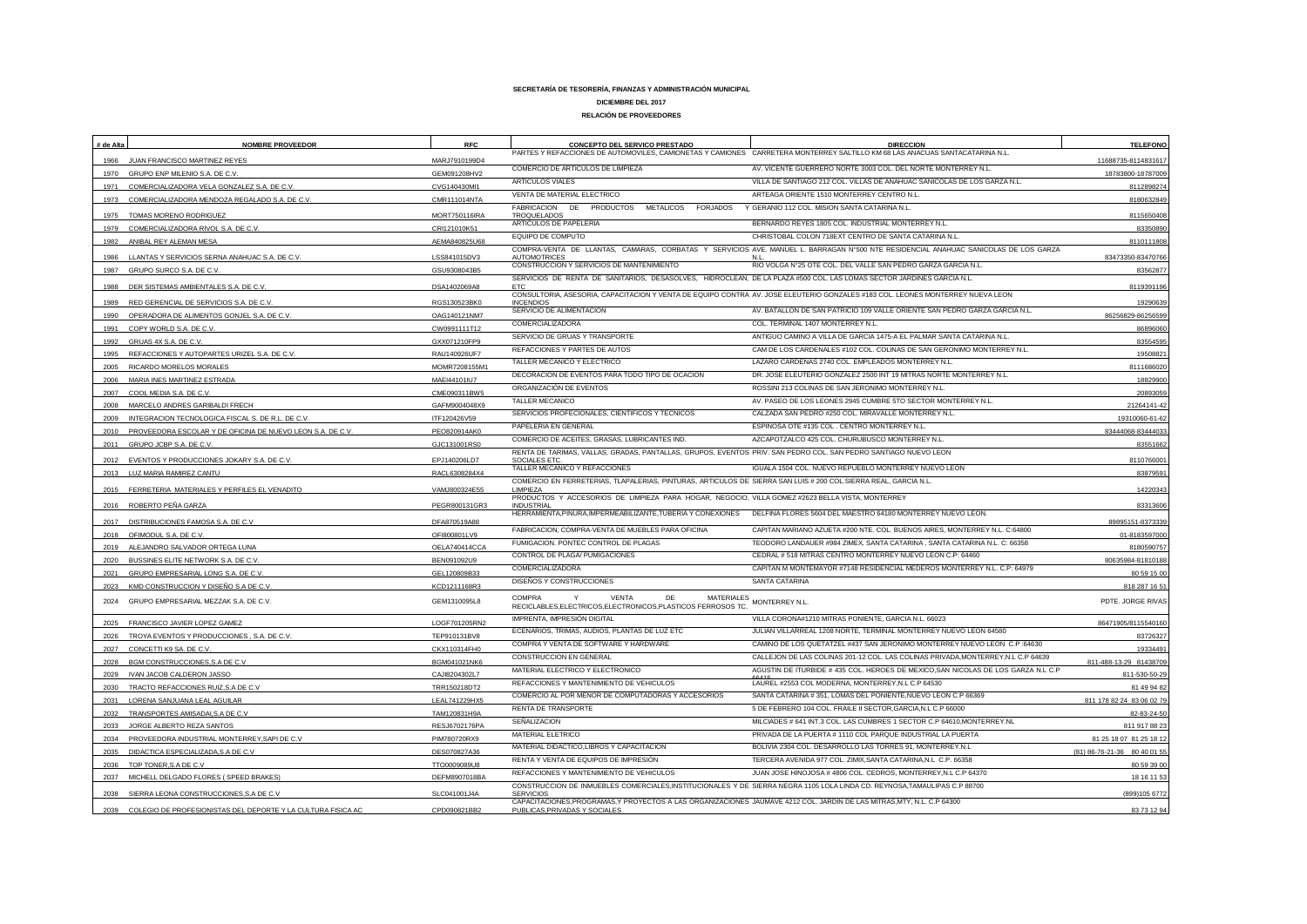| # de Alta | <b>NOMBRE PROVEEDOR</b>                                             | <b>RFC</b>                   | CONCEPTO DEL SERVICO PRESTADO                                                                                                                   | <b>DIRECCION</b>                                                                                             | <b>TELEFONO</b>          |
|-----------|---------------------------------------------------------------------|------------------------------|-------------------------------------------------------------------------------------------------------------------------------------------------|--------------------------------------------------------------------------------------------------------------|--------------------------|
|           | 2040 NORMA LETICIA HERRERA SANDOVAL                                 | HESN8111202A0                | UNIFORMES DEPORTIVOS                                                                                                                            | FRAY SERVANDO TERESA DE MIER # 112 COL SOBREVILLA , GARCIA, N.L C.P 66000                                    | 19 26 75 81              |
| 2041      | LIZETTE CALCEDO ACOSTA                                              | CAAL6409257M5                | ALIMENTOS Y DERIVADOS EVENTOS                                                                                                                   | 2 ABRIL # 510 CO. INDEPENDENCIA, MTY, N.L. C.P 64720                                                         | 81904006                 |
| 2042      | GRUPO COMESTIBLES FANO Y ASOCIADOS                                  | GCF120621DM9                 | SERVICIOS ALIMENTICIOS                                                                                                                          | VALLE SAGRADO # 103 COL. MAYA, GUADALUPE, N.L C.P 67115                                                      | 818 025 27 0             |
| 2043      | GRUPO INMOBILIARIO LINDSEY Y ASOCIADOS                              | GIL1309256L7                 | INMOBILIARIA Y VENTA DE CONSTRUCCION Y ACABADOS                                                                                                 | GAVIOTA # 504 COL. RESIDENCIAL SAN JERONIMO II. MONTERREY.N.L C.P 64008                                      | 8143813                  |
| 2044      | SOLUCIONES MEDICAS E INSUMOS TECNOLOGICOS HOSPITALARIOS, S.A DE C.V | SME131206ESA                 | COMERCIO AL POR MAYOR DE MOBILIARIO EQUIPO INSTRUMENTAL, 1a Avenida #557A CUMBRES 1 SECTOR, MONTERREY, N.L C.P 64610<br>MEDICO Y DE LABORATORIO |                                                                                                              | 81 23 43 2               |
|           | 2045 PLOMIFERRETERA EL TORNILLO, S.A DE C.V                         | PTO900402RV5                 | COMPRA Y VENTA DE ARTICULOS DE FERRETERIA Y TLAPALERIA                                                                                          | DIEGO DIAZ DE BERLANGA # 905 COL.JARDINES DE ANAHUAC.SAN NICOLAS DE LOS GARZA                                | 87-97-69-3               |
|           | 2046 GRUPO PRO CREA, S.A DE C.V.                                    | GPC1103172B2                 | CONSTRUCCION<br>REMODELACION, EDIFICACION Y<br>RELACIONADOS C/RAMO DE CONSTRUCC.                                                                | PROYECTOS SIERRA DEL ESPIRITU SANTO # 1027 COL. LAS PUENTES SECTOR 12, SAN NICOLAS DE LOS<br>GARZA C.P 66460 | 81-20-10-75-65           |
|           |                                                                     |                              | COMERCIALIZADORA, SERVICIOS, Y SUMINISTROS INDUSTRIALES                                                                                         | GUERRERO SUR # 110 COL. CENTRO, SAN PEDRO GARZA GARCIA, MTY. N.L C.P.66230                                   |                          |
|           | 2047 HALLANDALE SINERGIA COMERCIAL E INDUSTRIAL, S.A DE C.V         | PNW100730RZ8                 | SEGURIDAD INFORMATICA                                                                                                                           | PROLONG. ARAMBERRI COL. LOMAS DE CHEPEVERA, MONTERREY, N.L C.P.64030                                         | 21-34-99-40              |
|           | 2048 ANIMI, S.A DE C.V<br>2049 PROTEKTNET, S.A DE C.V               | ANI090108RR3<br>PRO020828PX3 | HARDWARE Y SOFTWARE PARA SEGUIRIDAD INFORMATICA                                                                                                 | PROLONG. ARAMBERRI COL. LOMAS DE CHEPEVERA, MONTERREY, N.L C.P.64030                                         | 82-88-18-5<br>86-25-82-2 |
|           |                                                                     |                              | <b>RFNTA</b><br>MUFBLES<br><b>FOUIPO</b><br>DF                                                                                                  |                                                                                                              |                          |
| 2050      | SUMINISTROS INDUSTRIALES LAMAR, S.A DE C.V                          | SIL9006214I3                 | EVENTOS, MAQUINARIA, REFACCIONES, PRODUCTOS DE LA INDUSTRIA                                                                                     | PARA<br>DOCTOR JOSE MARIA COSS # 844 COL.CENTRO, MONTERREY, N.L C.P 64000                                    | 10-52-86-47              |
| 2051      | SOCIEDAD PRO-SECURITAS & TI DE NUEVO LEON, S.A DE C.V               | PAT1305149B6                 | <b>FOUIPOS</b><br>DE<br>COMPUTO, IMPRESORAS, TONER, SOFTWARE, ACCESORIOS, PROYECCIO GONZALITOS #250 COL. SANTA MARIA, MONTERREY, N.L C.P 64650  |                                                                                                              | 11-07-14-79              |
| 2052      | MICRODATA Y ASOCIADOS, S.A DE C.V                                   | MAS060316JU5                 | COMERCIALIZADORA, EQUIPOS<br>DE<br>COMPUTO,ELECTRONICOS,COMUNICACIÓN,EQUIPAMIENTO A OFICINAS                                                    | LOMA LARGA # 215 COL. LOMA LARGA, MONTERREY, N.L C.P 64710                                                   | 83-40-40-83              |
|           | 2053 NETZY SOLUTION, S.A DE C.V                                     | NSO14310FF0                  | SOLUCIONES INFORMATICAS Y DE CONSULTORIA DE NEGOCIOS                                                                                            | LOMA VERDE # 2253 COL. LOMA LARGA, MONTERREY, NUEVO LEON C.P 64710                                           | 83-40-52-0               |
| 2054      | <b>HECTOR GARCIA GZZ</b>                                            | GAGH660102444                | AUTOTRANSPORTE FORANEO DE CARGA EN GENERAL                                                                                                      | LOMA AZUL 316-8 FRACC LOMAS DE SAN MIGUEL GUADALUPE NL                                                       |                          |
|           | 2055 GRUPO TONER DE MEXICO SA. DE CV.                               | GTM990122HU5                 | RENTA DE COPIADORAS                                                                                                                             | PARICUTIN 101 A PRIVADA URDIALES INDEPENDENCIA MTY                                                           | 14-92-74-44              |
|           | 2056 AUTOTRAFFIC S.A. DE C.V.                                       | AUTO31103HQ1                 | PROGRAMAS DE SEGURIDAD VIAL                                                                                                                     | CIRCUITO DEL SOL PTE 3905 COL. NUEVO AMANECER C.P:72400 PUEBLA                                               | 52(222)4043206           |
|           | 2057 RAUL CHAVEZ BALDERAS                                           | CABR561030NT3                | <b>VENTA DE UNIFORMES</b>                                                                                                                       | DURANGO S/N COL. CENTRO DE GALEANA                                                                           | 811-525-19-3             |
| 2058      | WATER SLIDES DE MEXICO, SA DE CV                                    | WSM-050831-NP6               | VENTA DE TOBOGANES PARA ALBERCAS                                                                                                                | CAMINO A PRADERAS SAN MARTIN ESCOBEDO N,L                                                                    | 14-92-94-00              |
| 2059      | SERVICIOS ESPECIALIZADOS NUEVO LEON SA DE CV                        | SEN071205J50                 | SERVICIOS DE MANTENIMIENTO DE VEHICULOS                                                                                                         | AVE. FUNDIRORA 501 COL. OBRERA MONTERREY                                                                     | 20-89-60-2               |
| 2060      | ASESORIAS Y APOYOS PROFESIONALES SC                                 | AAPO2O226850                 | SERVICIOS DE ASESORIA Y CAPACITACION                                                                                                            | DIPLOMADOS, TALLERES.RH, DIAGNOSTICO, ETC SALTILLO CHUAHUILA                                                 | 844-416-33-20            |
|           | 2061 MND CONSULTORES SA DE CV                                       | MC0091023LJ2                 | CONSULTORIA Y DESARROLLO DE SOFTWARE                                                                                                            | GARDENIA 124 PRIVADAS DE SAUCE ESCOBEDO NUENO LEON                                                           | 811-519-97-64            |
| 2062      | ILEANA MAYORGA NUÑEZ                                                | MANI790809F75                | <b>COMUNICACIÓN</b>                                                                                                                             | DUARTE DE BARBOSA # 225 CUMBRES 5 SECTOR, MONTRREY, N.L C.P 64610                                            | 20-86-068                |
|           | 2063 ROC COMERCIALIZADORA Y ELECTRONICA, S.A DE C.V.                | RCE1101216G0                 | SERVICIOS DE SUMINISTROS INDUSTRIALES                                                                                                           | MIGUEL HIDALGO 305 SAN PEDRO GARZA GARCIA MONTERREY N,L                                                      | 83-88-62-63              |
|           | 2064 ARTICULOS MEDICOS VIVIRAX SA DE CV                             | AMVI50305TG3                 | PRODUCTOS FARMACEUTICOS                                                                                                                         | FUNDIDORA 501 OBRERA MONTERREY N,L                                                                           | 20-89-60-2               |
|           | 2065 ONE PATH INDUSTRY                                              | OPI150119883                 | CONSTRUCION DE INMUEBLES COMERCIALES, INSTITUCIONALES Y GENERAL TREVIÑO OTE # 318 COL. CENTRO DE GARCIA N,L.<br><b>SERVICIOS</b>                |                                                                                                              | 82-83-41-90              |
|           | 2066 XT REFACCIONARIA Y SERVICIO SA DE CV                           | XRS1211162K6                 | PRESTACION DE SERVICIOS EN REPARACION DE AUTOS                                                                                                  | AV. CUAUHTEMOC # 149 RESIDENCIAL CUAHTMOC STA CATARINA CP: 66360                                             | 81-23-27-0               |
|           | 2067 MASTER BLUE SA DE CV                                           | MAS141020EX7                 | ALQUILER DE EQUIPO PARA EL COMERCIO Y LOS SERVICIOS                                                                                             | OPALO #153 VALLE SAN JORGE MTY N.L.                                                                          | 81-23-27-0               |
| 2068      | ORTOPEDIA ANA                                                       | OAN130402894                 | EQUIPO E INSTRUMENTAL MEDICO Y DE LABORATORIO                                                                                                   | PINO SUAREZ SUR # 550 MONTERRET CENTRO N,L.                                                                  | 83-40-46-6               |
| 2069      | REFRIMEX INTERNACIONAL                                              | RIN991110755                 | VENTA E INSTALACION DE AIRE ACONDICIONADO                                                                                                       | REFORMA # 811 A CHAPULTEPEC SANICOLAS DE LOS GARZA NUEVO LEON                                                | 818063867                |
| 2070      | MAQUINARIA PARA CONSTRUCCION DIMEX S.A DE C.V.                      | MCD811204E7A                 | COMPRA Y RENTA PARA METERIAL DE CONSTRUCCION                                                                                                    | TAPIA #1450 OTE CENTRO DE MONTERREY NEVO LEON                                                                | 83-72-66-66              |
| 2071      | CONSTRUCTORA OBRAS DEL NORTE SA DE CV                               | CON870317HYO                 | TERRENO MAQUINARIA Y EQUIPO, MUEBLES Y EQUIPO DE OFICINA                                                                                        | AV. EUGENIO GARZA ZADA 1425 CONTRY MONTERREY NUEVO LEON 64860                                                | 83-57-90-2               |
| 2072      | FERRETERIA GONZO S.A DE C.V.                                        | FGO120714Q68                 | COMERCIALIZACION DE PRODUCTOS FERRETEROS                                                                                                        | SAN JOSE # 600 SAN IGNACIO APODACA NUEVO LEON                                                                |                          |
| 2073      | COMERCIALIZADORA Y REPRESENTACIONES SALAS S.A DE C.V                | CRS120613725                 | COMERCIALIZACION EN SERVICIOS GENERALES                                                                                                         | RUPERTO MTZ # 1720 COL. CENTRO MONTERREY NUEVO LEON                                                          | 19-35-53-1               |
| 2074      | AVAILABLE MAVHINE SA. DE CV.                                        | AMA100826363                 | COMPRA, VENTA, IMPORTACION, EXPORTACION DE MAQUINARIA                                                                                           | SEGUNDA AVENIDA ARBOLEDAS NUEVA LINDA VISTA GUADALUPE NUEVO LEON                                             | 83-48981                 |
|           | 2075 MANTENIMIENTO Y APLICACIONES INDUSTRIALES ROCA S.S. DE C.V.    | MAI090127RJ3                 | SERVICIO DE INSTALACIONES                                                                                                                       | BASALTO 251 PARQUE LA TALAVERNA SAN NICOLAS DE LOS GARZA NUEVO LEON                                          | 83-19-72-0               |
| 2076      | CONSORCIO CONTRUCTIVO VASQUEZ S.A. DE C.V.                          | CCV0603132A2                 | CONSTRUCCION EN GENERAL                                                                                                                         | SAN JOSE # 600 SAN IGNACIO APODACA NUEVO LEON                                                                |                          |
| 2077      | PROCONSUMO DISTRIBUIDORA S.A DE C.V.                                | PDI090127457                 | COMERCIALIZADORA DE TODO TIPO DE ABARROTES                                                                                                      | DALIA #301 LOS GIRASOLES GENERAL ESCOBEDO NUEVO LEON                                                         | 83-20-65-1               |
| 2078      | FERERETERIA LA DESCOMPUESTA S.A DE C.V                              | FDE120714FF4                 | COMERCIALIZACION DE PRODUCTOS FERRETEROS                                                                                                        | POTASIO # 500 COL. LA TALABERNA SAN NICOLAS DE LOS GARZA NUEVO LEON                                          | 8063083                  |
| 2079      | KEMEST FARMACIA SA DE CV                                            | KFA060313169                 | COMPRA, VENTA DE MEDICAMENTOS                                                                                                                   | NICOLAS BRAVO SUR # 501 COL. MARIA LUISA MONTERREY NUEVO LEON                                                |                          |
| 2080      | COMPAÑÍA COMERCIAL CASTAN SA DE C.V                                 | CCA1404296TA                 | COMPRA Y VENTA DE ARTICULOS DE SEGURIDAD                                                                                                        | IGNACIO LOPEZ RAYON # 203 SAN NICOLAS DE LOS GARZA NUEVO LEON                                                | 83-36-74-75              |
| 2081      | SERVICIOS INTEGRALES VALSAR S.A DE C.V                              | SIV141218S71                 | PROYECTOS DE INGENIERIA                                                                                                                         | MANUEL GONZALEZ #290 COL. SAN PEDRO GARZA GARCIA                                                             |                          |
| 2082      | SERVICIOS SAVASIS.A DE C.V                                          | SSA130918PV4                 | PREATACION DE SERVICIOS DE ASESORIA TECNICA ADMINISTRATIVA                                                                                      | AV. GOBERNADORES #404 COL. BUROCRATAS DEL ESTADO MONTERREY NUEVO LEON                                        |                          |
| 2083      | AKON SERVICIOS ESTRATEGICOS                                         | ASE130806Q24                 | BUFETTE CONTABLE, ADMINISTRATIVO LEGAL                                                                                                          | VILLA ALEGRE #8618 COL. LOMAS DE VILLA ALEGRE MONTERREY NUEVO LEON                                           |                          |
|           | 2084 DYJOMA SA DE CV                                                | DYJ1409184R7                 | SERVICIO, ASESORIA PUBLICACION EN GENERAL DISEÑO                                                                                                | PUERTA DEL SOL #502 SAN GERONIMO MTY NUEVO LEON                                                              | 17-38-23-41              |
| 2085      | COMERCIALIZADORA EGON SA. DE CV.                                    | CEG1406231C2                 | COMPRA Y VENTA DE PRODUCTOS INDUSTRIALES EN GENERAL                                                                                             | AV. PENITENCIARIA #2258 COL. SIMON BOLIVAR MTY NUEVO LEON                                                    | 83-78-12-25              |
|           | 2086 GRUPO REVISAMEX SA DE CV                                       | GRI120418CV6                 | PLANEACION Y EJECUCION DE PROYECTOS                                                                                                             | CERRO DEL OBISPADO #300 SAN NICOLAS DE LOS GARZA N.L                                                         | 83-53-13-8               |
| 2087      | ASESORES Y ADMINISTRADORRES DE SERVICIOS CONTABLES Y FISCALES S.C   | AA5070313QA6                 | SERVICIO DE CONSULTORIA EN ADMINISTRACION                                                                                                       | RIO AMAZUC # 1200 SAN PEDRO GARZA GARCIA NUEVO LEON                                                          | 80-47-28-05              |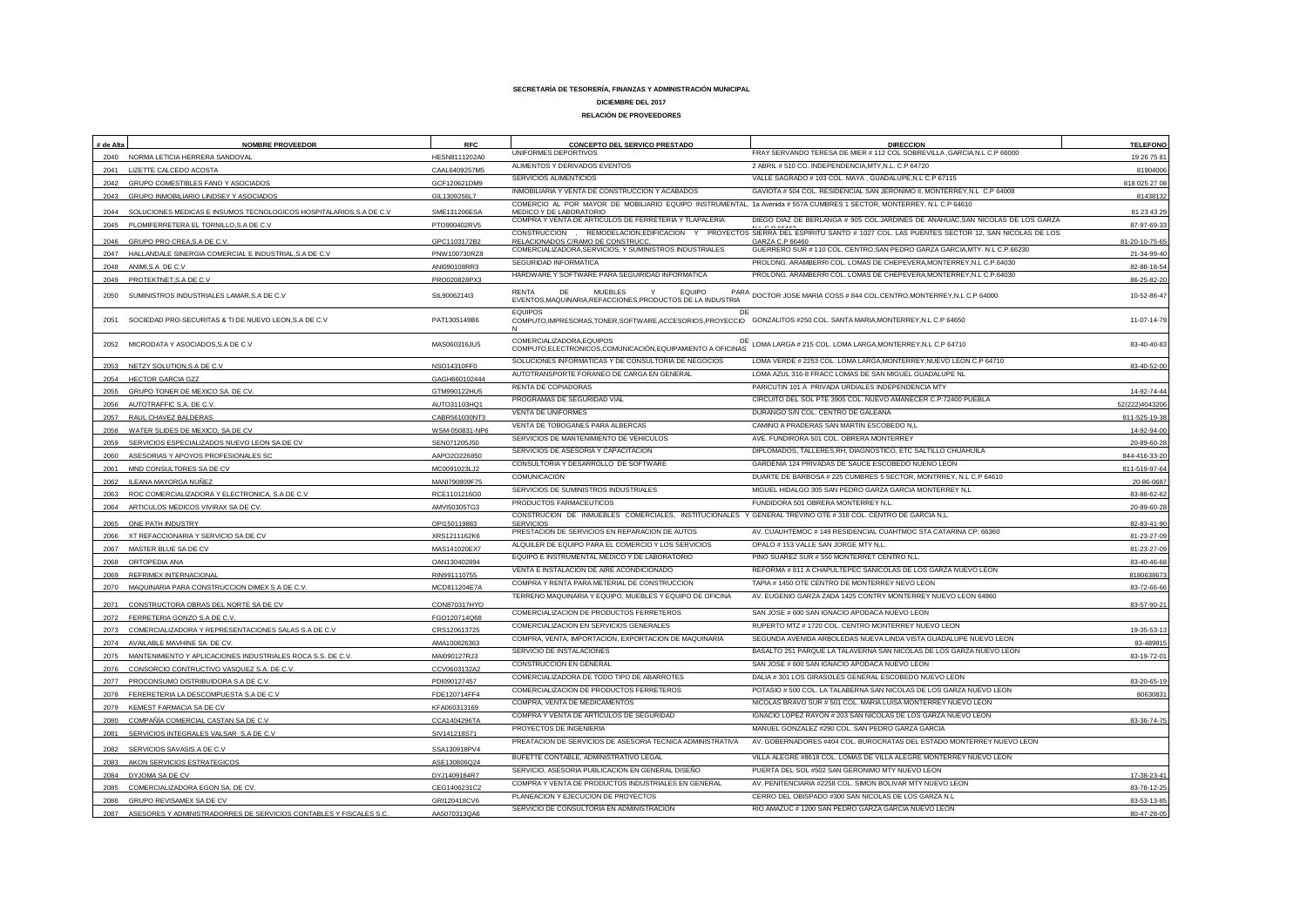| # de Alta    | <b>NOMBRE PROVEEDOR</b>                                                    | <b>RFC</b>                   | CONCEPTO DEL SERVICO PRESTADO<br>SUMINISTRO E INTALACION DE REJAS DE ACERO                                                                        | <b>DIRECCION</b><br>ITURBIDE N°609 OTE COL. CENTRO DE SAN NICOLAS DE LOS GARZA NUEVO LEON                                                         | <b>TELEFONO</b> |
|--------------|----------------------------------------------------------------------------|------------------------------|---------------------------------------------------------------------------------------------------------------------------------------------------|---------------------------------------------------------------------------------------------------------------------------------------------------|-----------------|
|              | 2089 REJAS Y DERIVADOS, S.A. DE C.V.                                       | RDE061018RL2                 | MAQUILADORA DE UNIFORMES Y ARTICULOS PROMOCIONALES                                                                                                | CALLE PLATA SUR Nº 106 SAN PEDRO GARZA GARCIA NUEVO LEON                                                                                          | 83-53-02-48     |
| 2090         | RH CONSTEX                                                                 | ROAC760902-NC6               | RENTA DE SANITARIOS PORTATILES                                                                                                                    | AV.INDUSTRIAS 141 PARQUE INDUSTRIAL LOS NOGALES                                                                                                   | 20-69-66-6      |
| 2091         | BIO SISTEMAS S.A DE C.V                                                    | BS1021001CD9                 | LIMPIEZA DE FOSAS SEPTICAS, PLOMERIA ESPECIALIZADA                                                                                                | MONTE DE OLIVOS 119 FRAC.INDUSTRIAL MONTE DE LOS OLIVOS                                                                                           | 81-22-49-0      |
| 2092         | WC MOVIL DE MONTERREY S.A DE C.V.                                          | WMM910222KG                  | DISEÑO Y CONSTRUCCION DE OBRA                                                                                                                     | VIA ROMULO 365 FUENTES DEL VALLE SAN PEDRO GARZA GARCIA                                                                                           | 81-22-49-00     |
| 2093         | SUMA ARQUITECTOS SA DE CV                                                  | SAR020131K43                 | ELECTRICO Y SISTEMAS Y OBRA CIVIL                                                                                                                 | AZCAPOTZALCO 425 COL. CHURUBUSCO MONTERREY N.L.                                                                                                   | 81-23-26-3      |
|              | 2094 PDS CONSTRUCCIONES SA DE CV                                           | PCO130418EE25                | ADMINISTRACION DE PROYECTOS                                                                                                                       | PRADERAS DE GUANAJUATO #417 DEL PRADO GARCIA, N.L.                                                                                                | 81-80-20-27-1   |
| 2095         | MARIO RAFAEL GUITIERREZ JACOBO                                             | GUJM930630141                | VENTAS DE UNIFORMES Y ARTICULOS DEPORTIVOS                                                                                                        | MAR NEGRO #8415 COLONIA LOMA LINDA MONTERREY NL                                                                                                   | 818080131       |
| 2096         | SERVICIOS Y MATERIALES PARA EL TURISMO Y EL DEPORTE SA DE CV               | STM410219NUA                 | DISEÑOS PUBLICITARIOS Y MENSAJERIA                                                                                                                | BLVD DIAZ ORDAZ #130 PRIV SANTA MARIA SANTA CATARINA N.L.                                                                                         | 2235-422        |
| 2097<br>2098 | DISEÑOS PUBLICITARIOS Y MENSAJERIA SA DE CV<br>MARIOLI COMUNICACIONES      | DPM050726JB4<br>MCO110611UL7 | COMERCIO AL POR MAYOR DE EQUIPO Y ACCESORIOS DE COMPUTO                                                                                           | RAMON CORONA NORTE #712 COL MONTERREY N.L.                                                                                                        |                 |
|              |                                                                            |                              | TRABAJOS ESPECIALIZADOS PARA LA CONSTRUCCION                                                                                                      | CAMINO A LOS JILGUEROS 308A SAN JEMO MONTERREY N.L                                                                                                | 8143830         |
| 2099         | DISEÑOS Y CONSTRUCCIONES DCN DEL NORTE SA DE CV                            | DCD150605612                 | INTERMEDIARIOS DE COMERCIO AL POR MAYOR                                                                                                           | CAMINO A LOS JILGUEROS 308A SAN JEMO MONTERREY N.L.                                                                                               | 81438304        |
| 2100<br>2101 | REGIO COMERCIALIZADORA JN SA DE CV<br>SERVICIOS EJECUTIVOS REGIOS SA DE CV | RCJ150618HVA                 | SERVICIOS DE APOYO A EMPRESAS                                                                                                                     | RIO SENA #1554 COLONIA CENTRAL MONTERREY N.L.                                                                                                     | 81438203        |
|              |                                                                            | SER150609I38                 | CONSULTORIA EN DISEÑO Y CONSTRUCCION DE ESPACIOS PUBLICOS 1B # 286 COL. CAMPESTRE MERIDA YUCATAN                                                  |                                                                                                                                                   |                 |
| 2102         | ESPACIOS PUBLICOS Y PARQUES DE MEXICO S C                                  | EPP131004CL2                 | CONSTRUCCION EN GENERAL ELECTRICIDAD Y OBRA CIVIL                                                                                                 | OTILIO GZZ 1048 CENTRO DE SALTILLO COAHUILA                                                                                                       | 9999444060      |
| 2103         | PEDRO JALOMO DURAN                                                         | JADP650922RK7                | ARTICULOS DE LIMPIEZA Y PINTURA                                                                                                                   | strellas No. 367 Colonia Las Hadas Gral. Escobedo, N.L.                                                                                           | 844103030       |
|              | 2109 LIDIA VANESSA GUITIERREZ RUELAS                                       | GURL830626AB4                |                                                                                                                                                   | COMERCIO AL POR MAYOR DE OTRA MAQUINARIA Y EQUIPO DE USO Circuito de las espuelas No. 422 Colonia Ex Hacienda Santa Rosa Apodaca, N.L. C.P. 66610 |                 |
| 2110         | ANGELITA VILLANUEVA TINAJERO                                               | VITA791101124                | <b>GENERAL</b>                                                                                                                                    |                                                                                                                                                   | 811 389 179     |
|              | 2111 DURAN Y RUIZ ASESORES                                                 | DUNR700830RP6                | ASESORES FINANCIEROS                                                                                                                              | MODESTO ARREOLE OTE 1319 COL CENTRO MONTERREY NL<br>TOCHTLI # 253 COL. SAN FRANCISCO TETECALA ATZCAPOZALCO CDMX                                   |                 |
|              | 2112 PROTECTIVA MATERIA TECHNOLOGY SA DE CV                                | PMT010305GA3                 | VENTA DE EQUIPO TACTICO<br>VENTA Y RENTA DE MULTIFUNCIONALES                                                                                      | HIDALGO # 1415 COL. EX SEMINARIO MONTERREY NL                                                                                                     | 555352303       |
| 2113         | COMOSA SISTEMAS SA DE CV                                                   | CSI031016QJ6                 |                                                                                                                                                   |                                                                                                                                                   | 8129272         |
|              | 2114 MULTISERVICIOS PROFESIONALES ALFESE SA DE CV                          | MPA130813MG6                 | COMERCIALIZACION DE TODO TIPO DE MATERIALES                                                                                                       | PUERTO COZUMEL #113 LA ALIANZAQ MONTERREY N.L.                                                                                                    |                 |
|              | 2115 PRODUCTOS JALI SA DE CV                                               | PJA140721D64                 | COMERCIO AL POR MAYOR                                                                                                                             | PASEO DEL MARQUEZ #5375 V. DEL MARQUEZ MONTERREY N.L.                                                                                             |                 |
|              | 2116 NORMA PATRICIA GAYTAN MATA                                            | GAMN841115U50                | REPARACION ELECTRICA Y MECANICA DE AUTOMOVILES Y CAMIONES                                                                                         | SIMON BOLIVAR 300 COL. CENTRO SAN NICOLAS DE LOS GARZA N.L.                                                                                       | 18039530        |
|              | CARLOS ALBERTO FLORES VALADEZ                                              | FOV841103KQ0                 | COMERCIO AL POR MENOR DE COMPUTADORAS Y ACCESORIOS                                                                                                | GUILLERMO PRIETO 603 COL. ARBOLEDAS DEL ORIENTE GUADALUPE N.L.                                                                                    |                 |
|              | 2118 GENERAL MAC PACK                                                      | GMA150609RS9                 | OTROS INTERMEDIARIOS DE COMERCIO AL PORMAYOR                                                                                                      | AV. LAZARO CARDENAS 1010 RESIDENCIAL SAN AGUSTIN SAN PEDRO GARZA GARCIA N.L.                                                                      |                 |
|              | 2119 COMERCIALIZADORA Y ABASTECEDORA SETKA SA DE CV                        | CAS15072815A                 | <b>GENERAL</b>                                                                                                                                    | COMERCIO AL POR MAYOR DE OTRA MAQUINARIA Y EQUIPO DE USO CAMINO DE LOS CARDENALES 102 COL SAN JERONIMO MONTERREY N.L                              | 8394662         |
|              |                                                                            |                              |                                                                                                                                                   | COMERCIO AL POR MAYOR DE MAQUINARIA Y EQUIPO PARA LA PENSAMIENTO 1727 COL LA NOGALERA SECTOR 2 SAN NICOLAS DE LOS GARZA N.L.                      |                 |
| 2120         | SERVICIOS COMERCIALES RISO                                                 | SCR1503127C9                 | <b>INDUSTRIA MANUFACTURERA</b><br>COMERCIALIZADORA OFICINA Y ESCOLAR                                                                              | LA CRIPTA 115 RESIDENCIAL SAN FRANCISCO SAN PEDRO GARZA GARCIA N.L.                                                                               |                 |
|              | 2121 COMERCIALIZADORA DUTMAX SA DE CV                                      | CDU110817958                 | COMERCIO AL POR MENOR DE PARTES Y REFACCIONES USADAS PARA AV MEXICO 306 COL HACIENDA SAN MIGUEL GUADFALUPE N.L.                                   |                                                                                                                                                   | 8192004         |
|              | 2122 REGIO DISTRIBUIDORA E IMPORTADORA JE SA DE CV                         | RDE080707NKA                 | AUTOMOVILES CAMIONETAS Y CAMIONES                                                                                                                 |                                                                                                                                                   | 1113249         |
|              | 2123 PROYECTOS Y SERVICIOS HELIO SA DE CV                                  | PSH880521CW9                 | CONSTRUCCION, REMODELACION, MTTO. A INMUEBLES                                                                                                     | PUERTO MAZATLAN #3968 COL. VALLE DE LAS BRISAS                                                                                                    | 8478022         |
|              | MIISA MAQUINADOS INDUSTRIALES S.A DE C.V                                   | MMI1411116Y2                 | MAQUINARIA Y CLIMAS                                                                                                                               | PIRINEOS #690 COL.ROMA, MTY                                                                                                                       | 15221566        |
|              | 2125 QUIROZ RODRIGUEZ MORENO Y ASOCIADOS S.C                               | QRM990118NT3                 | SERVICIOS DEAUDITORIA Y ADMINISTRACION                                                                                                            | JUJUTLA #328 COL. VALLE MORELOS. MTY                                                                                                              | 83731932        |
|              | 2126 NOE YAIR ZAVALA ESPARZA                                               | ZAEN8812282T8                | SERVICIOS DE PROTECCION Y CUSTODIA MEDIANTE EL MONITOREO DE FRANCISCO A. CARDENAS #116 COL. SAN FRANCISCO, SANTIAGO N.L.<br>SISTEMAS DE SEGURIDAD |                                                                                                                                                   | 2285344         |
|              | 2127 HYBRID CONSULTORES ADMINISTRATIVOS S.A DE C.V                         | HCA1603292D8                 | SERVICIOS PROFESIONALES, CIENTIFICOS Y TECNICOS                                                                                                   | LUIGI PIRANDELLO #320 COL.COLINAS DE SAN JERONIMO, MONTERREY N.L.                                                                                 |                 |
| 2128         | CORPORATIVO MANPE SA DE CV                                                 | CMA110912M6                  | SERVICIO DE APOYO A NEGOCIOS                                                                                                                      | AV. LAZARO CARDENAS PONIENTE #2321 COL. RESIDENCIAL SAN AGUSTIN, SAN PEDRO                                                                        |                 |
|              | 2129 PROVEEDORA INDUSTRIAL BARMON SA. DE CV.                               | PIB160122FK9                 | COMERCIO AL POR MAYOR DE MADERA Y METALICOS                                                                                                       | AV.BOULEBARD PUERTA DE EL SOL #108 L4                                                                                                             |                 |
| 2130         | MEDCHEK SERVICIOS BIOMEDICOS ESPECIALIZADOS SA DE CV                       | MSB141205GX5                 | SERVICIOS DE SALUD Y ANALISIS CLINICO                                                                                                             | MANUEL ORDONEZ #2203 L1 COL.PUERTA DE EL SOL, SANTA CATARINA, N.L.                                                                                | 8181230072      |
| 2131         | CREATION PRODUCCION S DE RL DE CV                                          | CPR140515P26                 | <b>ESPECTACULOS</b>                                                                                                                               | AV. PEDREGAL #24 INT.S 300 COL.MOLINO REY.MIGUEL HIDALGO.D.F.                                                                                     | 551253701       |
| 2132         | NEW PRODUCTION ESPECTACULOS S DE RL DE CV                                  | NPE150423TL9                 | <b>ESPECTACULOS</b>                                                                                                                               | LOMA DEL PEDREGAL #507 COL.LOMAS DEL CAMPESTRE,LEON,GUANAJUATO                                                                                    | 477758643       |
| 2133         | DESARROLLOS CONSTRUCTIVOS NACIONALES S.A DE C.V.                           | DCN020726FH7                 | COMERCIALIZADORA                                                                                                                                  | TAMAZUNCHALE #750C COL.DEL VALLE, SAN PEDRO GARZA GARCIA, N.L                                                                                     | 818356477       |
| 2134         | JOSE AMERICO MARTINEZ RUIZ                                                 | MARA7501188R5                | LLANTERA Y VENTA DE REFACCINES                                                                                                                    | AV ABRAHM LINCOLN #8004 COL.PLUTARCO ELIAS CALLES, MONTERREY, N.L.                                                                                | 83106566        |
| 2135         | DESARROLLOS CORPORATIVOS SEYSOLMIT SA DE CV                                | DCS120416FM6                 | COMERCIALIZADORA                                                                                                                                  | VASCONCELOS #150 L-10 COL.DEL VALLE, SAN PEDRO GARZA GARCIA, N.L.                                                                                 |                 |
| 2136         | PROYECTOS EMPRESARIALES TAZA, S.A. DE C.V.                                 | PET120223-DU1                | COMPRA, VENTA, RENTA Y ADMINISTRACION DE MOBILIARIO                                                                                               | RIO DE JANEIRO 102 COL ALTA VISTA MONTERREY NL                                                                                                    |                 |
| 2138         | ALIMENTOS PREPARADOS DEL GRANERO SURESTE                                   | APG141111V39                 | ELABORACION VENTA Y SERVICIO AL PUBLICO DE TODA CLASE DE CALLE PIRINEOS #690 COLONIA ROMA MTY NL<br>APERITIVOS, PLATILLOS Y COMIDAS PREPARADAS    |                                                                                                                                                   |                 |
| 2139         | SUMINISTRO DE NEGOCIOS DHA, S.A. DE C.V.                                   | SND140716FUA                 | INDUSTRIA MANUFACTURERA                                                                                                                           | COMERCIO AL POR MAYOR DE MAQUINARIA Y EQUIPO PARA LA JUAN PABLO DUARTE #8645 COL.LIBERTADORES DE AMERICA,MONTERREY,N.L.                           | 8391311         |
| 2140         | COMERCIALIZADORA MUFASC S.A DE C.V.                                        | CMU150211U29                 | COMERCIO INSUMOS DE SALUD                                                                                                                         | FUNDIDORA 501 LOCAL 75 COL. OBRERA, MONTERREY, N.L.                                                                                               |                 |
|              | 2141 DREX INFORMATICA Y REDES SA DE CV                                     | DIR00115SMA                  | SERVICIOS DE CONSULTORIA EN COMPUTACION                                                                                                           | TUXPAN PTE. #450 COL.MITRAS NTE, MONTERREY, N.L.                                                                                                  | 83-73-77-0      |
|              | 2142 COMERCIALIZADORA CADENGO S.A. DE C.V.                                 | CCA1511056B0                 |                                                                                                                                                   | COMERCIALIZACIÓN DE MAQUINARIA, EQUIPO DE COMPUTO Y MADERA ANILLO PERIFERICO #1825 L24 COL. HACIENDA SAN JERONIMO, MONTERREY, N.L.                |                 |
|              | 2143 COMERCIALIZADORA DIVELCON SA DE CV                                    | CDI111212NV3                 | COMERCIALIZADORA                                                                                                                                  | BLVD. INTERAMERICAN # 103 A PAREQUE STIVA 66600 APODACA                                                                                           | 8145 0125       |
|              | 2144 NORMA OFELIA ALVAREZ RODRIGUEZ                                        | AARN661011U7A                | UNIFORMES Y ART DE SEGURIDAD                                                                                                                      | GRISELDA RUIZ RAMOS 325 COL. PRADOS DEL SOL SANTA CATARINA                                                                                        |                 |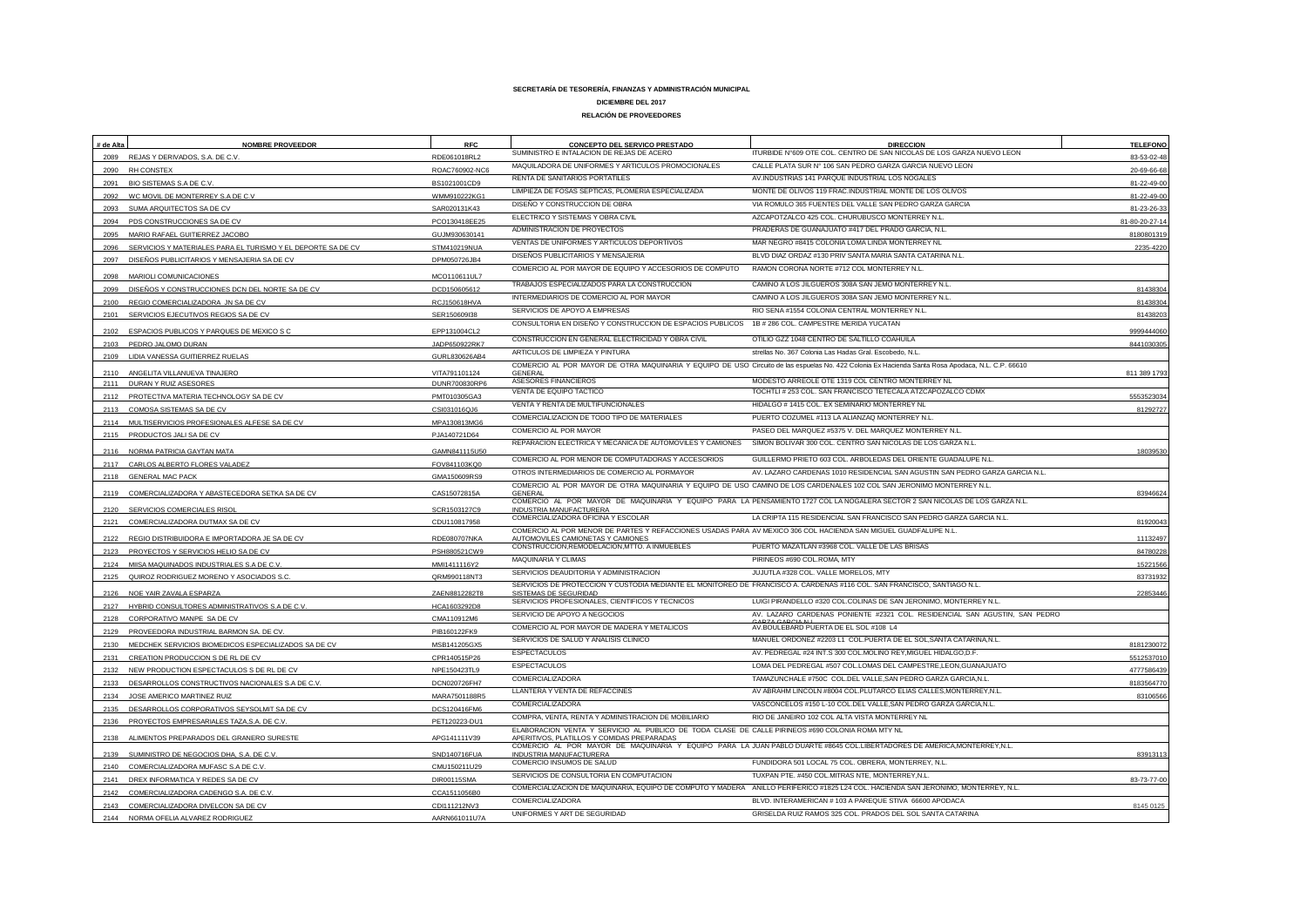### **SECRETARÍA DE TESORERÍA, FINANZAS Y ADMINISTRACIÓN MUNICIPAL**

### **DICIEMBRE DEL 2017**

### **RELACIÓN DE PROVEEDORES**

| # de Alta | <b>NOMBRE PROVEEDOR</b>                                           | <b>RFC</b>    | <b>CONCEPTO DEL SERVICO PRESTADO</b>                                                                                                                                                                               | <b>DIRECCION</b>                                                                                                                                                      | <b>TELEFONO</b>     |
|-----------|-------------------------------------------------------------------|---------------|--------------------------------------------------------------------------------------------------------------------------------------------------------------------------------------------------------------------|-----------------------------------------------------------------------------------------------------------------------------------------------------------------------|---------------------|
|           | 2145 4G CONSTRUCTORA E INGENIERIA CIVIL S.A DE C.V.               | MCG020515DY4  | PRESTACIÓN DE TODA CLASE DE SERVICIO RELACIONADOS CON LA<br>CONSTRUCCION EN GNRAL ASI COMO ARRENDAMIENTO DE CINCO #212 COL. MARTE C.P. 67140 GUADALUPE N.L.<br><b>MAOUINARIA</b>                                   |                                                                                                                                                                       | 83373448            |
|           | 2146 ADRIANA TAMEZ AVILA                                          | TAAA600102JCA | SERVICIOS Y ARTICULOS DENTALES                                                                                                                                                                                     | IGUALA 431 A, MITRAS NORTE MTY                                                                                                                                        |                     |
|           | 2147 URBANIZACIONES Y PROYECTOS SIERRA SA DE CV                   | UPS130111TH5  | COMPRA VENTA, RENTA DISTRIBUCION, ALMACENAMIENTO E<br>IMPORTACION DE TODO TIPO DE PIEZAS. REFACCIONES PARA LA AVE ADOLFO RUIZ CORTINEZ 6537 COL VILLA CUMBRES 1 ER SECTOR<br>INDUSTRIA ELECTRICA Y ELECTROMECANICA |                                                                                                                                                                       | 81911153            |
|           | 2148 3GH MULTISERVICIOS                                           | TGH130612lK1  | REPARACIÓN Y MANTENIMIENTO Y EQUIPO INDUSTRIAL                                                                                                                                                                     | AIRE ACONDICIONADO DUCTERIA PLOMERIA. ELECTRICIDAD BOGOTA 219 VALLE DEL NOGALAR SAN NICOLAS DE LOS GARZA NUEVO LEÓN C.P. 66480                                        | 88813800            |
|           | 2149 OCTAVIO EUGENIO FLORES KIFURL                                | FOKO590904CE5 | PRODUCCION DE EVENTOS ESPECIALES                                                                                                                                                                                   | RODRIGO CONTRERAS 2861 CUMBRES 4TO SECTOR                                                                                                                             | 81919293            |
|           | 2150 VIP DISTRIBUCIONES, S.A. DE C.V.                             | VDI120412L74  | COMERCIO AL POR MAYOR DE MATERIAS PRIMAS                                                                                                                                                                           | JUAN ALVAREZ 307 MONTERREY CENTRO 64000                                                                                                                               | 83441603            |
|           | 2151 OPEN PAY SAPIDE C.V.                                         | OPE130906HN4  | DESARROLLO Y COMERCIALIZACION DE SOLUCIONES TECNOLOGICAS                                                                                                                                                           | AV 5 DE FEBRERO 1351 COL. FELIPE CARRILLO PUERTO QUERETARO QUERETARO                                                                                                  | 52(442)2103820      |
|           | 2152 NIVELCIEN S.A DE C.V.                                        | NIV121015NPA  | ADMINISTRACION Y SUPERVISION DE CONSTRUCCION DE VIVIENDA                                                                                                                                                           | 10A AV. 105 LAS CUMBRES 1ER SECTOR MONTERREY NUEVO LEÓN                                                                                                               |                     |
|           | 2153 CAR ONE AMERICANA S.A DE C.V.                                | COA030402N59  | COMPRA VENTA DE VEHICULOS DE MOTOR                                                                                                                                                                                 | CARRETERA COLOMBIA 1205 COL. RESIDENCIAL CASABELLA C.P. 66428 SAN NICOLAS DE LOS<br>CADZA NH                                                                          | 89893800/8117770420 |
|           |                                                                   |               |                                                                                                                                                                                                                    | EMISION Y COMERCIALIZACION DE VALES DE DESPENSA Y GASOLINA ARQ. PEDRO RAMIREZ VAZQUEZ 200 T12 VALLE ORIENTE SAN PEDRO GARZA GARCÍA                                    |                     |
|           | 2154 SI VALE MEXICO S.A. DE C.V.                                  | PUN9801229RO  | <b>IMPRESOS Y TARJETA ELECTRONICA</b><br>SERVICIOS DE PUBLICIDAD                                                                                                                                                   | CALLE ESCOBEDO 120 COLONIA SAN JAVIER SANTIAGO N.L.                                                                                                                   | 18007000403         |
|           | 2155 EFRAIN ALANIS ALANIS                                         | AAAE870123T61 | CONFECCION DE PRODUCTOS BORDADOS                                                                                                                                                                                   | AV. CRISTINA LARRALDE 906 COL. LAS PUENTES SECTOR 7 C.P. 66460 SAN NICOLAS DE LOS                                                                                     | 22851888            |
|           | 2156 JORGE HUMBERTO RAMIREZ GARZA                                 | RAGJ681210Q48 | COMERCIO AL POR MAYOR DE PINTURA                                                                                                                                                                                   | CUATRO CIENEGAS 1806 COL. MITRAS CENTRO C.P. 64460 MONTERREY, N.L.                                                                                                    | 83830989            |
|           | 2157 COMERCIALIZADORA GT ELITE S.A. DE C.V                        | CGT140917J87  | VENTA DE AGUA PURIFICADA                                                                                                                                                                                           | GENERAL TREVIÑO 411 COL. CENTRO C.P. 66000 GARCÍA N.L.                                                                                                                | 14147715            |
|           | 2158 ALMA MAYELA HERNANDEZ BRISEÑO                                | HEBA780617F21 | AGENCIA DE PUBLICIDAD                                                                                                                                                                                              | BRAVO PTE 525 COL. ZONA CENTRO CIUDAD VICTORIA TAMAULIPAS                                                                                                             | 82830074            |
|           | 2159 RENE IVAN AVILES GARZA                                       | AIGR891216RN9 | ELABORACIÓN DE ALIMENTOS PARA ANIMALES                                                                                                                                                                             | CARRETERA ZUAZUA A MARIN KM3 CENTRO GRAL, ZUAZUA NUEVO LEÓN                                                                                                           | 458992161948        |
|           | 2160 PROCESADORA DE GALLINAZA S.A. DE C.V.                        | PGA750820UD4  | SERVICIOS PROFESIONALES CIENTIFICOS Y TECNICOS                                                                                                                                                                     | ALBINO ESPINOSA ORIENTE 1142 COL CENTRO MONTERREY NUEVO LEÓN C.P. 64000                                                                                               | 8252470263          |
|           | 2161 INTEGRACIÓN DE VALOR ORIENTADO A MÉXICO S.A. DE C.V. INVOMEX | IVO100127GI5  | SERVICIOS DE ARQUITECTURA                                                                                                                                                                                          | AV. CONSTITUCIÓN PONIENTE 2000 COLONIA OBISPADO MONTERREY, NUEVO LEÓN C.P.                                                                                            | 84482061            |
|           | 2162 MONRREI MOVIMIENTO S. DE R.L. DE C.V.                        | MMO1502033B1  | PROMOTORES DE ESPECTACULOS ARTISTICOS DEPORTIVOS                                                                                                                                                                   |                                                                                                                                                                       | 83339838            |
|           | 2163 PRODUCCIÓN DOS ABJEAS S.C.                                   | PDO060911HV7  | SIMILARES QUE NO CUENTEN CON INSTALACIONES<br>PARA<br>PRESENTARLOS                                                                                                                                                 | INDIANA 260 INT 804 PISO 8 COLONIA CIUDAD DE LOS DEPORTES, BENITO JUAREZ, CIUDAD<br>DE MÉXICO C.P. 03710                                                              | (55) 56113768       |
|           | 2164 RICARDO NAVA MEDINA                                          | NAMR620201MW7 | AUTOTRANSPORTE LOCAL CARGA GENERAL                                                                                                                                                                                 | CERRO DE TEQUILA 1433 COL. LAS PUENTES 15° SECTOR, SAN NICOLAS DE LOS GARZA,                                                                                          | 83831596            |
| 2165      | LOURDES YULIANA ARREDONDO GUZMAN                                  | AEGL850211415 | COMERCIO AL POR MENOR EN FERRETERIAS Y TLAPALERÍAS                                                                                                                                                                 | GUADALUPE 74-A CIUDAD SATELITE, MONTERREY NUEVO LEÓN C.P. 64960                                                                                                       | (81)21638440        |
| 2166      | LERTEK S.A. DE C.V.                                               | LER050308NL7  | <b>COMPUTO</b>                                                                                                                                                                                                     | SERVICIOS DE SATELITE DESARROLLO DE SOFTWARE Y EQUIPOS DE AV. LAZARO CARDENAS 2475 G12 COL. RESIDENCIAL SAN AGUSTÍN, SAN PEDRO GARZA<br>GARCÍA. NUEVO LEÓN C.P. 66260 | 8112345224          |
| 2167      | GRUPO COMERCIAL TAMSIK S.A. DE C.V.                               | GCT140529S19  | <b>COMERCIALIZADORA</b>                                                                                                                                                                                            | AV. LAZARO CARDENAS PTE. #2321 RESIDENCIAL SAN AGUSTÍN SAN PEDRO GARTZA GARCÍA                                                                                        | 20460828            |
|           | 2168 OFALL DISTRIBUIDORA S.A. DE C.V.                             | ODI160405CF5  | BANQUETE DE ALIMENTOS                                                                                                                                                                                              | AV. BOULEVARD PUERTA DEL SOL #108 INT L4 COL. COLINAS DE SAN JERONIMO,                                                                                                |                     |
|           |                                                                   |               | ARTICULOS PUBLICITARIOS                                                                                                                                                                                            | MONITEDDEV C D 64620<br>ISAAC GARZA #1129-A COL. CENTRO MONTERREY, NUEVO LEÓN, C.P. 64000                                                                             |                     |
| 2169      | TU MARCA IMPACTANDO S.A. DE C.V.                                  | TMI140221H21  | <b>AGENCIA DE VIAJES</b>                                                                                                                                                                                           | HIDALGO #480 PTE INT L27 COL. CENTRO MONTERREY, NUEVO LEÓN, C.P. 64000                                                                                                |                     |
| 2170      | TURISMO NAVI S.A. DE C.V.                                         | TNA930512S95  | HONORARIOS PROFESIONALES                                                                                                                                                                                           | LUIS ARIZPE 150 COL LAZARI GARZA, SAN PEDRO GARZA GARCÍA, NUEVO LEÓN, C.P. 66238                                                                                      |                     |
| 2171      | CARLOS MIGUEL GARCIA OSUNA                                        | GAOC680929323 | COMERCIALIZADORA                                                                                                                                                                                                   | PASEO DEL MARQUEZ #5805-2 COL. PASEOS DEL MARQUEZ, MONTERREY, NUEVO LEÓN, C.P.                                                                                        | 81920095            |
| 2172      | COMERCIALIZADORA ZELCY S.A. DE C.V.                               | CZE140923CF9  | HERRAMIENTA, PINURA, IMPERMEABILIZANTE, TUBERIA Y CONEXIONES                                                                                                                                                       | ANILLO PERIFERICO #724 L3 COL. HACIENDA SAN JERONIMO, MONTERREY, N.L.                                                                                                 |                     |
|           | 2173 CRISTIAN ALEJANDRO SALDIVAR SANCHEZ                          | SASC900630BZ4 |                                                                                                                                                                                                                    |                                                                                                                                                                       |                     |
|           | 2174 EDUARDO LEMUEL RAMIREZ RAMIREZ                               | RARE890928MX3 | TALLER MECANICO                                                                                                                                                                                                    | SEGUNDA AVENIDA #116 COL. FRAYLE PRIMER SECTOR. GARCÍA. NUEVO LEÓN. C.P. 66000                                                                                        |                     |
|           | 2175 GRUPO ORSAL S.A. DE C.V                                      | GOR140630GH6  | TRANSPORTE DE PERSONAL                                                                                                                                                                                             | AVE, NOGALAR SUR #114 COL, FUTURO NOGALAR, SAN NICOLAS DE LOS GARZA, NUEVO<br>LEÓN C D CC404                                                                          |                     |
|           | 2176 JORGE ARMANDO TREVIÑO BECERRA                                | TEBJ781207V64 | REPARACIÓN Y MANTENIMIENTO Y EQUIPO INDUSTRIAL                                                                                                                                                                     | AV. CUMBRES MEDEIRA #502 COL. LOMAS SEC. JARDINES GARCÍA. NUEVO LEÓN. C.P. 66023                                                                                      |                     |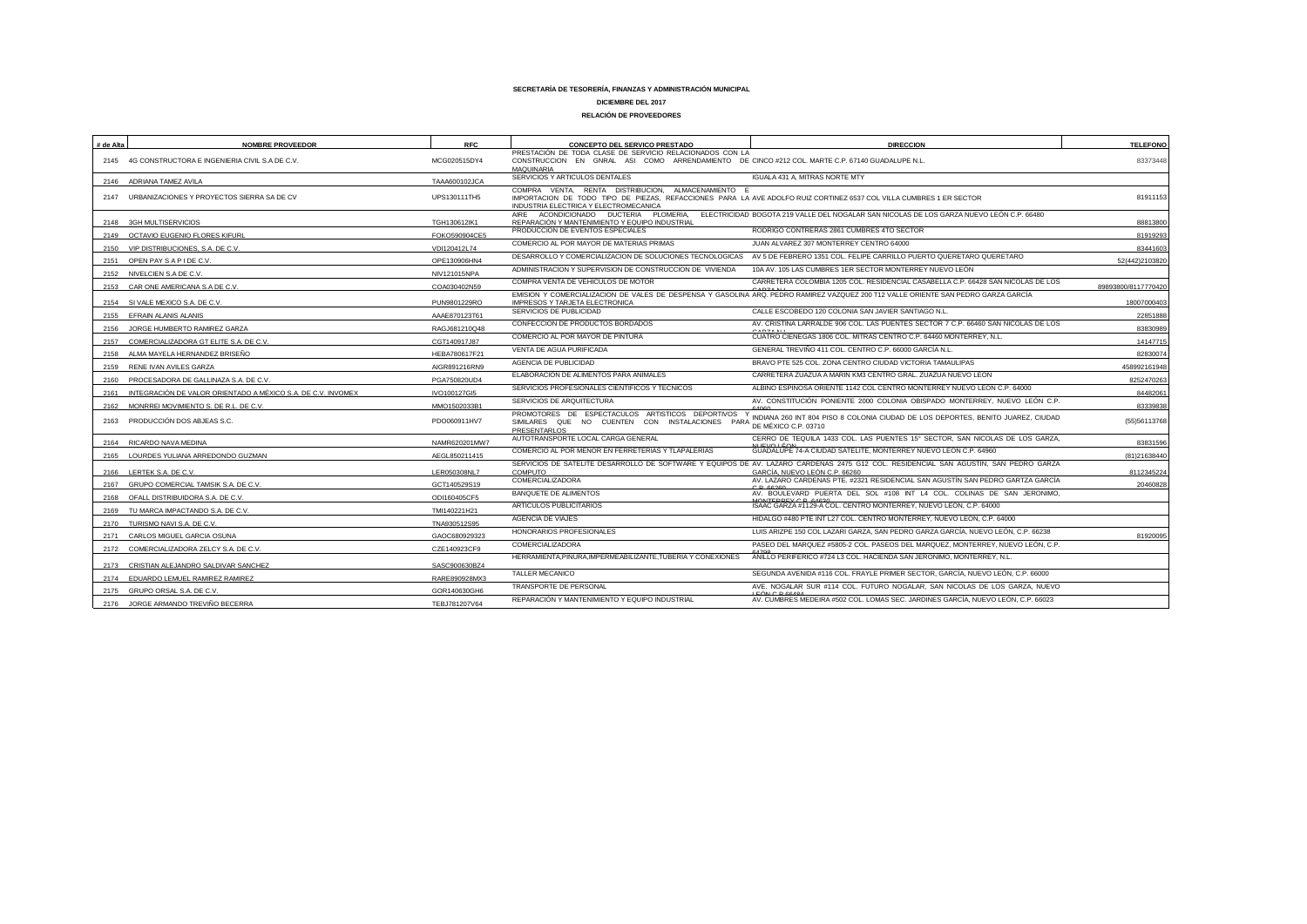| # de Alta | <b>NOMBRE PROVEEDOR</b>                                         | <b>RFC</b>           | <b>CONCEPTO DEL SERVICO PRESTADO</b><br>HERRAMIENTA, PINURA, IMPERMEABILIZANTE, TUBERIA Y CONEXIONES | <b>DIRECCION</b><br>PRIV. FELIX U. GOMEZ #119 COL. OBRERA, MONTERREY, NUEVO LEÓN, C.P. 64010                                                                                                      | <b>TELEFONO</b>   |
|-----------|-----------------------------------------------------------------|----------------------|------------------------------------------------------------------------------------------------------|---------------------------------------------------------------------------------------------------------------------------------------------------------------------------------------------------|-------------------|
|           | 2177 MATERIALES Y MAQUINARIA JAR S.A. DE C.V                    | MMJ120627760         |                                                                                                      |                                                                                                                                                                                                   |                   |
|           | 2178 NIVEL 4 PLANEACION ESTRATEGICA DE NEGOCIOS S.A. DE C.V     | NCP1204208P3         | SERVICIOS DE BLINDAJE                                                                                | PABLO MONCAYO #128 INT. 3B COLINAS DE SAN JERONIMO, MONTERREY, NUEVO LEÓN, C.P.                                                                                                                   |                   |
| 2179      | OPERADORA DE SERVICIOS LOGABI S.A. DE C.V.                      | OSL140304UJ2         | PRODUCCION DE EVENTOS ESPECIALES                                                                     | ADOLFO RODRIGUEZ A-2756 COL. LOMAS, MONTERREY, NUEVO LEÓN, C.P. 64030                                                                                                                             |                   |
|           | 2180 PRIMERO SEGUROS S.A. DE C.V                                | PSE060223ITA         | SERVICIOS DE SEGUROS                                                                                 | AV. CONSTITUCIÓN #2050 PISO 4 COLONIA OBISPADO MONTERREY, NUEVO LEÓN C.P. 64060                                                                                                                   | 80480512          |
| 2181      | RCC EDIFICACIONES S.A. DE C.V.                                  | RED151123JV3         | DISEÑO Y CONSTRUCCION DE OBRA                                                                        | FUNDADORES DEL EJIDO #5138 LOMAS DE CUMBRES SECTOR 1, MONTERREY, NUEVO LEÓN,                                                                                                                      | 83398767          |
|           | 2182 ROSA IDALIA MORALES SALAS                                  | MOSR8407098D2        | PRODUCCION DE EVENTOS ESPECIALES                                                                     | DIEGO DE MONTEMAYOR #224 COL. CENTRO, MONTERREY, NUEVO LEÓN, C.P. 64000                                                                                                                           |                   |
| 2183      | VICTOR MANUEL SANCHEZ BARCENAS                                  | SABV841009C87        | ARTICULOS PUBLICITARIOS                                                                              | BUSTAMANTE #818 SUR COL. CENTRO, SAN NICOLAS DE LOS GARZA, NUEVO LEÓN, C.P.                                                                                                                       |                   |
|           | 2184 DELTA TRANSFORMADORES S.A. DE C.V.                         | DTR071208L96         | ELECTRICIDAD REPARACIÓN Y MANTENIMIENTO Y EQUIPO INDUSTRIAL                                          | AV. CONSTITUYENTES DE NUEVO LEÓN NORTE 1210 COL, LOS FRESNOS, MONTERREY,<br>NUEVO, LEÓN C.P.64540                                                                                                 | 83116868          |
| 2185      | DIAZ COMERCIALIZADORA FARMACEUTICA S.A. DE C.V                  | DCF101216Q18         | VENTA AL POR MAYOR DE MEDICAMENTOS                                                                   | HIDALGO 1036 COL. GUERRA GUADALUPE NUEVO LEÓN C.P. 67140                                                                                                                                          | 82440504          |
|           |                                                                 |                      | COMERCIO AL POR MAYOR DE MAQUINARIA Y EQUIPO DE USO TLALOC 218 COL. AZTECA FOMERREY 11 C.P. 66480    |                                                                                                                                                                                                   |                   |
|           | <b>FLORINA GARZA CAMPOS</b>                                     | GSCF680501NT0        | <b>GENERAL</b><br>VENTA DE ARTICULOS DEPORTIVOS                                                      | CACATUAS 311 COL. PASEO SANTA ROSA, APODACA NUEVO LEÓN                                                                                                                                            | 8347369           |
| 2187      | FRANCISCO JAVIER BRACHO LEAL                                    | <b>BALF780117UMA</b> | VENTA DE MEDICAMENTOS                                                                                | FABRILES 1618 COL. FABRILES MONTERREY NUEVO LEÓN C.P. 64550                                                                                                                                       | 17742644          |
| 2188      | SIMPLE PHARMA DE MEXICO S.A. DE C.V.                            | SPM161128K86         | SERVICIO DE TRANSPORTE                                                                               | FRANCISCO I. MADERO 67 CENTRO, CIUDAD DE MÉXICO                                                                                                                                                   |                   |
| 2189      | TRANSPORTES LIPU S.A. DE C.V                                    | TLI9710274R5         | SERVICIOS DE ENTRETENIMIENTO                                                                         | MIGUEL HIDALGO Y COSTILLA 1049 CENTRO GUADALUPE N.L.                                                                                                                                              | 53592088          |
| 2191      | 2190 INTEGRAL SHOW S.A. DE C.V.<br>JAIME ALBERTO GONZALEZ GAMEZ | ISH100115I15         | EVENTOS, SERVICIOS DE FOTOGRAFÍA                                                                     | AV. ABRAHAM LINCOLN 6920 COL PLUTARCO ELIAS CALLES MTY N.L.                                                                                                                                       |                   |
|           |                                                                 | GOGJ670202P15        | FABRICACIÓN DE PRODUCTOS QUÍMICOS, REFINACION DE PETROLEO                                            | AV. PROLONGACIÓN PERIFERICO NORTE PTE 457 LOCAL 04 COL. SAN FRANCISCO SABINAL                                                                                                                     |                   |
| 2192      | PETROPRODUCTORA DEL GOLFO S.A. DE C.V.                          | PGO1506122K1         | MERCADOTECNIA, SERVICIOS DE PUBLICIDAD                                                               | TUXTLA GUTIERREZ, CHIAPAS C.P. 29020<br>ENRIQUE GARCÍA SANCHEZ 32 F COL. SAN BENITO HERMOSILLO, SONORA C.P. 83190                                                                                 | 83351849          |
|           | 2193 LOOKIMA DIRECCIÓN LOGISTICA Y PUBLICIDAD S.A. DE C.V.      | LDL150602GR4         |                                                                                                      | COMERCIO AL POR MENOR DE MOTOCICLETAS, BICIMOTOS, CARRETERA LIBRE FEDERAL MONTERREY-VICTORIA 1000, COLONIA LA HERRADURA,                                                                          | 83352708          |
| 2194      | GRUPO COYOTE S.A. DE C.V.                                       | GCM140822BY8         | MOTONETAS ACUATICAS Y SUS REFACCIONES                                                                | MONTERREY, NUEVO LEÓN C.P. 64890                                                                                                                                                                  | 10994503          |
| 2195      | VERBO LIBRE EDITORES S.A. DE C.V                                | VLE05022877A         | EDICION DE PERIODICOS INTEGRADA CON LA IMPRESIÓN                                                     | ABASOLO 851 A COL. CENTRO, MONTERREY, NUEVO LEÓN. C.P. 64000                                                                                                                                      | 83404064          |
| 2196      | GRUPO MASS COMUNICACIONES S.A. DE C.V.                          | GMC9905201XA         | AGENCIA DE PUBLICIDAD                                                                                | PRIVADA RHIN 647 COL. EL MIRADOR CENTRO MONTERREY, NUEVO LEÓN C.P. 64070                                                                                                                          | 83455300          |
| 2197      | RAAD INGENIEROS S.A. DE C.V                                     | RIN130820QD9         | COMERCIO AL POR MAYOR DE EQUIPO Y MATERIAL ELECTRICO                                                 | SAN ISAAC 1201 COL. RESIDENCIAL SAN CRISTOBAL SECTOR 1, SAN NICOLAS DE LOS GARZA.                                                                                                                 | 83312989          |
| 2198      | PROVEEDOR MEDICO Y DE HOSPITALES MAGA S.A. DE C.V               | PMH111205TD9         | MEDICO Y DE LABORATORIO                                                                              | COMERCIO AL POR MAYOR DE MOBILIARIO EQUIPO INSTRUMENTAL, G DE LA VEGA 1869 B COL, JARDIN ESPAÑOL, MONTERREY, NUEVO LEÓN, C.P. 64820                                                               | 19315534          |
|           |                                                                 |                      |                                                                                                      | COMERCIO AL POR MENOR DE VIDRIOS Y ESPEJOS, CANCELERIA DE LA CORUÑA 510 COL. VILLAREAL, SAN NICOLAS DE LOS GARZA, NUEVO LEÓN, C.P. 66427                                                          |                   |
|           | 2199 RAFAEL RODRIGUEZ FLORES                                    | ROFR800623IX3        | ALUMINIO, DOMOS DE MATERIAL ACRILICO Y POLICARBONATO                                                 | COMPRA Y VENTA, DISTRIBUCIÓN DE MAQUINARIA Y EQUIPO PARA LA CALLE 12 #114 COL. RESIDENCIAL DE LAS PUENTES SECTOR 1 SECC A., SAN NICOLAS DE                                                        | 83508005          |
| 2200      | BASEMENT CONSTRUCCIONES S.A. DE C.V.                            | BCO020528I4A         | CONSTRUCCIÓN                                                                                         | LOS GARZA, N.L. C.P. 66460                                                                                                                                                                        | 11031127          |
| 2201      | SAN MEX DEL NORTE S.A. DE C.V.                                  | SMN9312093H3         |                                                                                                      | MANEJO DE DESECHOS NO PELIGROSOS Y SERVICIOS DE AVENIDA J.M. #204 PARQUE INDUSTRIAL J.M., APODACA, NUEVO LEÓN. C.P. 66633                                                                         | 82123888          |
|           | 2202 CONSULTORIA Y DESARROLLO DAF S.A. DE C.V.                  | CDD1203073G2         | CONSTRUCCIÓN, DESARROLLO Y MANTENIMIENTO                                                             | LOMA LARGA #2605 COL. OBISPADO, MONTERREY, NUEVO LEÓN. C.P. 64060                                                                                                                                 | 22307391          |
|           | 2203 MARICELA GUTIERREZ RUELAS                                  | GURM730417Q68        | COMERCIO AL POR MENOR DE FERRETERIAS Y TLAPALERIAS                                                   | RINCON DEL CERRO 128, COLONIA RINCON DEL CARMEN, MUNICIPIO EL CARMEN, N.L.                                                                                                                        |                   |
|           | 2204 PAISAJISMO S.A. DE C.V                                     | PPA130606BV6         | PAISAJE                                                                                              | DISEÑO Y EJECUCION DE PROYECTOS ARQUITECTONICOS Y DE CAMINO AL DIENTE 4823-A COLONIA LA CONDESA, MONTERREY, NUEVO LEÓN. C.P. 64880                                                                | 2126011           |
| 2205      | LM ASESORIA ESPECIALIZADA SC                                    | LAE160104QJ7         | SERVICIOS DE CONSULTORIA                                                                             | AV. IGNACIO ZARAGOZA 1000 COLONIA CENTRO, MONTERREY, NUEVO LEÓN. C.P. 64000                                                                                                                       | 23176087          |
| 2206      | JUAN ANGEL GARCIA GUTIERREZ                                     | GAGJ840124GK6        | SERVICIOS PROFESIONALES DE CONSULTORIA E INFORMATICA                                                 | AMBROZ 749 COL MITRAS PONIENTE SECTOR GRANADA EN GARCIA N.L. CP 66023                                                                                                                             | 044 811 762 65 61 |
| 2207      | JUAN LUIS RIVERA SANTOS                                         | RISJ790201Q85        | COMERCIO AL POR MENOR DE COMPUTADORAS Y ACCESORIOS                                                   | CALLE DEL SILENCIO 822 COL. LA HACIENDA II, APODACA, NUEVO LEÓN. C.P. 66636                                                                                                                       | 88806876          |
|           | 2208 MILLER DIAGNOSTICO, S.A. DE C.V.                           | MDI160713632         | SERVICIO MEDICO                                                                                      | MAYA 919 COLONIA UNIDAD MODELO EN MONTERREY C.P. 64140                                                                                                                                            | 83225710          |
|           |                                                                 |                      | PROMOTORES DE ESPECTACULOS EN GENERAL, PÚBLICO O PRIVADO                                             | RUISEÑOR 429 COL. PASEO DE SANTA ROSA 4 SECTOR, APODACA, NUEVO LEÓN. C.P. 66614                                                                                                                   |                   |
| 2209      | MERCANTIL DE NEGOCIOS JFJ S.A. DE C.V.                          | MNJ161006L62         | AUTOTRANSPORTE LOCAL Y FORANEO CARGA GENERAL                                                         | SANTOS DEGOLLADO SUR 1800 A 6 COL. OBISPADO, MONTERREY, NUEVO LEÓN. C.P. 64060                                                                                                                    | 2450011           |
|           | 2210 FLETES Y SERVICIOS HANV S.A.DE C.V                         | FSH1610065G2         | SERVICIO DE LIMPIEZA DE INMUEBLES                                                                    | PASEO DEL GRAN PARQUE 225 LAS CUMBRES 2 SECTOR, MONTERREY, NUEVO LEÓN. C.P.                                                                                                                       | 81231006          |
| 2211      | COMERCIALIZADORA VNAH S.A. DE C.V.                              | CVN161007QW6         |                                                                                                      | COMERCIO AL POR MAYOR DE MAQUINARIA Y EQUIPO PARA LA LOMAS DEL VALLE 430 LOC 7 COL. LOMAS DEL VALLE, SAN PEDRO GARZA GARCIA, NUEVO                                                                | 20896028          |
| 2212      | COMERCIALIZADORA MIRON JF                                       | CMJ161007LF1         | CONSTRUCCION Y LA MINERIA                                                                            | LEÓN. C.P. 66256<br>COMERCIO AL POR MAYOR DE OTRAS MATERIAS PRIMAS PARA LA CALLE ALDAMA 43 COLONIA ZAPATA, MONTERREY, NUEVO LEÓN. C.P. 64390                                                      | 15057833          |
|           | 2213 RUMA GROUP INCORPORATED S.A. DE C.V.                       | RGI980817K98         | <b>INDUSTRIA</b>                                                                                     |                                                                                                                                                                                                   | 83568710          |
|           | 2214 STEREOREY MEXICO S.A. DE C.V.                              | SME741219F83         | TRANSMISION DE PROGRAMAS DE RADIO                                                                    | CALLE MARIANO ESCOBEDO 532 COL. FRACC ANZUREZ, MIGUEL HIDALGO MÉXICO C.P. 11590                                                                                                                   | 11000733          |
|           | 2215 JORGE ENRIQUE LIZALDE CORTES                               | LICJ900610E12        | SERVICIOS DE CONTROL Y EXTERMINACIÓN DE PLAGAS                                                       | CIPRES 119 COL. MONTENEGRO, SANTA CATARINA, NUEVO LEÓN. C.P. 66179                                                                                                                                | 83363298          |
| 2216      | INMOBILIARIO ESTRUCTURAL S.A. DE C.V                            | IES081124KJ0         | CONSTRUCCION Y COMERCIO AL POR MAYOR DE MADERA<br>SERVICIOS DE CONSULTORIA CIENTIFICA Y TECNICA      | COMERCIO AL POR MAYOR DE OTROS MATERIALES PARA LA AV. LAZARO CARDENAS 2938 COL. MIRADOR, MONTERREY, N.L. C.P. 64910<br>LOS SAUCES 205 COLONIA LOS ALAMOS, VICTORIA DE DURANGO, DURANGO C.P. 34299 | 1766669           |
|           | 2217 LILIAN DEL SOCORRO MANCILLAS GONZALEZ                      | MAGL530301717        | INTERMEDIARIOS DE COMERCIO AL POR MAYOR                                                              | AV. LAZARO CARDENAS 1010 MZ2 MZ3 COL. RESIDENCIAL SAN AGUSTIN, SAN PEDRO GARZA                                                                                                                    | (619) 8184690     |
|           | 2218 PRODUCTOS INDUSTRIALES TAMURA S.A. DE C.V                  | PIT150609C55         | COMERCIO AL POR MAYOR DE EQUIPO Y MATERIAL ELECTRICO                                                 | COLONIAL DEL PUERTO 6424 LOMAS DE CUMBRES 1ER SECTOR, MONTERREY NUEVO LEÓN                                                                                                                        | 11002042          |
|           | 2219 SURRAT INDUSTRIAL S.A. DE C.V                              | SIN1606222P4         |                                                                                                      | D. CAAA<br>COMERCIO AL POR MAYOR DE OTRAS MATERIAS PRIMAS PARA LA MANUEL GONZALEZ 109 COL. LAZARO GARZA AYALA, SAN PEDRO, NUEVO LEÓN C.P. 66238                                                   | 8115771831        |
| 2220      | ALDANA INDUSTRIAL S.A. DE C.V.                                  | AIN160622EA8         | <b>INDUSTRIA</b>                                                                                     |                                                                                                                                                                                                   | 11125802          |
|           | 2221 PRODUCTOS INDUSTRIALES ZODING S.A. DE C.V.                 | PIZ151028SL6         | <b>GENERAL</b>                                                                                       | COMERCIO AL POR MAYOR DE OTRA MAQUINARIA Y EQUIPO DE USO ANGEL MARTINEZ V 517 COL. CHEPEVERA, MONTERREY NUEVO LEÓN C.P. 64030                                                                     | 83574210          |
|           | 2222 ISERMEX S.A. DE C.V.                                       | ISE090717P99         | PRODUCCION Y ORGANIZACIÓN DE EVENTOS                                                                 | BOSQUES DE LA ANTEQUERA 200 COL. LA HERRADURA, HIXQUILUCAN                                                                                                                                        | 52942853          |
| 2223      | MARIA GUADALUPE SAN MIGUEL LUNA PARSEIN                         | SALG8707059M6        | COMERCIALIZADORA DE PRODUCTOS Y SERVICIOS EN GENERAL                                                 | MIGUEL NIETO 536 CENTRO DE MONTERREY N.L.                                                                                                                                                         | 8183729861        |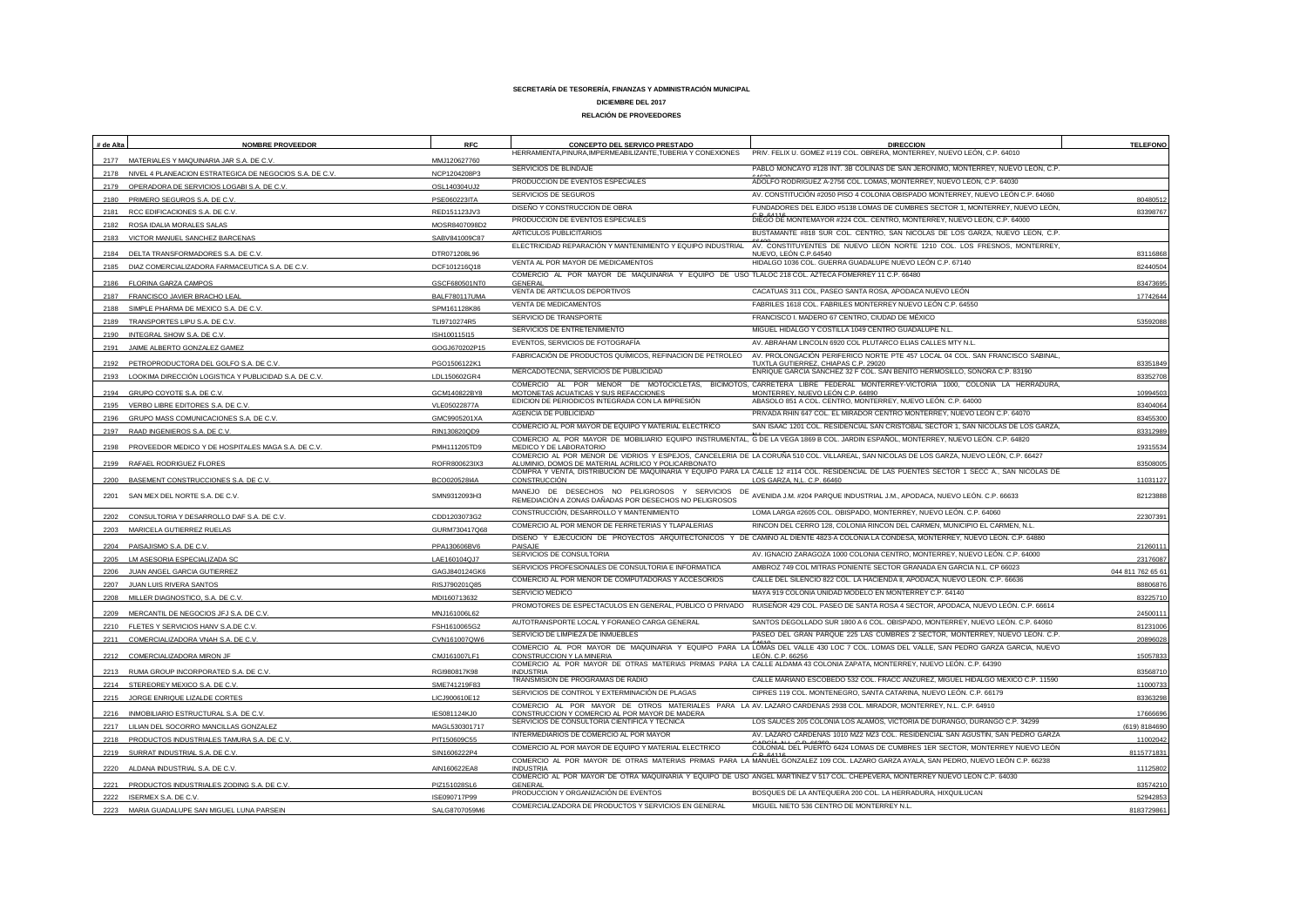| # de Alta | <b>NOMBRE PROVEEDOR</b>                                                             | <b>RFC</b>    | CONCEPTO DEL SERVICO PRESTADO                                                                                                                                                                                               | <b>DIRECCION</b>                                                                                                                                                                                                               | <b>TELEFONO</b> |
|-----------|-------------------------------------------------------------------------------------|---------------|-----------------------------------------------------------------------------------------------------------------------------------------------------------------------------------------------------------------------------|--------------------------------------------------------------------------------------------------------------------------------------------------------------------------------------------------------------------------------|-----------------|
|           | 2224 AMERICA MILDRETH HUMANES TAVIZON                                               | HUTA851016LU2 | SERVICIOS DE INSTALACIÓN Y MANTENIMIENTO DE AREAS VERDES                                                                                                                                                                    | VALLE HERMOSO #806 MITRAS PONIENTE SECTOR ENSENADA GARCÍA, NUEVO LEÓN, C.P.<br>66023                                                                                                                                           | 811465481       |
| 2225      | CONSTRUCTORA URBANIZADORA MARTINEZ S.A. DE C.V                                      | CUM050524LZ2  | CONSTRUCCIÓN REMODELACIÓN, URBANIZACIÓN, EDIFICACIÓN                                                                                                                                                                        | PROFA DELFINA FLORES 224 COL DEL MAESTRO MONTERREY, NUEVO LEÓN C.P. 64180                                                                                                                                                      | 15255510        |
| 2226      | PRODUCTOS DIEZ S.A. DE C.V.                                                         | PDI930809IW5  | COMERCIO DE ALIMENTOS AL POR MENOR                                                                                                                                                                                          | AV RANGEL FRIAS 5628 COL. DEL MAESTRO EN MONTERREY, NUEVO LEÓN C.P. 64180                                                                                                                                                      | 83114202        |
|           | 2227 COMERCIALIZADOR CADOR S.A. DE C.V.                                             | CCA130711V59  | PRESTACION DE SERVICIOS PROFESIONALES                                                                                                                                                                                       | CERRO DEL OBISPADO 300 LAS PUENTES 2DO SECTOR SAN NICOLAS DE LOS GARZA, NUEVO                                                                                                                                                  |                 |
| 2228      | SOCIEDAD INTERNACIONAL DE GESTION Y EVALUACIÓN SIGE S.C.                            | IGE110318PB3  | ORGANISMO DE CERTIFICACIÓN DE SISTEMAS DE GESTION                                                                                                                                                                           | PONIENTE 140 NÚM 839 COL. INDUSTRIAL VALLEJO, AZCAPOTZALCO, CD DE MÉXICO                                                                                                                                                       | 15512045190     |
|           | 2229 INGENIERIA PUBLICITARIA 2VECTOR                                                | IPV170116MR4  | AGENCIAS DE PUBLICIDAD                                                                                                                                                                                                      | CAÑON DE LA HUASTECA 205 LOC 10 C PEDREGAL DE SANTIAGO. SANTIAGO NUEVO LEÓN                                                                                                                                                    | 2317307         |
|           | 2230 TECNOREPUESTOS MKNICO S.A. DE C.V                                              | TMK160716Sl6  | COMERCIO AL POR MAYOR DE EQUIPO Y MATERIAL ELECTRICO                                                                                                                                                                        | GUADALUPE SALAZAR NUM 115 COL. SAN PEDRO EL ALAMO, SANTIAGO, NUEVO LEÓN                                                                                                                                                        | 2115890         |
|           | <b>ISMAEL ROLDAN PEREA</b>                                                          | ROPI750310UY0 | FABRICACION DE EXPLOSIVOS Y SUS ACCESORIOS                                                                                                                                                                                  | CHICHIPILCO S/N COL. LAS BRISAS, TULTEPEC EDO. DE MÉXICO                                                                                                                                                                       | (55)2239820     |
|           | 2232 SISTEMAS Y SOFTWARE DEL NORESTE S.A. DE C.V.                                   | SSN170421S64  | SERVICIOS DE CONSULTORIA EN COMPUTACION                                                                                                                                                                                     | OTUMBA 340 COL. MITRAS CENTRO MONTERREY, NUEVO LEÓN                                                                                                                                                                            | 84219430        |
|           | 2233 COMERCIALIZACION Y DISTRIBUCION DE ARTICULOS DE EXPORTACION S. DE R.L. DE C.V. | CDA071106MN5  | COMERCIO AL POR MAYOR DE EQUIPO Y MATERIAL ELECTRICO                                                                                                                                                                        | AV. CALZADA DEL VALLE ALBERTO SANTOS PISO 11 DESP 1113, SAN PEDRO GARZA GARCÍA,                                                                                                                                                | 83783204        |
|           | 2234 FESS FUMIGACIONES                                                              | FFE1205218Z2  | SERVICIOS DE CONTROL Y EXTERMINACIÓN DE PLAGAS                                                                                                                                                                              | BENITO JUAREZ 103 A COL. SAN PEDRO, SAN PEDRO GARZA GARCÍA, NUEVO LEÓN C.P.                                                                                                                                                    | 84018125        |
|           | 2235 ROBERTO GARZA GONZALEZ                                                         | GAGR810516U74 | TRABAJOS ESPECIALIZADOS PARA LA CONSTRUCCION                                                                                                                                                                                | AZUCENA 542 COL. PUERTA DE HIERRO, MONTERREY, NUEVO LEÓN C.P. 64346                                                                                                                                                            | 89962751        |
| 2236      | SINERGIA COMERCIAL ESTRUCTURA JAE S.A. DE C.V.                                      | SCE150311GH6  | LA SAUD Y QUIMICOS DE CUALQUIER TIPO, FERRETERIA Y PINTURA                                                                                                                                                                  | OTROS CONSULTORIOS DEL SECTOR PRIVADO PARA EL CUIDADO DE AV JOSE VASCONCELOS 150 INT. 301 COL. ZONA FATIMA, SAN PEDRO GARZA GARCÍA, NUEVO<br>LEÓN, C.P. 66257                                                                  | 1935337         |
|           | 2237 GRUPO YANICOR LOGISTICA Y PUBLICIDAD S.A. DE C.V.                              | GYL150408EM4  | OTROS SERVICIOS DE PUBLICIDAD                                                                                                                                                                                               | PEÑON BLANCO 453 COL. MITRAS CENTRO, MONTERREY, NUEVO LEÓN, C.P. 64460                                                                                                                                                         | 83771967        |
| 2238      | CARFIX AUTOPARTES Y ACCESORIOS S.A. DE C.V.                                         | CAA160504HHC  | AUTOMOVILES                                                                                                                                                                                                                 | COMERCIO AL POR MENOR DE PARTES Y REFACCIONES NUEVAS PARA CALZADA VALLE ORIENTE 255 INT A SAN PEDRO GARZA GARCÍA, NUEVO LEÓN, C.P. 66220                                                                                       | 8368252         |
| 2239      | INGENIERIA EN MANTENIMIENTO INDUSTRIAL EXTOL S.A. DE C.V                            | IMI1502185F3  | REPARACION Y MANTENIMIENTO DE MAQUINARIA Y EQUIPO COMERCIAL LA PAZ 103 COL. ZIMIX, SANTA CATARINA, NUEVO LEÓN, C.P. 66358<br>Y DE SERVICIOS, MUEBLES Y FERRETERIA                                                           |                                                                                                                                                                                                                                | 8388743         |
|           |                                                                                     |               | COMERCIO AL POR MENOR DE ARTICULOS MISCELANEOS NO                                                                                                                                                                           |                                                                                                                                                                                                                                |                 |
| 2240      | QB IMPORTS S.A. DE C.V.                                                             | QBI1504229Y4  | COMERCIO AL POR MENOR                                                                                                                                                                                                       | CLASIFICADOS EN OTRA PARTE/ OTROS INTERMEDIARIOS DEL BENITO JUAREZ 407 LOCAL 7 COL. CENTRO, ALLENDE, NUEVO LEÓN C.P. 67350                                                                                                     | 8125972712      |
|           | 2241 CONSTRUCTORA ARTLINE, SA DE CV                                                 | CAR160503334  | CONSTRUCCION DE VIVIENDA MULTIFAMILIAR/ CONSTRUCCION DE<br>INMUEBLES COMERCIALES, INSTITUCIONALES Y DE SERVICIOS/<br>ADMINISTRACION Y SUPERVISION DE CONSTRUCCION DE INMUEBLES<br>COMERCIALES INTITUCIONALES Y DE SERVICIOS | DE LOS TZENZONTLES 308 COL. SAN JEMO 1 SECTOR, MONTERREY, NUEVO LEÓN C.P. 64630                                                                                                                                                | 13578809        |
|           | 2242 CONSTRUCTORA DEXA S.A. DE C.V.                                                 | CDE1605239S9  | CONSTRUCCION DE VIVIENDA MULTIFAMILIAR/ CONSTRUCCION DE<br>ADMINISTRACION Y SUPERVISION DE CONSTRUCCION DE INMUEBLES LEÓN, C.P. 64600<br>COMERCIALES INSTITUCIONALES Y DE SERVICIOS                                         | INMUEBLES COMERCIALES, INSTITUCIONALES Y DE SERVICIOS/ AV PASEO DE LOS LEONES 715 ALTOS LOCAL 11, COL. URDIALES, MONTERREY, NUEVO                                                                                              | 83473803        |
|           | 2243 COMERCIALIZADORA GEODAX S.A. DE C.V                                            | CGE160513760  | MAQUINARIA Y EQUIPO DE USO GENERAL                                                                                                                                                                                          | COMERCIO AL POR MAYOR DE MAQUINARIA Y EQUIPO PARA LA AVALEJANDRO DE RODAS 3412 INT LOCAL 14 CO. PEDREGAL DE CUMBRES, MONTERREY, COMERCIO AL POR MAYOR DE MAQUINARIA Y EQUIPO PARA LA AVALEJANDRO DE RODAS 3412 INT LOCAL 14 CO | 8106118         |
| 2244      | KELACK S.A. DE C.V.                                                                 | KEL130725G80  | INTERMEDIARIOS DE COMERCIO AL POR MAYOR                                                                                                                                                                                     | MONDERCIONAL POR MAYOR DE MATERIALES METALICOS/ OTROS MORELOS 101 COL. CENTRO GENERAL ESCOBEDO, NUEVO LEÓN C.P. 66050                                                                                                          | 83216748        |
| 2245      | COMERCIALIZADORA Y SERVICIOS HUA S.A. DE C.V.                                       | CSH151105895  | COMERCIO AL POR MAYOR DE EQUIPO Y MATERIAL ELECTRICO                                                                                                                                                                        | AV. BLVD PUERTA DEL SOL 917 COL. COLINAS DE SAN JERONIMO, MONTERREY, NUEVO<br>LEÓN, C.P. 64630                                                                                                                                 | 20505153        |
| 2246      | COMERCIALIZADORA RETORIA S.A. DE C.V                                                | CRE111118RQ9  | <b>INDUSTRIA</b>                                                                                                                                                                                                            | COMERCIO AL POR MAYOR DE OTRAS MATERIAS PRIMAS PARA LA AV. ALFONSO REYES 2012 COL. BERNARDO REYES, MONTERREY, NUEVO LEÓN, C.P. 64280                                                                                           | 18723030        |
|           |                                                                                     |               | OTROS TRABAJOS EN EXTERIORES NO CLASIFICADOS EN OTRA PARTE MILPA ALTA 101 ARCO VIAL GENERAL ESCOBEDO NUEVO LEON 66050                                                                                                       |                                                                                                                                                                                                                                |                 |
|           | 2247 sonia acosto morales                                                           | AOMS570122QQA | CONFECCION EN SERIE DE UNIFORMES Y ROPA DE TRABAJO                                                                                                                                                                          | CARRETERA A GARCIA KM 6.4 VILLA DE GARCIA CENTRO GARCIA NUEVO LEON 66000                                                                                                                                                       | 83736213        |
|           | 2248 alianza de mujeres independientes                                              | AMI151130DD1  |                                                                                                                                                                                                                             | COMERCIO AL POR MAYOR DE OTRAS MATERIAS PRIMAS PARA OTRAS PRIVADA PLUTARCO 322 TAMPIQUITO SAN PEDRO GARZA GARCIA NUEVO LEON 66240                                                                                              | 8111760248      |
|           | multiservicos susac                                                                 | MSU120309IE5  | <b>INDUSTRIAS</b><br>AGENCIAS DE PUBLICIDAD                                                                                                                                                                                 | MERCURIO 2225LOCAL 10 PTA DEL SOL SANTA CATARINA NUEVO LEON 66358                                                                                                                                                              | 8182870807      |
|           | 2250 PROPAGANDA Y DIFUSION HELIOS, S.A. DE C.V.                                     | PDH1702086L1  |                                                                                                                                                                                                                             | COMERCIO AL POR MAYOR DE OTRAS MATERIAS PRIMAS PARA OTRAS BARRANCA DEL COBRE 1509 COLONIA RESIDENCIAL TERRANOVA JUAREZ NUEVO LEON                                                                                              | 13542432        |
|           | 2251 IMPULSORA COMERCIAL EMLN, S.A. DE C.V.                                         | ICE1410276K9  | <b>INDUSTRIAS</b>                                                                                                                                                                                                           | 67267                                                                                                                                                                                                                          | 81232709        |
|           | 2252 CONTRUCCIONES Y FLETES LOGO, S.A. DE C.V.                                      | CFL071221VE8  | CONSTRUCCION Y DESAZOLVES                                                                                                                                                                                                   | PASEO DE LOS LEONES 2709 CUMBRES MONTERREY NUEVO LEON 64000                                                                                                                                                                    | 8300350         |
| 2253      | ARTE Y PUBLICIDAD MULTIPLE, S.A. DE C.V.                                            | APM1503037S0  | OTROS SERVICIOS DE PUBLICIDAD                                                                                                                                                                                               | AV. MANUEL ORDOÑEZ, 2300 LOCAL 37 COL. LUIS ECHEVERRIA, SANTA CATARINA NUEVO                                                                                                                                                   | 8390589         |
|           | 2254 CAP MERCANTIL, S.A. DE C.V                                                     | CME140602556  | COMERCIALIZADORA                                                                                                                                                                                                            | RICARDO MARGAIN 575 SANTA ENGRACIA SAN PEDRO GARZA GARCIA NUEVO LEON                                                                                                                                                           | 812049531       |
| 2255      | TIERRA CALIENTE MUSIC GROUP, S.A. DE C.V                                            | TCM051011El4  | CANTANTES Y GRUPOS MUSICALES<br>SERVICIOS DE CONTROL Y EXTERMINACIÓN DE PLAGAS                                                                                                                                              | ALEJANDRO DE HUMBOLDT, 1201, COL. MIRADOR CENTRO, MONTERREY, NUEVO LEON, C.P.<br>AMERICA SUR 576 MONTERREY CENTRO 64000                                                                                                        | 20865548        |
| 2256      | BAWOMA CONTROL TOTAL, S.A. DE C.V.                                                  | BCT100310834  | VENTA DE MUEBLES Y ENSERES ASI COMO EQUIPO DE OFICINA/                                                                                                                                                                      |                                                                                                                                                                                                                                | 8344738         |
| 2257      | YESENIA AGUILAR RIVERA                                                              | AURY870515719 | FABRICACION Y ENSAMBLE DE SISTEMAS DE REFRIGERACION<br>INDUSTRIAL Y COMERCIAL                                                                                                                                               |                                                                                                                                                                                                                                | 8180210400      |
|           | 2258 VAC TECNOLOGIA EN ADMINISTRACION, S.C.                                         | VTA160307352  | SERVICIOS DE CONSULTORIA EN ADMINISTRACION                                                                                                                                                                                  | PASEO DE GUADALUPE #18 CIUDAD SATELITE MONTERREY NUEVO LEON                                                                                                                                                                    | 83721638        |
| 2259      | ESCANEO CASI, S.A. DE C.V.                                                          | ECA100416A81  | EDICIÓN DE SOFTWARE, EXCEPTO A TRAVÉS DE INTERNET.                                                                                                                                                                          | Modesto Arreola Oriente 1135 Centro, Monterrey, Nuevo León, 64000                                                                                                                                                              | 83467028        |
| 2260      | INFOTECNIK S.A. DE C.V                                                              | INF1510131XA  | PAGINAS WEB Y OTROS SERVICIOS RELACIONADOS                                                                                                                                                                                  | PROCESAMIENTO ELECTRONICO DE INFORMACION, HOSPEDAJE DE AV BATALLON DE SAN PATRICIO 109 SUR PISO 17 COL. DEL VALLE ORIENTE, SAN PEDRO<br>GARZA GARCÍA, NUEVO LEÓN, C.P. 66260                                                   | 5000921         |
| 2261      | PUBLICITRON, S.A. DE C.V.                                                           | PUB161025H91  | AGENCIAS DE PUBLICIDAD//DISEÑO GRAFICO                                                                                                                                                                                      | EMILIO CARRANZA NUMERO 732 INTERIOR 707 COL. CENTRO, MONTERREY NUEVO LEON                                                                                                                                                      | 20505153        |
| 2262      | THE CLEANER OFFICE, S.A. DE C.V.                                                    |               | SERVICIOS DE LIMPIEZA DE INMUEBLES//LAVANDERIA Y TINTORERIAS                                                                                                                                                                | ALFONSO REYES 2615 INTERIOR 103 DEL PASEO RESIDENCIAL, MONTERREY, NUEVO LEON<br>64920                                                                                                                                          | 811950628       |
|           | EDUARDO JAVIER FRANCO MONTANTES                                                     | FAME730517R55 | OTROS SERVICIOS DE PUBLICIDAD                                                                                                                                                                                               | CALLE 7 689 , LOCAL "C", MARTE, GUADALUPE, NL, CP 67140                                                                                                                                                                        | 444440330       |
|           |                                                                                     |               | CULTIVO DE ESPECIES<br>FORESTALES PARA TAREAS<br><b>REFORESTACIÓN</b>                                                                                                                                                       | DE MONTEMORELOS-TERAN KM 12 EL LLANO TERAN GENERAL TERAN NUEVO LEON 67406                                                                                                                                                      |                 |
|           | 2264 VIVEROS LA PURISIMA, S.P.R. DE R.L<br>2265 JORGE EDUARDO JAIME CANTU           | VPU070324G75  | OTROS SERVICIOS DE GRABACION DE SONIDO                                                                                                                                                                                      | EMILIO PORTES GIL 3261 ALTAVISTA SUR MONTERREY 64740                                                                                                                                                                           | 83519001        |
|           |                                                                                     | JACJ850518ER2 |                                                                                                                                                                                                                             |                                                                                                                                                                                                                                | 20860573        |